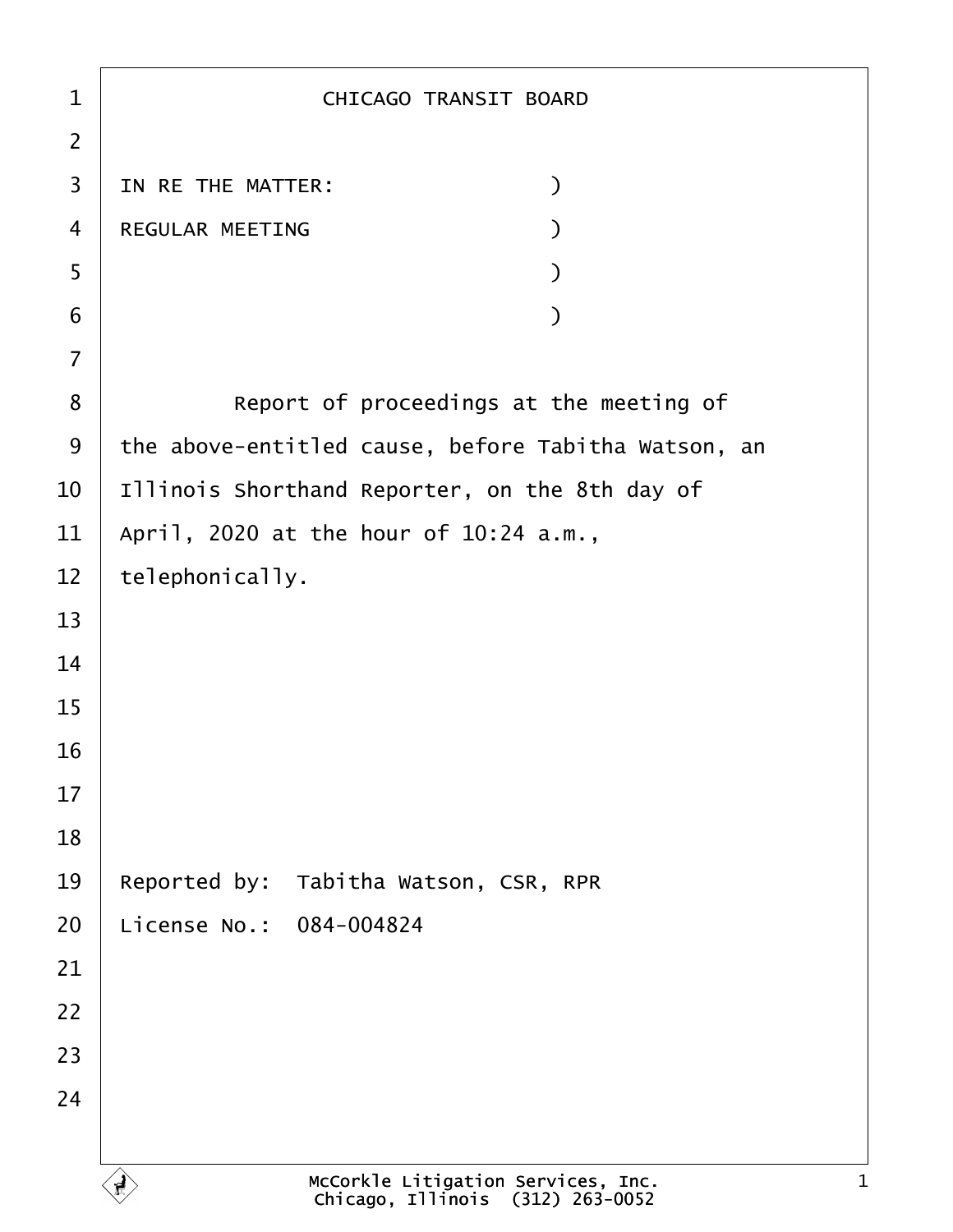| 1              | <b>BOARD MEMBERS PRESENT,</b>        |
|----------------|--------------------------------------|
| 2              | MR. TERRY PETERSON, Chairperson      |
| 3              | <b>MS. ARABEL ALVA ROSALES</b>       |
| $\overline{4}$ | <b>MS. GLORIA CHEVERE</b>            |
| 5              | <b>MR. KEVIN IRVINE</b>              |
| 6              | <b>MR. BERNARD JAKES</b>             |
| $\overline{7}$ | <b>MR. JOHNNY MILLER</b>             |
| 8              | <b>MR. ALEJANDRO SILVA</b>           |
| 9              |                                      |
| 10             |                                      |
| 11             | <b>ALSO PRESENT:</b>                 |
| 12             | MR. DORVAL R. CARTER, JR., President |
| 13             | MR. GREGORY LONGHINI, Secretary      |
| 14             | MS. KAREN SEIMETZ, General Counsel   |
| 15             | <b>MR. MIKE CONNELLY</b>             |
| 16             |                                      |
| 17             |                                      |
| 18             |                                      |
| 19             |                                      |
| 20             |                                      |
| 21             |                                      |
| 22             |                                      |
| 23             |                                      |
| 24             |                                      |
|                |                                      |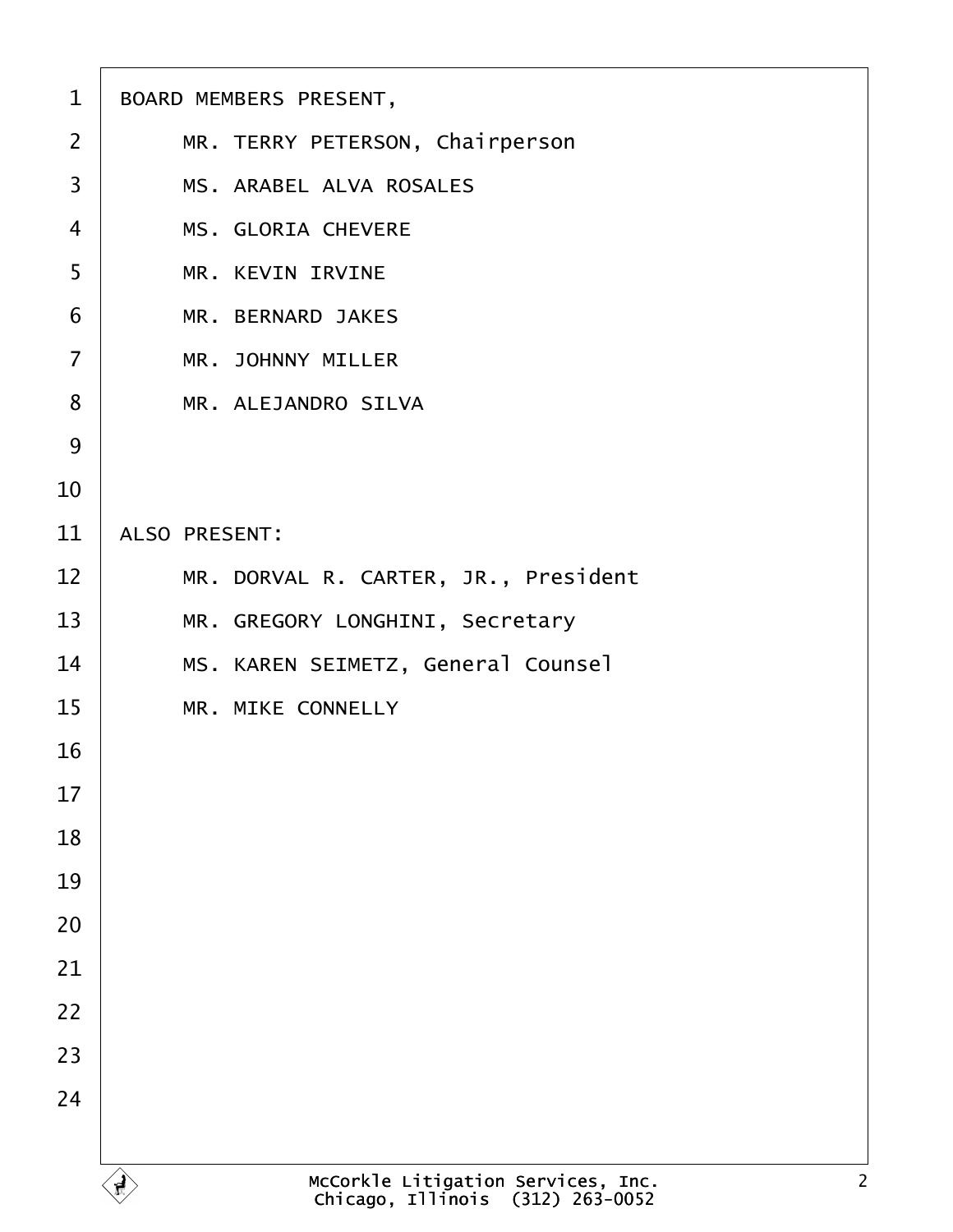<span id="page-2-0"></span>

| 1              | MR. LONGHINI: Good afternoon. We are now           |
|----------------|----------------------------------------------------|
| 2              | about to begin the Transit Board meeting for April |
| 3              | 2020.                                              |
| 4              | Chairman Peterson, you may start the               |
| 5              | meeting.                                           |
| 6              | CHAIRPERSON PETERSON: Thanks, Greg.                |
| $\overline{7}$ | Good morning, everyone. Thank you for              |
| 8              | being on the call. I'd like to call to order the   |
| 9              | regular scheduled meeting of Chicago Transit Board |
| 10             | for April 8, 2020.                                 |
| 11             | Would the secretary call the roll?                 |
| 12             | MR. LONGHINI: Yes.                                 |
| 13             | <b>Director Chevere?</b>                           |
| 14             | MS. CHEVERE: Present.                              |
| 15             | MR. LONGHINI: Director Jakes?                      |
| 16             | MR. JAKES: Present.                                |
| 17             | MR. LONGHINI: Director Miller?                     |
| 18             | MR. MILLER: Present.                               |
| 19             | MR. LONGHINI: Director Irvine?                     |
| 20             | MR. IRVINE: Present.                               |
| 21             | MR. LONGHINI: Director Silva?                      |
| 22             | MR. SILVA: Present.                                |
| 23             | MR. LONGHINI: Director Alva Rosales?               |
| 24             | MS. ALVA ROSALES: Present.                         |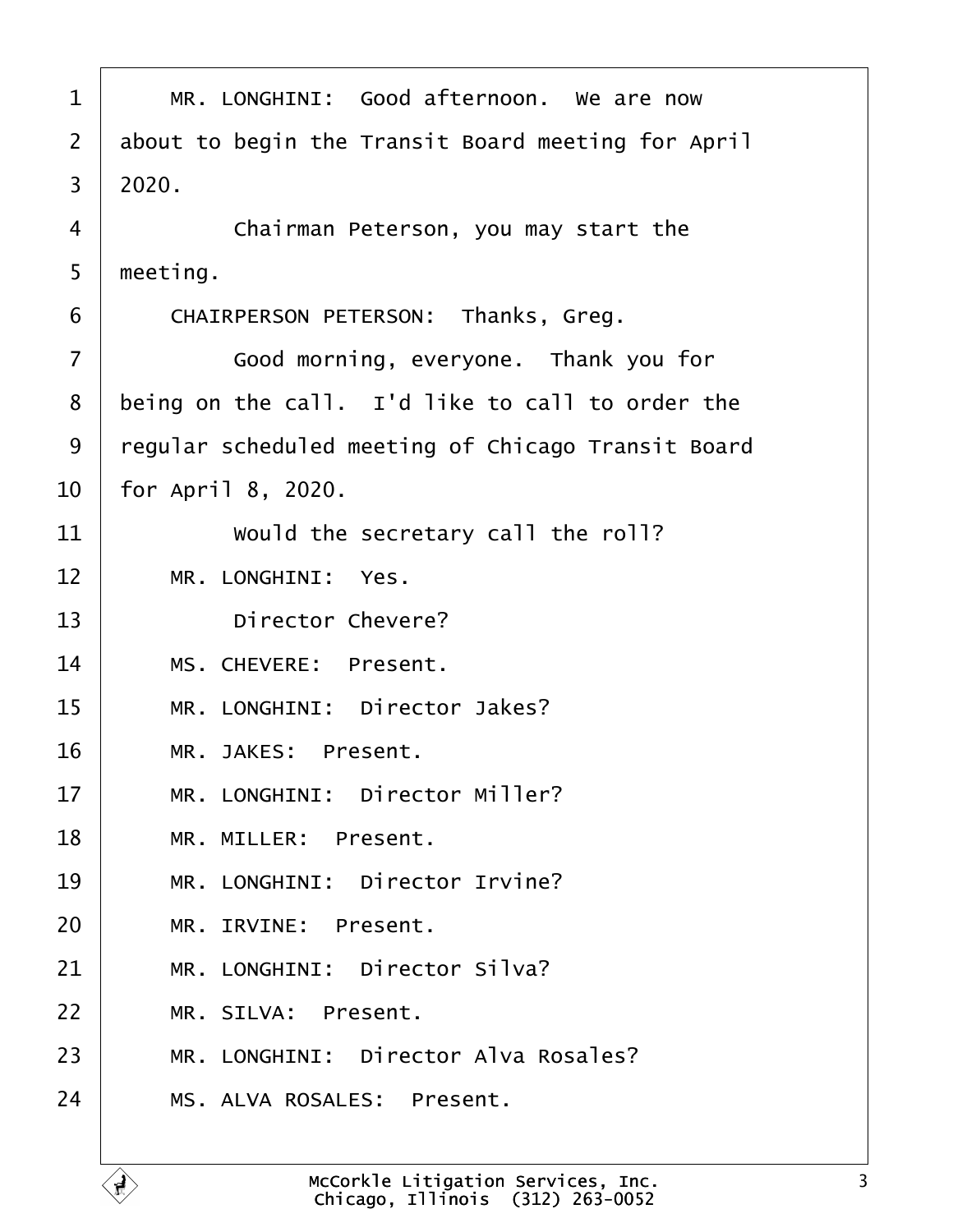<span id="page-3-0"></span>

| 1              | MR. LONGHINI: Chairman Peterson?                 |
|----------------|--------------------------------------------------|
| $\overline{2}$ | <b>CHAIRPERSON PETERSON: Present.</b>            |
| 3              | MR. LONGHINI: Chairman, we have a quorum of      |
| 4              | the Board with all seven members present.        |
| 5              | MR. PETERSON: All right. Thanks, Greg.           |
| 6              | The first order of business is public            |
| $\overline{7}$ | domment. Greg?                                   |
| 8              | MR. LONGHINI: Yes, sir. We have one public       |
| 9              | domment speaker and then we have written         |
| 10             | communication that I will read into the record.  |
| 11             | But first, we will start with our public comment |
| 12             | speaker, Georganna Jacobs.                       |
| 13             | Ms. Jacobs, are you here?                        |
| 14             | MS. JACOBS: I am here.                           |
| 15             | MR. LONGHINI: Well, thank you, Ms. Jacobs.       |
| 16             | 'm glad you were able to join us. It was nice    |
|                |                                                  |
| 17             | speaking to you yesterday. Would you like to     |
| 18             | address the Board concerning your matter?        |
| 19             | MS. JACOBS: I would. Thank you very much.        |
| 20             | I've been working to try and get our bus         |
| 21             | stop reinstated from where it was moved. It was  |
| 22             | priginally at Broadway and Montrose. They moved  |
| 23             | the bus stop to Broadway and Cullom. And because |
| 24             | of the distance and the very unique street       |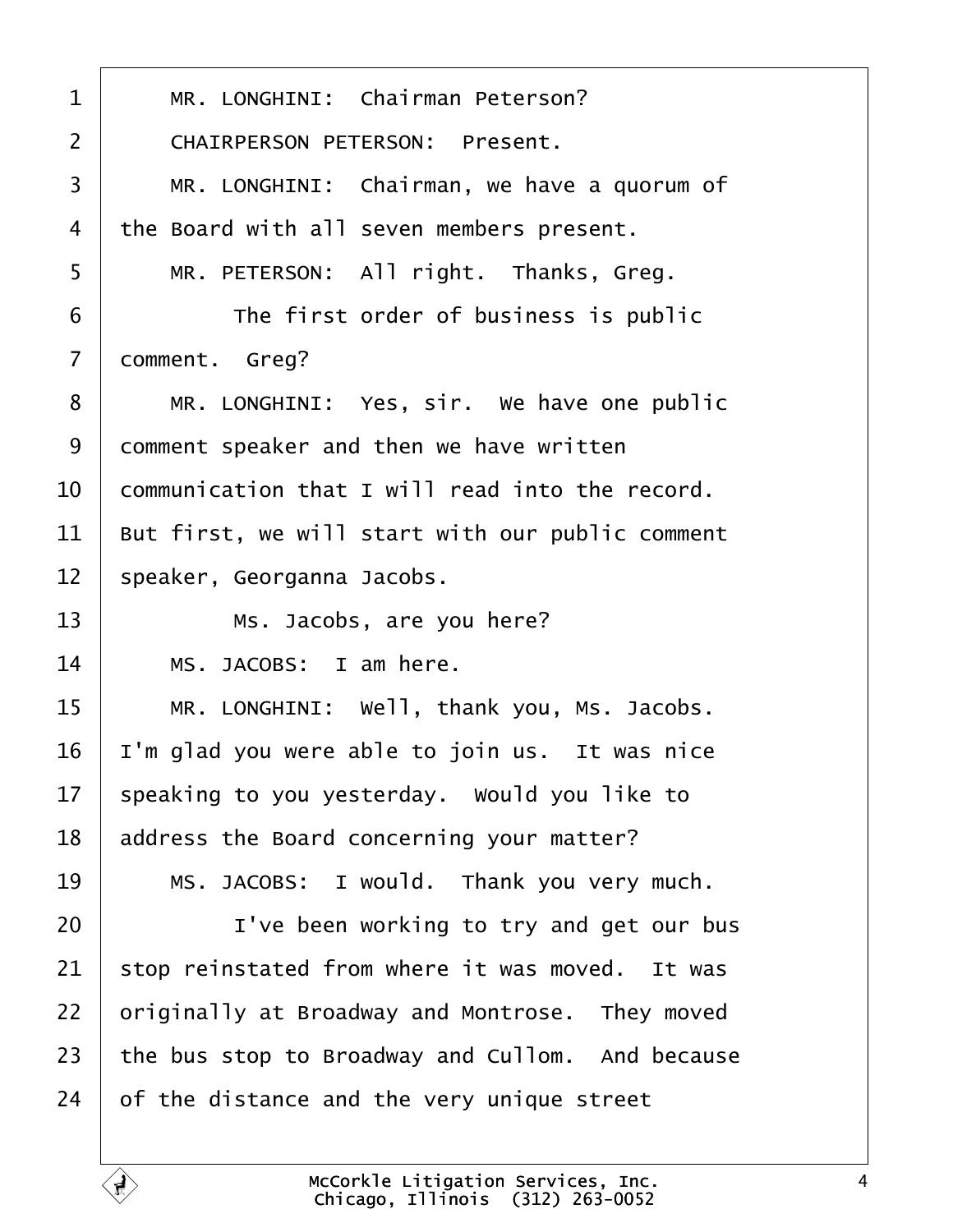<span id="page-4-0"></span>1 donfiguration, it is very difficult to reach,

2 especially for seniors. But I did have signatures,

- 3 dollected about 18 pages, that I turned over to my
- 4 alderman and they were turned over to you guys at
- 5 the RTA to reinstate the bus stop.

 $6 \mid$  Just this morning -- just yesterday, I

- 7 heard that there was a reevaluation of the bus stop
- 8 and that -- well, I don't have the -- it was read
- 9 to me over the phone. Talking about the footage
- 10 from here to here and so forth and so on.

11 **Bottom line is that it will be possible to** 

- 12 reinstate the bus stop at Montrose and Broadway,
- 13 hot where it was originally, but across the street
- 14 b on the north side of the street instead of the
- 15 south side of the street. So that would be an
- 16 alternative. But it's really needed.

 $17$  | If you don't know the area here on the 18 hear north side, Cullom is at a point that the 19 streets Broadway and Sheridan merge. It's a 20 diagonal street. It's difficult to cross and I was 21 really concerned, you know, during the winter 22 months, the slipperiness of the street and then 23 beople with walkers. But it's not just people with 24 walkers and what have you and walking canes. It's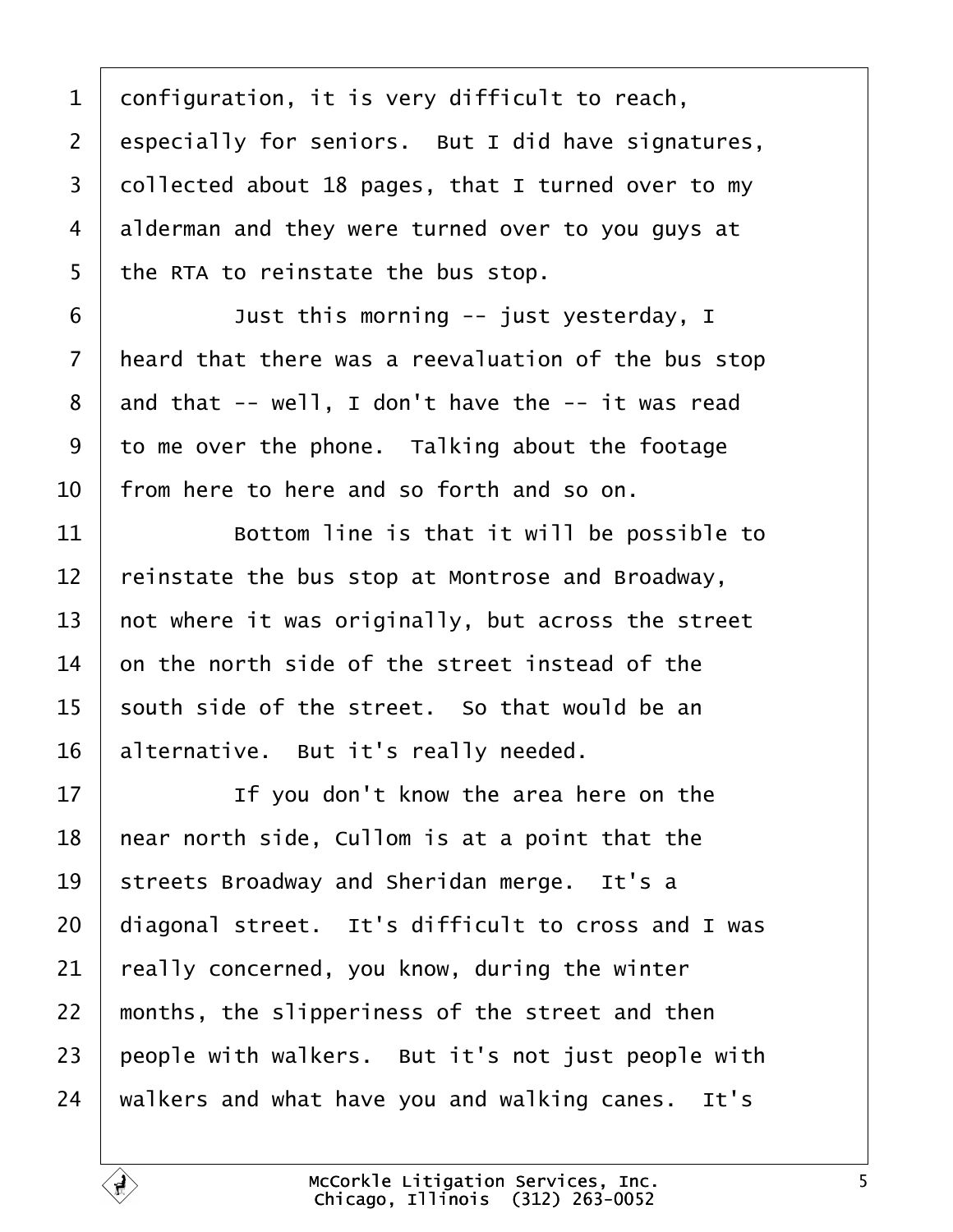- <span id="page-5-0"></span>1 everybody. So I'm imploring the Board to
- 2 understand and to work to get the bus stop
- 3 reinstated.
- $4 \mid$  Do you have any questions for me?
- 5 | CHAIRPERSON PETERSON: No questions for you.
- 6 Just want to thank you for bringing this to the
- 7 Board's attention. I think Mike Connelly is on the
- 8 phone.
- 9 | And, Mike, I don't know if you can share
- 10 any updates with the Board regarding -- I think
- 11 that this issue was brought to our attention back
- 12 in March. What's going on with that potential bus
- 13  $\frac{13}{2}$
- 14 | MR. CONNELLY: So this is Mike Connolly, your
- 15 chief planning officer. As the -- as your speaker
- 16 mentioned, she was informed yesterday that there
- 17  $\alpha$  are -- there is an alternative to the bus stop
- 18 **elimination that she is concerned about.** It will
- 19 require aldermanic approval and removal of a row of
- 20 paid parking spaces, but my staff will follow up
- 21 with the alderman and see if it is in fact an
- 22 alternative and possible to try to do this.
- 23 | MS. JACOBS: Excuse me. This is Georganna
- 24  $\sqrt{a}$  Jacobs back again. I already have a call into the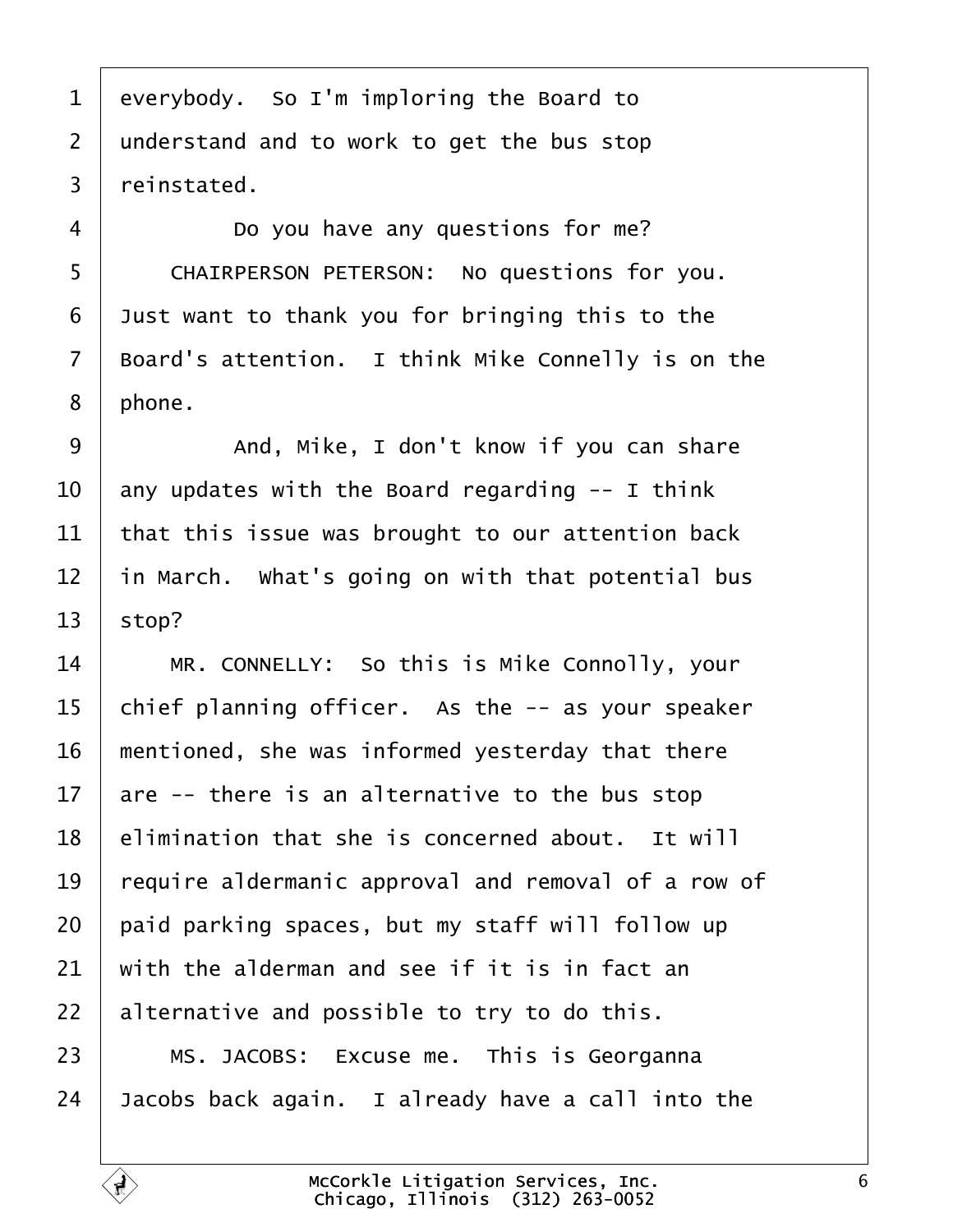<span id="page-6-0"></span>

| 1              | alderman. It's difficult because, you know, no one  |
|----------------|-----------------------------------------------------|
| 2              | is in their offices right now, but if I can get his |
| 3              | approval, will you move it back?                    |
| 4              | MR. CONNELLY: Ma'am --                              |
| 5              | MS. JACOBS: Hello?                                  |
| 6              | MR. CONNELLY: We have to get his approval and       |
| $\overline{7}$ | CDOT approval as well. So we'll proceed with going  |
| 8              | through what needs to be done, but I can't promise  |
| 9              | you that because the alderman gives you approval,   |
| 10             | it will actually be done. There are more steps      |
| 11             | than just going to the alderman.                    |
| 12             | MS. JACOBS: What other steps do I need to           |
| 13             | take?                                               |
| 14             | MR. CONNELLY: We have to go to CDOT who owns        |
| 15             | this sidewalk and the street. We are operating our  |
| 16             | buses on CDOT streets, so we will have to go to     |
| 17             | CDOT to see if they would approve of this           |
| 18             | alternative --                                      |
| 19             | MS. JACOBS: And who --                              |
| 20             | MR. CONNELLY: And get the aldermanic approval.      |
| 21             | MR. LONGHINI: Ms. Jacobs --                         |
| 22             | MS. JACOBS: And who is your contact at CDOT?        |
| 23             | Hello?                                              |
| 24             | MR. LONGHINI: Ms. Jacobs, this is Greg              |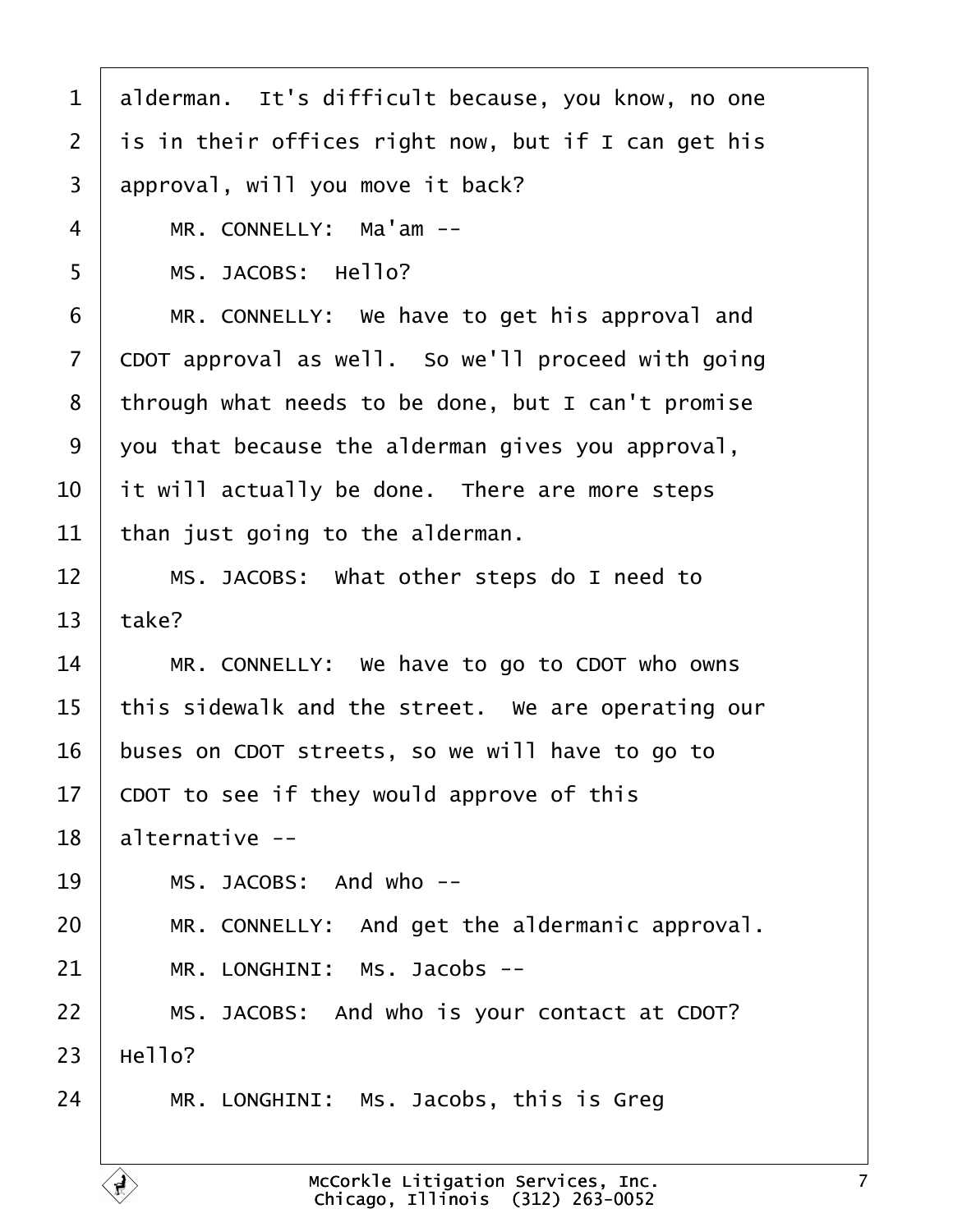<span id="page-7-0"></span>

| $\mathbf 1$    | Longhini, the Board secretary. We can't answer all  |
|----------------|-----------------------------------------------------|
| $\overline{2}$ | these questions right now, but you have our word    |
| 3              | that Mike Connolly and our staff will be in touch   |
| 4              | with you immediately and we will communicate with   |
| 5              | you in terms of what needs to be done.              |
| 6              | As Mike was saying, it's not just us, it's          |
| $\overline{7}$ | not just the alderman. There's City agencies and    |
| 8              | other factors involved. But we thank you for        |
| 9              | doming before us with this question. We know it's   |
| 10             | an issue for you and many other people in the       |
| 11             | heighborhood and we will be in touch with you.      |
| 12             | We cannot solve the problem today, but              |
| 13             | that does not mean that we're not going to continue |
| 14             | to communicate with you and others in the community |
| 15             | to try to make this work for everybody. There's a   |
| 16             | lot of steps involved.                              |
| 17             | MS. JACOBS: Okay. I will be patient and,            |
| 18             | Greg, you've been wonderful organizing and getting  |
| 19             | me to speak in front of the Board and I appreciate  |
| 20             | it and I appreciate the Board listening to me.      |
| 21             | Thank you very much.                                |
| 22             | MR. LONGHINI: Thank you very much, Ms. Jacobs.      |
| 23             | Have a great day and stay healthy.                  |
| 24             | CHAIRPERSON PETERSON: Thank you. You too. Be        |

 $\sqrt{ }$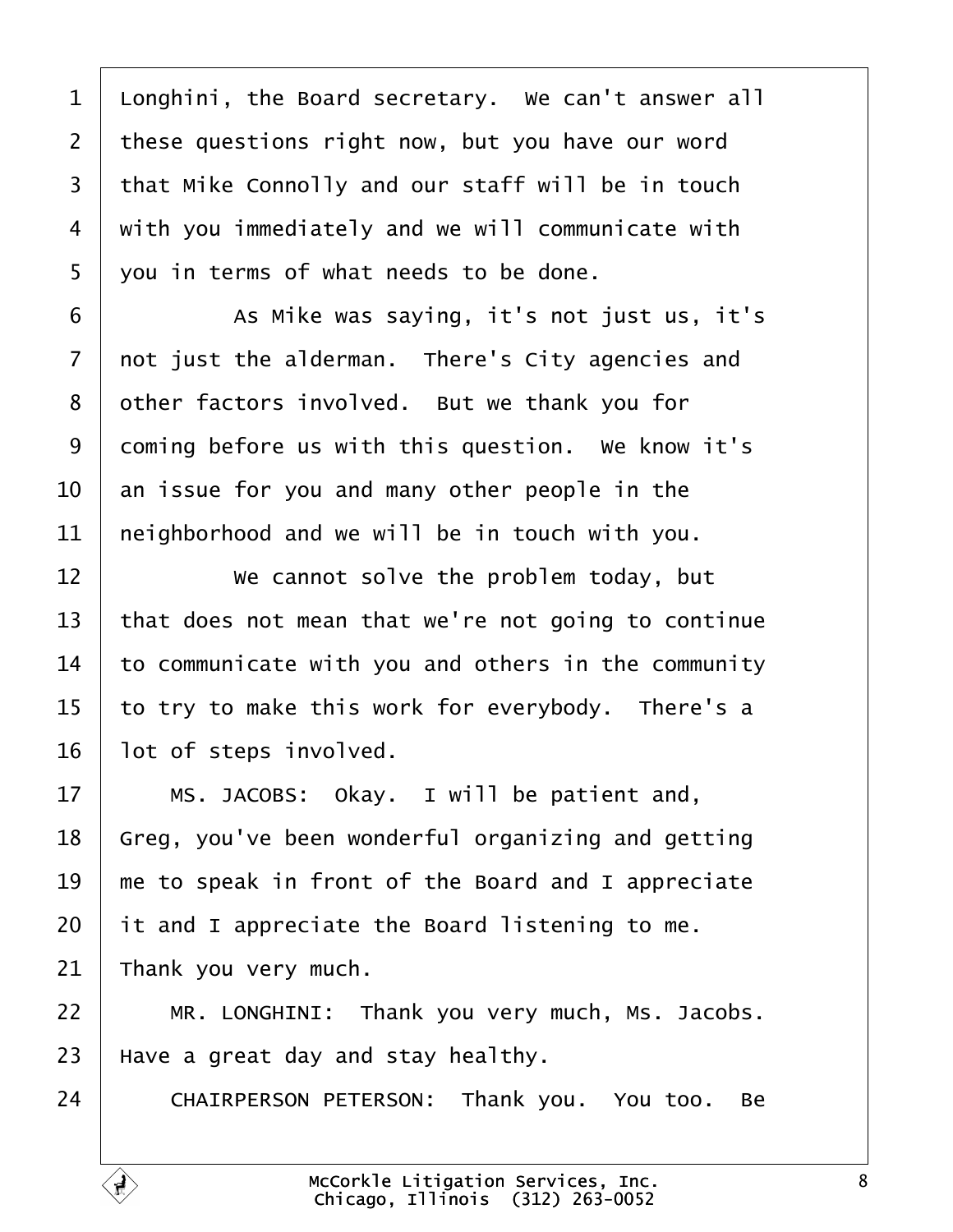<span id="page-8-0"></span>

| we well.                                               |
|--------------------------------------------------------|
| MR. LONGHINI: Thank you, Ms. Jacobs.                   |
| Chairman, we now have written                          |
| dommunication -- this is Longhini again -- that was    |
| sent to me yesterday at 10:00 o'clock in the           |
| morning by Cameron Pestinger, spelled P, as in         |
| Peter, E-S-T-I-N-G-E-R. One second.                    |
| The communication is as follows: I am                  |
| submitting the following public comments for the       |
| CTA board meeting tomorrow on behalf of a group of     |
| concerned Chicagoans.                                  |
| Number one. The Board has suggested that               |
| they're offering telehealth services and other         |
| health care services to CTA workers. We know from      |
| both Second Chance workers and full-time employees,    |
| who have been contacted by the CTA, that they have     |
| been exposed and are currently symptomatic, that<br>17 |
| they have not been contacted by anyone at CTA about    |
| telehealth testing or any health services              |
| whatsoever. Please clarify why you are saying that     |
| you are offering these services when you are not.      |
| Number two. The City has not been clear                |
| about how many workers have tested positive or         |
| tested at all for COVID-19. Currently, the Mayor       |
|                                                        |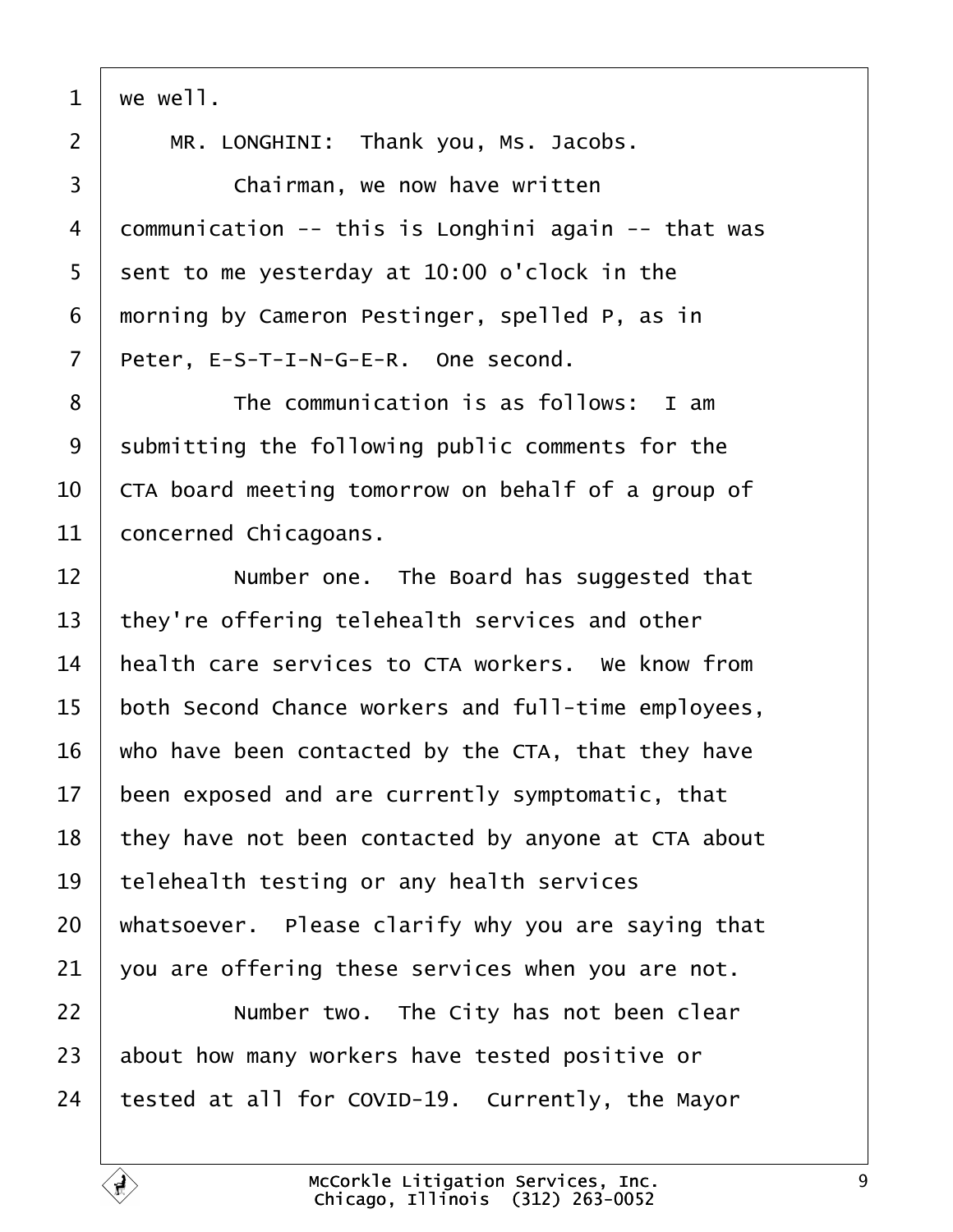<span id="page-9-0"></span>

| 1              | is updating on other City employees such as CPD and   |
|----------------|-------------------------------------------------------|
| $\overline{2}$ | has suggested offering hotel accommodations for       |
| 3              | quarantine. Meanwhile, CTA workers are going into     |
| 4              | work with reports of confirmed cases of COVID-19 in   |
| 5              | the workplace while this is not being reported by     |
| 6              | the City, County, or State. Please clarify how        |
| $\overline{7}$ | many cases there are in this workplace and what       |
| 8              | accommodations are being made for these City          |
| 9              | employees that parallel other City employees at       |
| 10             | this moment.                                          |
| 11             | Number three. The Mayor announced today,              |
| 12             | Monday, that routes will not be suspended             |
| 13             | regardless of low ridership. Can you clarify what     |
| 14             | protections are being offered to workers at this      |
| 15             | moment? It has been confirmed that only two           |
| 16             | sanitizing wipes and a pair of gloves are being       |
|                | 17 offered. Hardly the demands being suggested across |
| 18             | the country for frontline workers and public          |
| 19             | services. What is the rationale for keeping ghost     |
| 20             | routes going in the midst of the pandemic?            |
| 21             | Number four. The current protocol for                 |
| 22             | buses that have been reported to have had exposure    |
| 23             | to COVID-19 is to quarantine the vehicles for         |
| 24             | 72 hours. Given the most recent data on the life      |
|                |                                                       |

 $\sqrt{ }$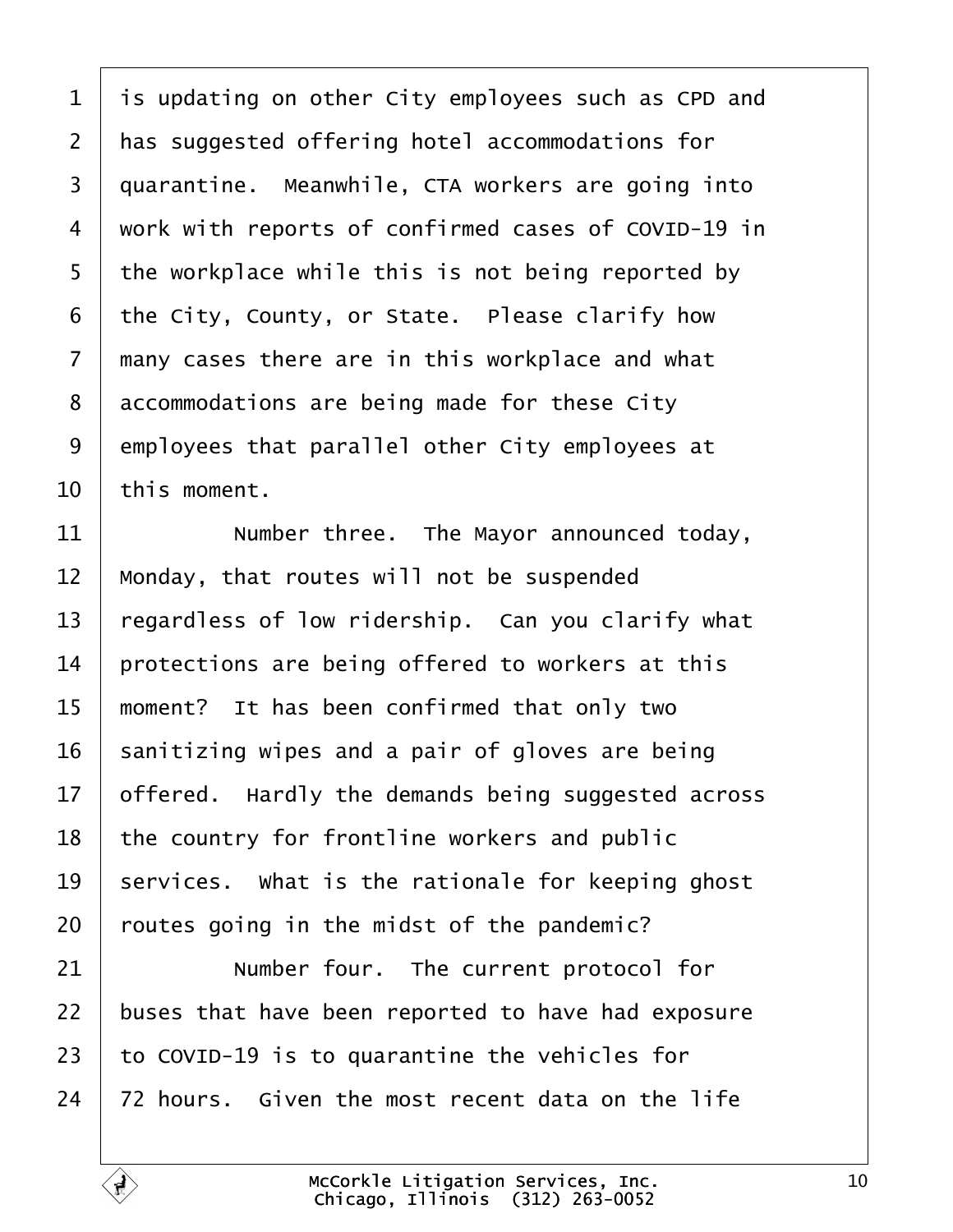<span id="page-10-0"></span>

| 1               | of the virus on surfaces, can the CTA respond to    |
|-----------------|-----------------------------------------------------|
| 2               | its protocol for cleaning these buses and the       |
| 3               | safety of workers who must clean them? It is our    |
| 4               | understanding that extra protection is only         |
| 5               | provided if blood is found on the buses, but given  |
| 6               | the spread of this virus, can you please expand on  |
| 7               | how equipment is provided that parallels the actual |
| 8               | transmission of COVID-19?                           |
| 9               | Finally, number five. Can the Board tell            |
| 10              | us how they are specifically protecting the Second  |
| 11              | Chance Program frontline workers who have no        |
| 12              | benefits and no health insurance and, again, who    |
| 13              | are losing their State benefits given the number of |
| 14              | hours they are working for the CTA?                 |
| 15              | These employees are particularly                    |
| 16              | vulnerable. They fear losing their jobs for not     |
| 17 <sup>1</sup> | showing up out of concern for their health and      |
| 18              | safety. They fear losing their pay even if they     |
| 19              | are sick because of the precariousness of their     |
| 20              | situation. And they have no support if they do      |
| 21              | happen to get sick or exposed to this virus.        |
| 22              | Many of these employees have underlying             |
| 23              | conditions. What is the CTA going to do explicitly  |
| 24              | to protect these employees who, by working under    |
|                 |                                                     |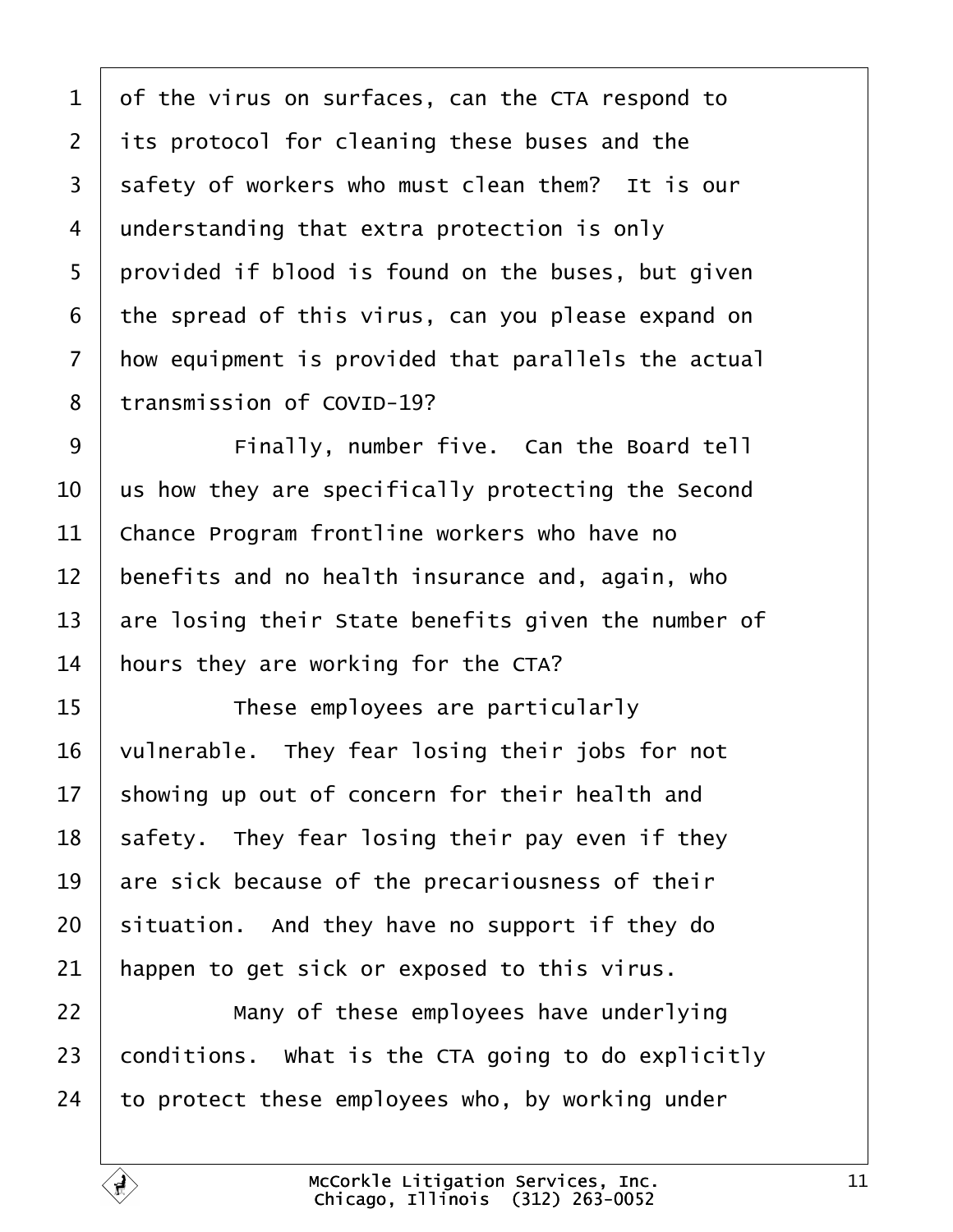<span id="page-11-0"></span>

| 1                 | hazardous conditions as frontline workers, fall     |
|-------------------|-----------------------------------------------------|
| 2                 | sick with COVID-19 until the coming weeks?          |
| 3                 | Thank you for your time.                            |
| 4                 | CHAIRPERSON PETERSON: Thanks, Greg.                 |
| 5                 | Dorval, can you respond?                            |
| 6                 | PRESIDENT CARTER: Yes, Chairman.                    |
| 7                 | With regards to item number one, I think            |
| 8                 | it's important to note that CTA does have enhanced  |
| 9                 | health care services that it provides -- that it    |
| 10                | provides to both exempt and union employees.        |
| 11                | Previously, this benefit was only                   |
| $12 \overline{ }$ | available as part of the health -- as part of all   |
| 13                | health care -- was not available as part of all     |
| 14                | health care packages. CTA expanded it to make sure  |
| 15                | it would be available to all employees at no        |
| 16                | additional cost.                                    |
| 17                | Telehealth services are now presented to            |
| 18                | employees when they log in to their health care     |
| 19                | accounts and additionally, CTA sent e-mails about   |
| 20                | the service to all employees, posted the            |
| 21                | information at work locations, and included it in   |
| 22                | the information presented on the information screen |
| 23                | at nearly 50 employee facilities.                   |
| 24                | In addition, CTA's health care provider             |
|                   |                                                     |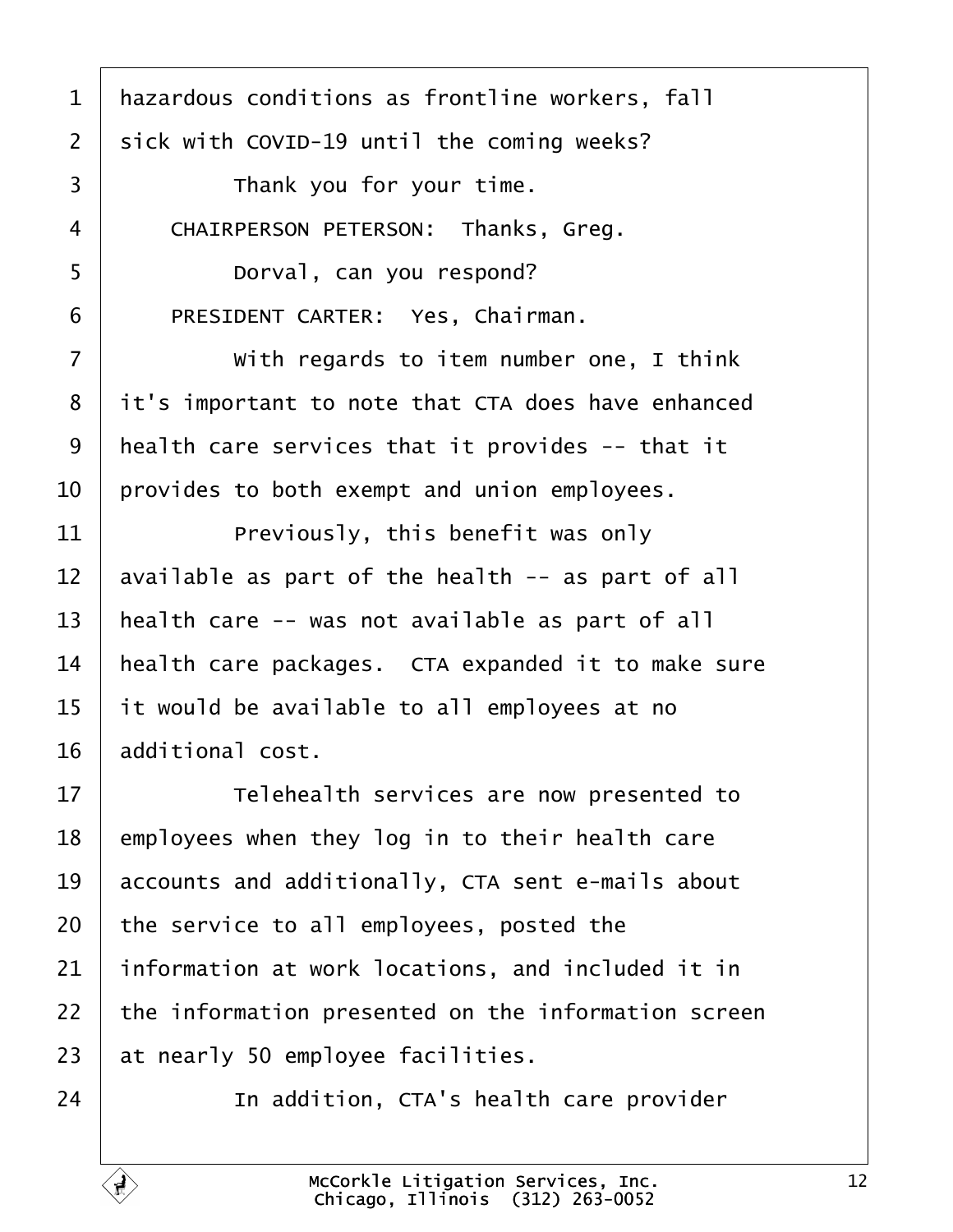<span id="page-12-0"></span>1 Cigna is in the process of sending out a mailing to 2 employees specifically informing them about the 3 services. 4 • With regard to Second Chance employees, 5 CTA has worked with its medical service provider 6 Concentra to make sure that an employee without 7 health care coverage can call or come into one of 8 dur urgent care facilities if they were 9 experiencing COVID-19 symptoms at no cost to the 10 employee. 11 **CTA** has also reminded employees throughout 12 this time that all employees, including Second 13 Chance, have 24-7, 365 days a year, access to CTA's 14 employee assistance program. This benefit is free 15 to all employees and is provided to them from the 16 first day that they start. The program offers 17 professional support to all employees, including 18 stress management and other concerns related to 19 **COVID-19.** 20 • With regard to our protocol for how we 21 deal with notifications for employees who test 22 positive, CTA has closely followed the Chicago 23 Department of Public Health guidance with regards 24 to notification of positive COVID-19 cases,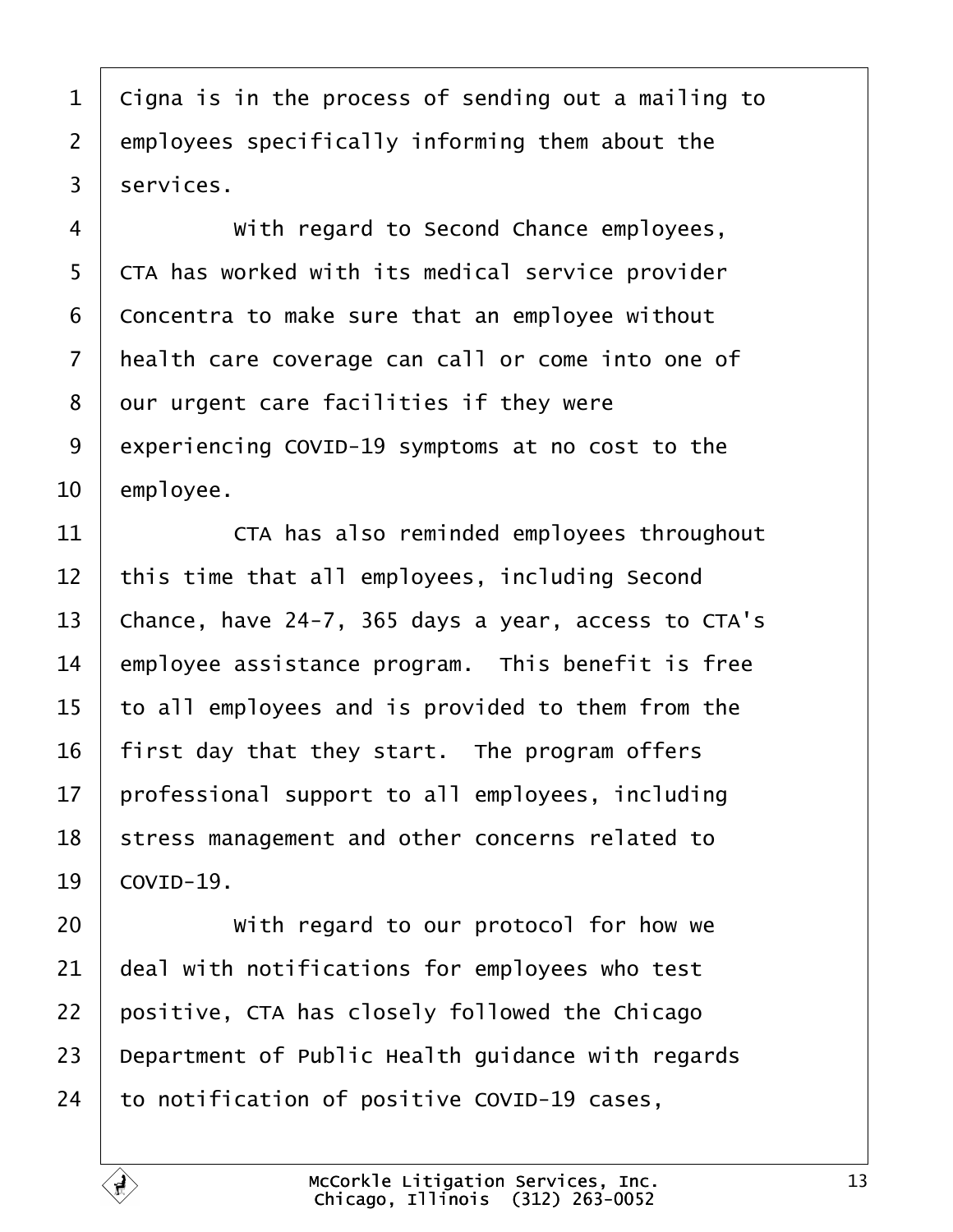<span id="page-13-0"></span>1 followed the same process that all City agencies

2 are following.

3 **I** In each case reported, even if it is not 4 donfirmed, the sick employee stays home with pay 5 until they recover. Following CDC and CDPH 6 duidelines, we also immediately identify, notify, 7 remove from service any fellow employees who have 8 had close contact with a sick employee. The CDC 9 defines close contact as being within six feet from 10 someone for ten minutes or more. Those employees 11  $\mu$  are told to quarantine with pay for 14 days from 12 when they last had contact with the sick employee. 13 **CTA** has also posted notices at the work 14 locations advising employees that a coworker has 15 reported to be positive for COVID-19 and they 16 should take the appropriate precautions. 17 **I** In every communication we have with 18 employees about COVID-19, we continue to reiterate 19 the Chicago Department of Public Health guidance 20 and remind them of the City's coronavirus website, 21 which is constantly being updated and provides 22 directions on who should be tested for COVID-19.  $23$  | I think it's important to point out 24 specifically that no employee under any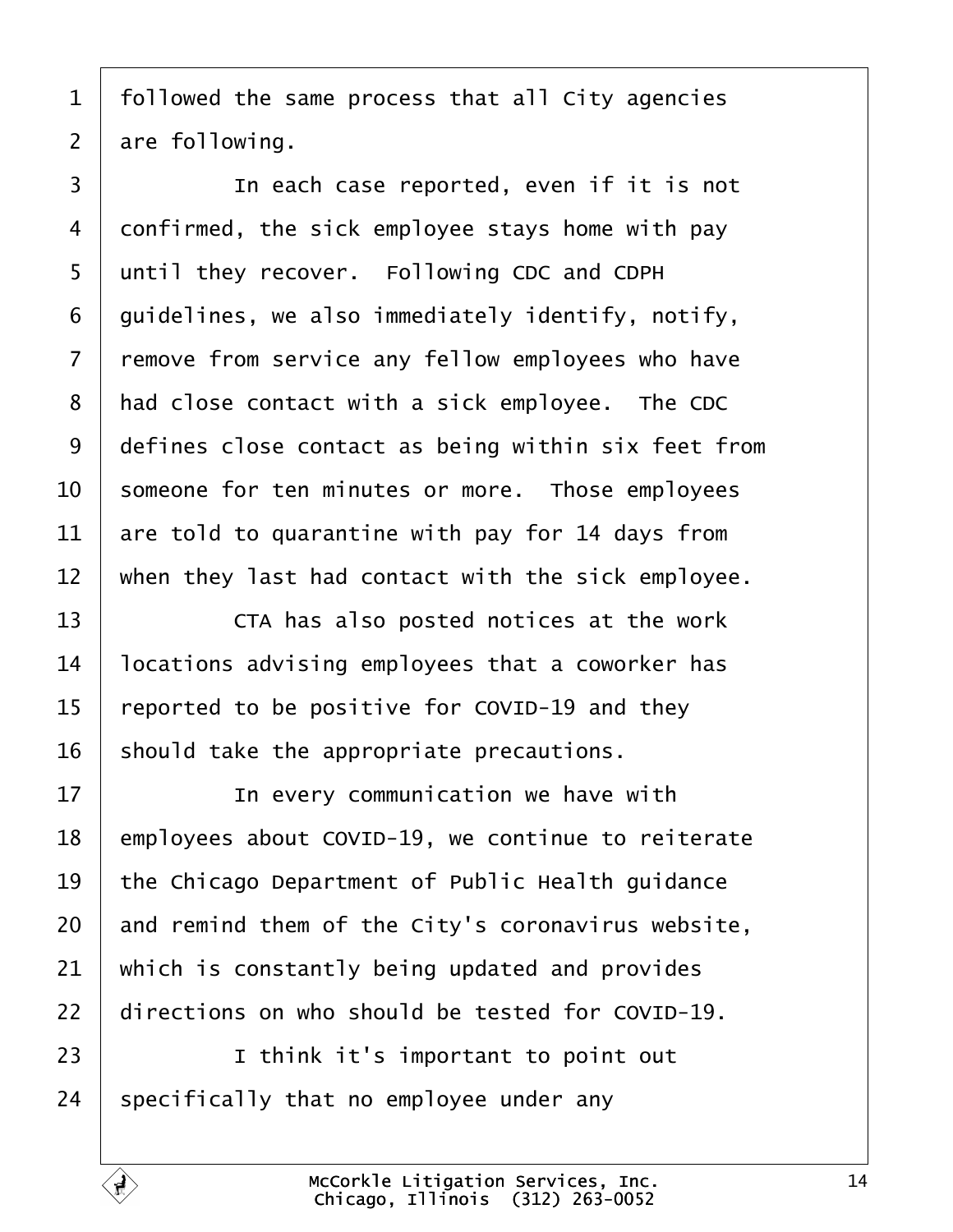<span id="page-14-0"></span>

| 1               | dircumstances will be terminated because they go    |
|-----------------|-----------------------------------------------------|
| $\overline{2}$  | dut sick as a result of the COVID-19 virus. In      |
| 3               | fact, we have expanded our sick pay benefits to     |
| 4               | ensure that all employees, while they are out sick, |
| 5               | get paid.                                           |
| 6               | With regard to the question regarding the           |
| $\overline{7}$  | dontinuation of service and the sanitation of our   |
| 8               | vehicles, CTA continues to coordinate closely and   |
| 9               | follow both CDC and CDPH guidance around the proper |
| 10              | use of PPE. CTA is providing gloves and hand        |
| 11              | sanitizers to all employees and has distributed     |
| 12              | extensive information to all work locations about   |
| 13              | the COVID-19 pandemic as well as the best practices |
| 14              | recommended by City, State, and national health     |
| 15              | experts.                                            |
| 16              | We also have adjusted the common room               |
| 17 <sub>1</sub> | areas to allow for social distancing and have       |
| 18              | posted signs throughout the work locations          |
| 19              | regarding the importance of distances.              |
| 20              | CTA is also providing hand wipes for the            |
| 21              | operators to wipe down their specific work areas    |
| 22              | around their cabins that they operate in. We are    |
| 23              | not limiting them to just two hand sanitizers a     |
| 24              | day. And the idea is to really give them some       |
|                 |                                                     |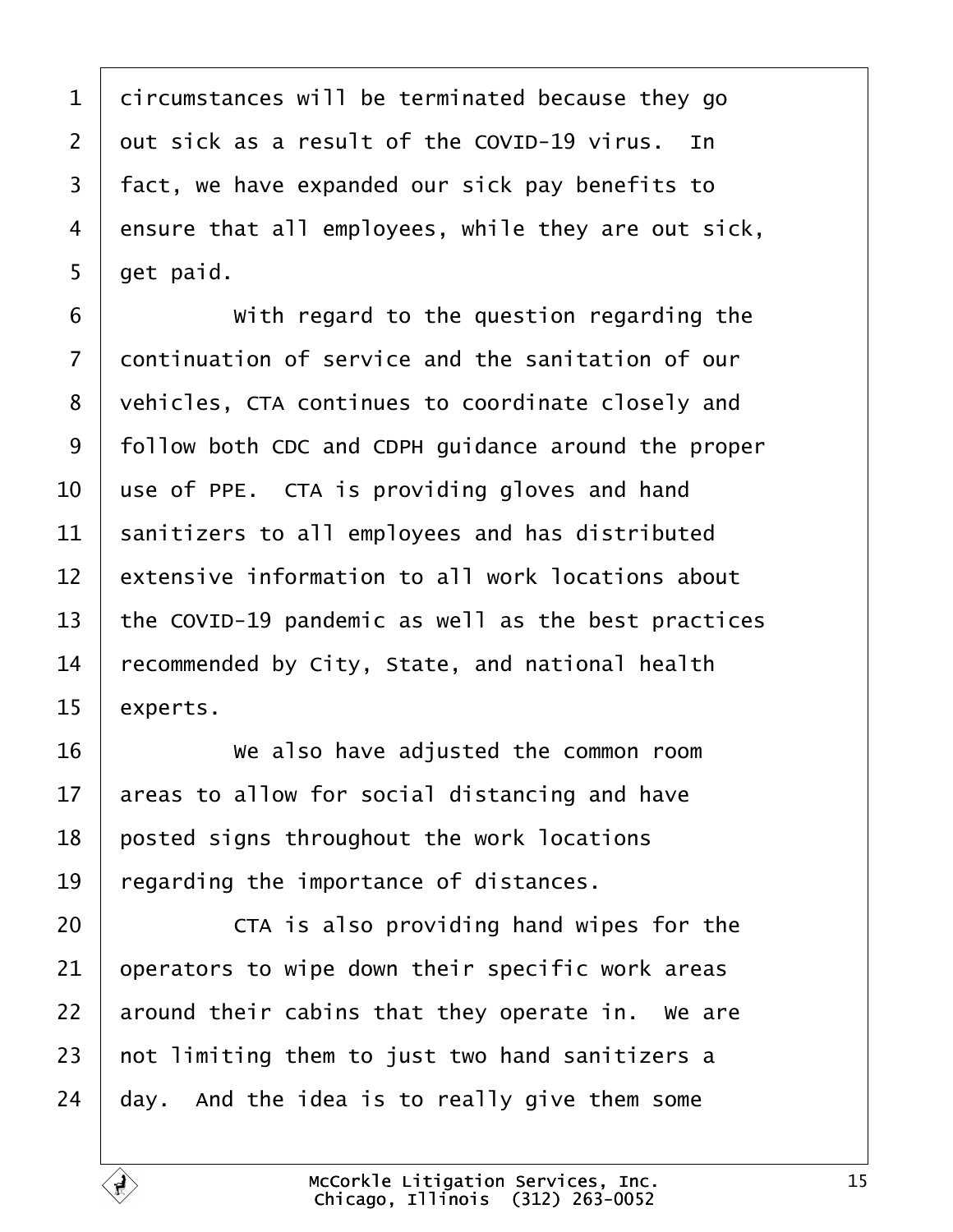<span id="page-15-0"></span>

| 1              | additional material for wiping down their steering  |
|----------------|-----------------------------------------------------|
| $\overline{2}$ | wheel and other things in between the time that CTA |
| 3              | will do a regular cleaning of the vehicle itself.   |
| 4              | In addition, I have ensured that buses              |
| 5              | that are out on the street during this pandemic are |
| 6              | only those equipped with the protective shield that |
| 7              | dreates a barrier between the operators and riders. |
| 8              | On the rail side, all rail operators are            |
| 9              | entirely enclosed in operating cabs at the front of |
| 10             | the train and all rail station attendants conduct   |
| 11             | their work from inside enclosed kiosks in our       |
| 12             | stations.                                           |
|                |                                                     |
| 13             | As for our ridership loss during this               |
| 14             | pandemic, each day CTA still carries about 250,000  |
| 15             | riders a day, including transit-dependent riders    |
| 16             | accessing essential services as well as essential   |
| 17             | employees such as health care workers, emergency    |
| 18             | responders, grocery store employees, and others.    |
| 19             | The number of people CTA is carrying each           |
| 20             | day is still, although substantially lower than     |
| 21             | hormal ridership levels, more than Metra would      |
| 22             | carry on a regular day and more than many other     |
| 23             | cities such as Minneapolis, Phoenix, Detroit carry  |

Г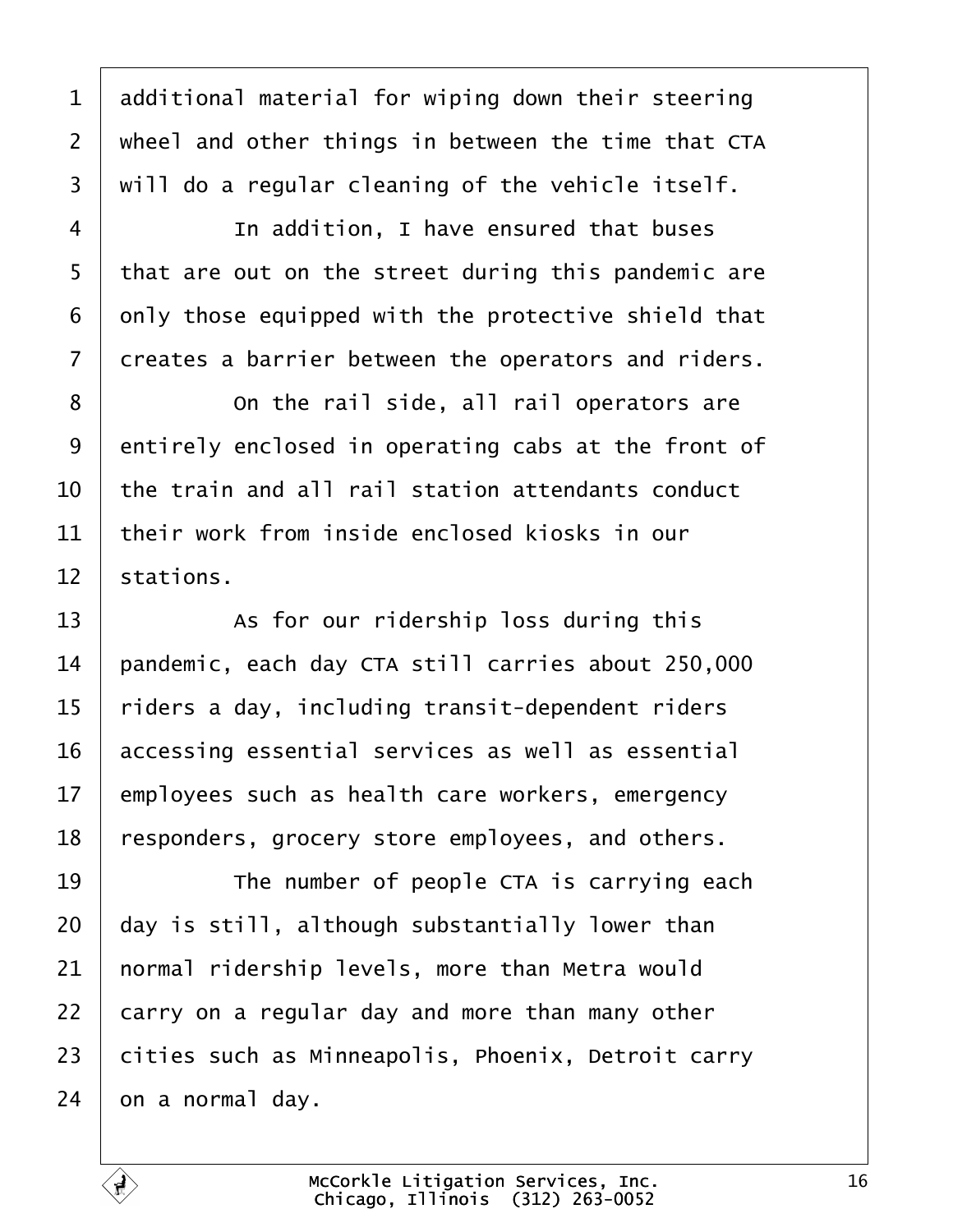<span id="page-16-0"></span>

| 1              | Running more service allows for greater             |
|----------------|-----------------------------------------------------|
| $\overline{2}$ | social distancing for our rides, which is one of    |
| 3              | the reasons why I continue to run as best as        |
| 4              | possible normal service in spite of the fact that   |
| 5              | dur ridership has declined.                         |
| 6              | With regard to cleaning, in accordance              |
| $\overline{7}$ | with the CDPH guidelines, if equipment used by the  |
| 8              | employee has not already been cleaned as a result   |
| 9              | of CTA's daily cleaning schedule, it will be        |
| 10             | removed and cleaned immediately.                    |
| 11             | In addition, the work location area that            |
| 12             | the employee accessed are also cleaned. The         |
| 13             | cleaning does not happen only if blood is found on  |
| 14             | the buses. Cleaning happens as part of a regular    |
| 15             | step that we take if it is identified as a bus that |
| 16             | an employee who has tested positive for COVID-19    |
| 17             | was using at the time.                              |
| 18             | It is important to note that prior to the           |
| 19             | COVID pandemic, CTA already had one of the most     |
| 20             | rigorous and extensive cleaning schedules in the    |
| 21             | transit industry. Our railcars, buses, stations,    |
| 22             | and work facilities are cleaned and disinfected     |
| 23             | throughout each day and receive deeper cleanings    |
| 24             | hightly on a regular basis.                         |
|                |                                                     |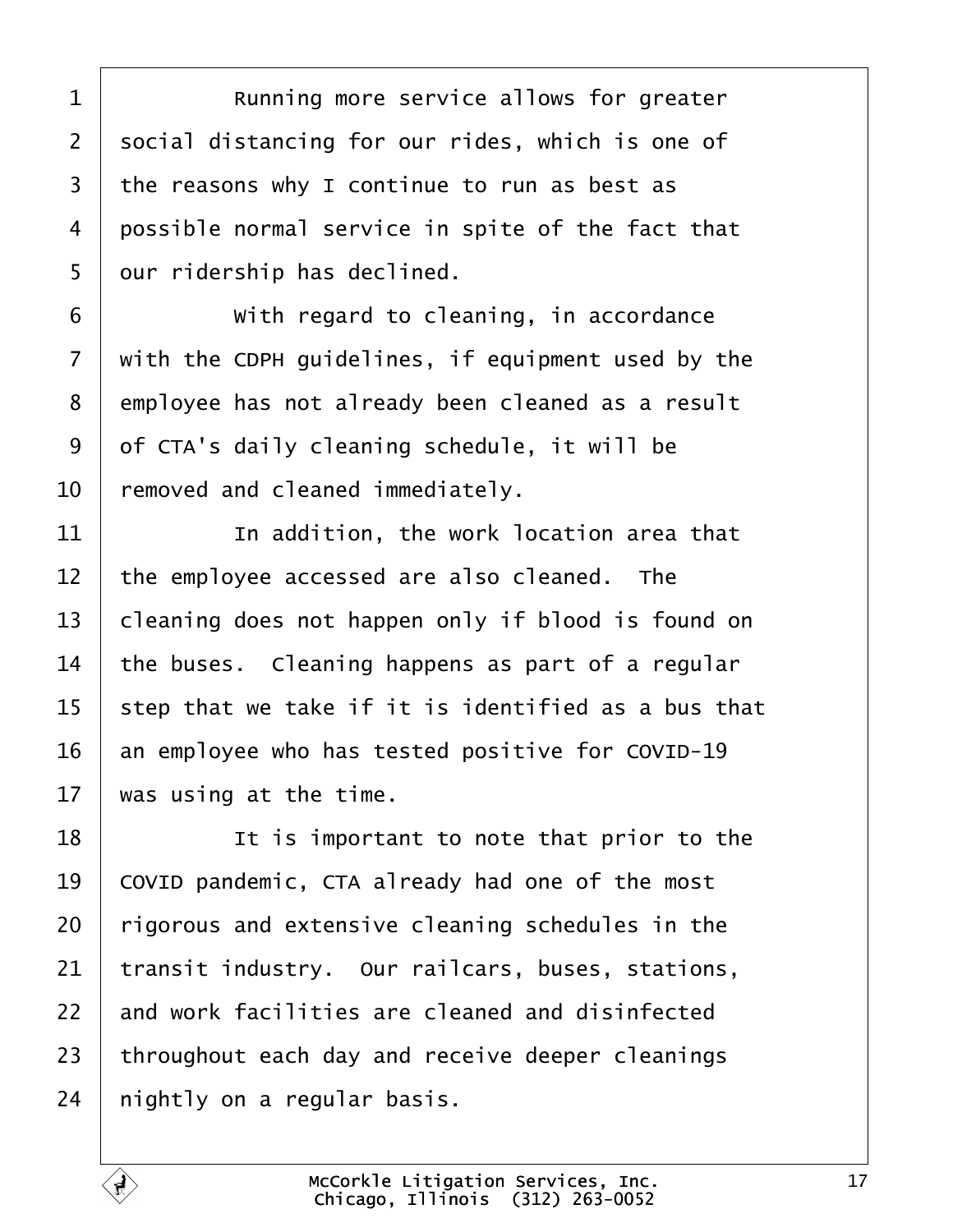<span id="page-17-0"></span>

| 1              | In fact, most of the enhanced cleaning              |
|----------------|-----------------------------------------------------|
| $\overline{2}$ | that most transit agencies have implemented during  |
| 3              | this pandemic has basically raised their cleaning   |
| 4              | to the level that CTA was already doing as part of  |
| 5              | its normal daily operation.                         |
| 6              | We have also informed the public about              |
| 7              | these cleaning practices via our website, which     |
| 8              | dontains the information about the amount of        |
| 9              | deaning that we do as well as the products that we  |
| 10             | use to clean our system on a daily basis.           |
| 11             | With regards to Second Chance Program               |
| 12             | frontline workers, CTA quickly recognized the need  |
| 13             | for all employees to access additional leave as     |
| 14             | part of the response to the COVID-19 outbreak.      |
| 15             | On March 17th, CTA issued a leave policy            |
| 16             | addendum for essentially bargained-for employees,   |
| 17             | which includes the Second Chance apprentices that   |
| 18             | granted additional paid time off to union           |
| 19             | employees, including Second Chance apprentices,     |
| 20             | that they would continue to be paid their full rate |
| 21             | of pay and maintain their employment if they became |
| 22             | ill with COVID-19 or if they were directed to       |
| 23             | quarantine because of COVID-19.                     |
| 24             | For instance, if a member of the household          |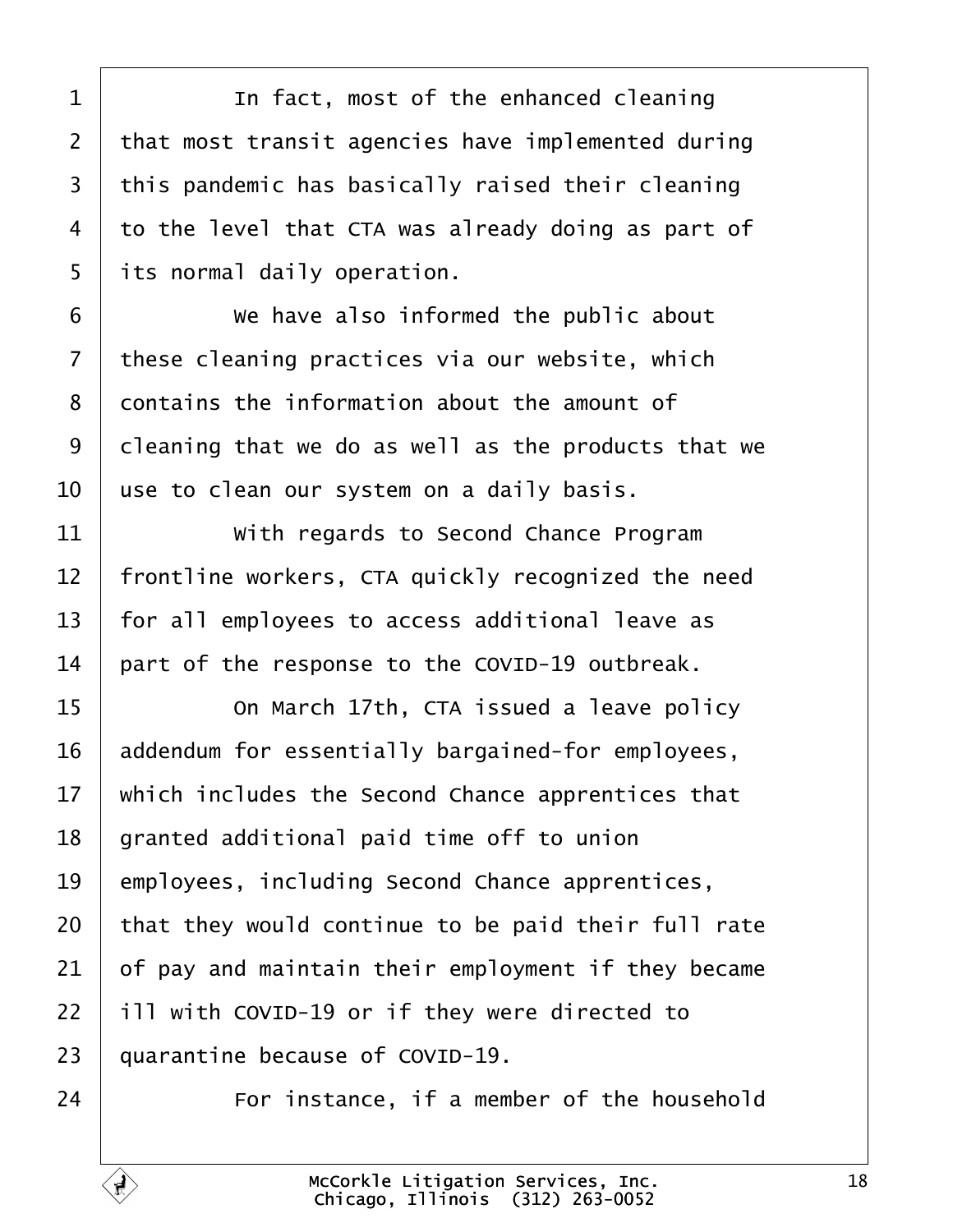<span id="page-18-0"></span>

| 1              | becomes ill, it is important that all employees     |  |
|----------------|-----------------------------------------------------|--|
| $\overline{2}$ | have the ability to stay home if they are sick      |  |
| 3              | without -- if they are sick without worrying about  |  |
| $\overline{4}$ | their paycheck or employment.                       |  |
| 5              | CTA then will work with our medical                 |  |
| 6              | service provider Concentra to make sure that an     |  |
| $\overline{7}$ | employee without health care coverage can call or   |  |
| 8              | dome in to any one of their urgent care facilities  |  |
| 9              | if they were experiencing COVID-19 symptoms at no   |  |
| 10             | additional cost to the employee.                    |  |
| 11             | CTA has reminded employees throughout this          |  |
| 12             | time that all employees, including Second Chance    |  |
| 13             | participants, have access to CTA's employee         |  |
| 14             | assistance program.                                 |  |
| 15             | And finally, the Second Chance Program is           |  |
| 16             | a partnership, that I would remind the Board, with  |  |
| 17             | partner agencies who support the participants with  |  |
| 18             | wraparound services and the CTA, as part of this    |  |
| 19             | apprenticeship program, is continuing to provide    |  |
| 20             | them with the job experience, training, and support |  |
| 21             | that they need to find permanent long-term          |  |
| 22             | employment.                                         |  |
| 23             | We have always recognized that                      |  |
| 24             | participants encounter additional barriers during   |  |
|                |                                                     |  |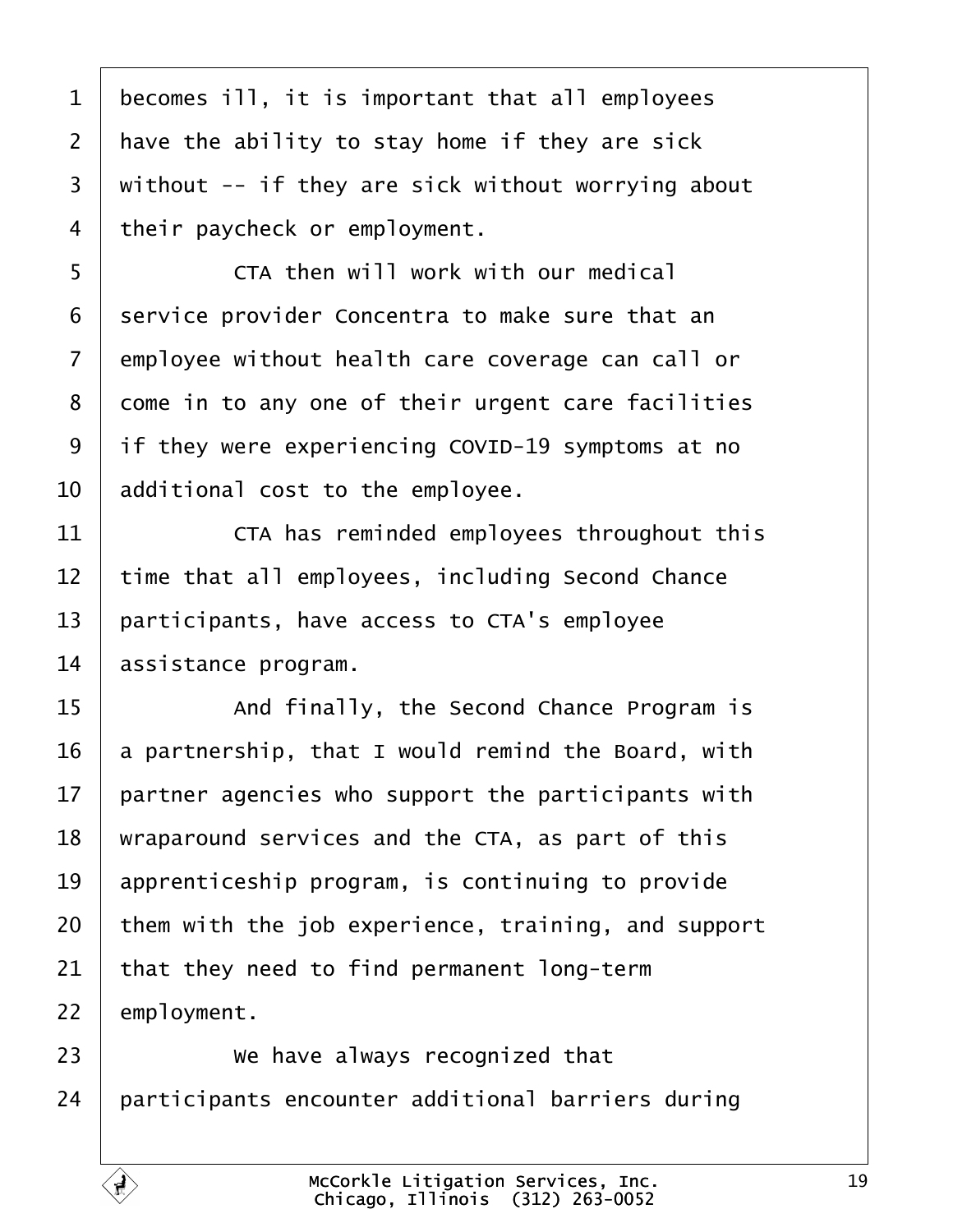<span id="page-19-0"></span>

| 1               | their employment, be it childcare, housing, or      |
|-----------------|-----------------------------------------------------|
| $\overline{2}$  | otherwise, and make sure that we have agencies that |
| 3               | dan assist those employees.                         |
| 4               | Second Chance participants also have an             |
| 5               | internal advocate within the CTA in the training    |
| 6               | and workforce development department and outside of |
| 7               | the management chain of command. The training and   |
| 8               | workforce development department continually checks |
| 9               | with participants, their managers, and partner      |
| 10              | agencies to make sure that we are identifying any   |
| 11              | barriers and addressing them.                       |
| 12              | And I can't emphasize this enough in terms          |
| 13              | of my closing remarks here. No employee, be it the  |
| 14              | Second Chance Program or any of my full-time or     |
| 15              | part-time employees, will be terminated because     |
| 16              | they go out sick as a result of the COVID-19        |
| 17 <sub>1</sub> | illness. We have been very clear about that         |
| 18              | throughout all of the brochures and material we put |
| 19              | but to our employees and we continue to reemphasize |
| 20              | that whenever we can.                               |
| 21              | The bottom line is I don't want employees           |
| 22              | coming to work sick. That endangers themselves.     |
| 23              | That endangers their fellow employees. That         |
| 24              | endangers our customers that are riding public.     |
|                 |                                                     |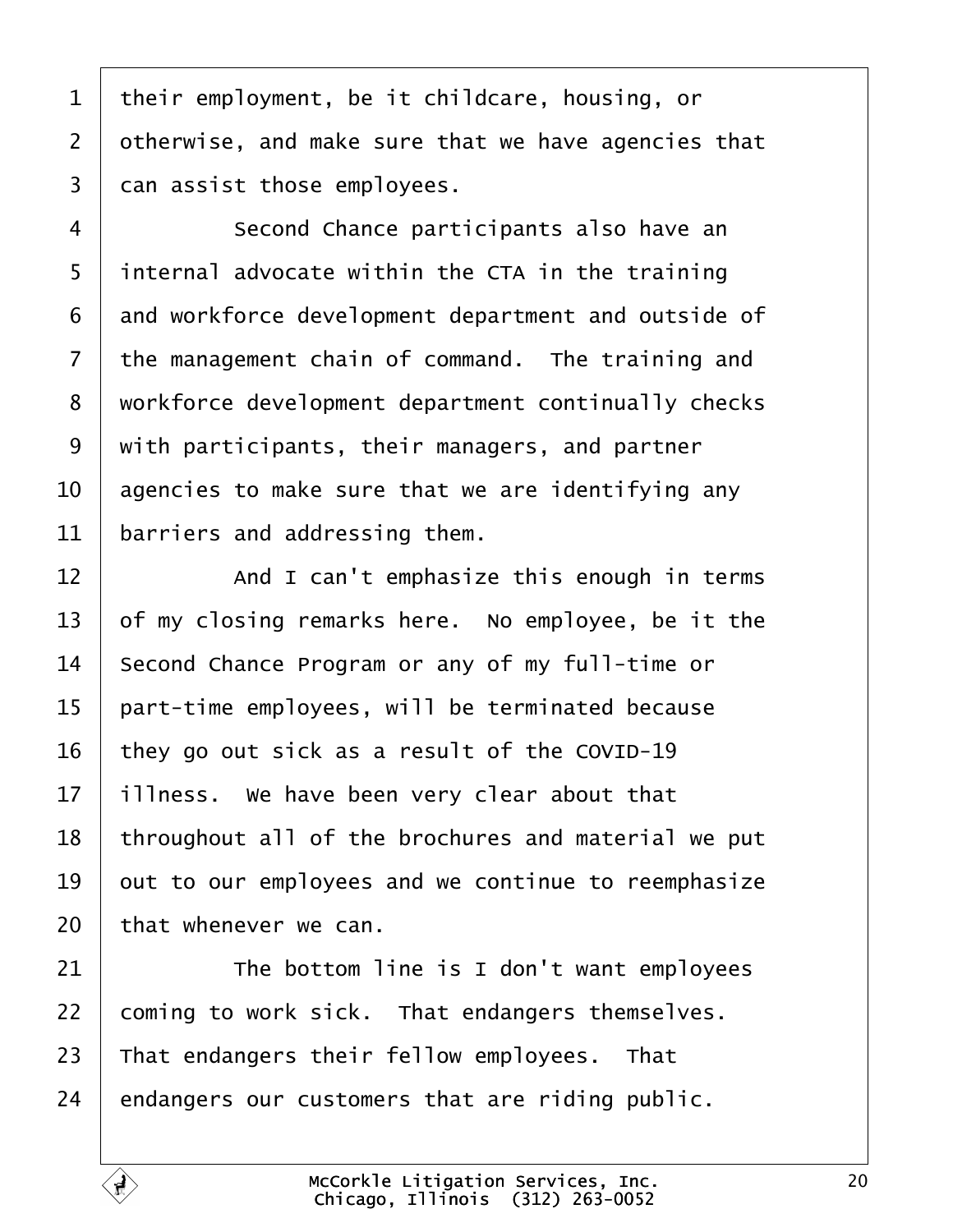<span id="page-20-0"></span>

| 1               | So we are encouraging employees to go home          |
|-----------------|-----------------------------------------------------|
| $\overline{2}$  | and stay home until they feel better and we have    |
| 3               | done that by basically providing them full pay,     |
| 4               | which is more than the collective bargaining        |
| 5               | agreement would require, in order to ensure that    |
| 6               | they suffer no financial hardship or ask any other  |
| $\overline{7}$  | perverse incentive to want to come into work in     |
| 8               | spite of the fact that they may not be feeling      |
| 9               | well.                                               |
| 10              | CHAIRPERSON PETERSON: Dorval, thanks for that.      |
| 11              | Did you have any other comment?                     |
| 12              | PRESIDENT CARTER: No, that was it.                  |
| 13              | CHAIRPERSON PETERSON: Okay. Karen, what I           |
| 14              | would hope -- you know, and the other board members |
| 15              | can kind of weigh in, and I think that Dorval laid  |
| 16              | but point by point trying to address the concerns   |
| 17 <sup>2</sup> | raised in the letter. If we could also respond --   |
| 18              | you know, if you can respond on Dorval's behalf in  |
| 19              | terms of a written response to the concerns raised  |
| 20              | in this letter that would incorporate Dorval's      |
| 21              | response to the Board.                              |
| 22              | MS. SEIMETZ: Karen Seimetz, general counsel.        |
| 23              | Yes, Chairman, I can do that.                       |
| 24              | CHAIRPERSON PETERSON: All right. Thank you.         |
|                 |                                                     |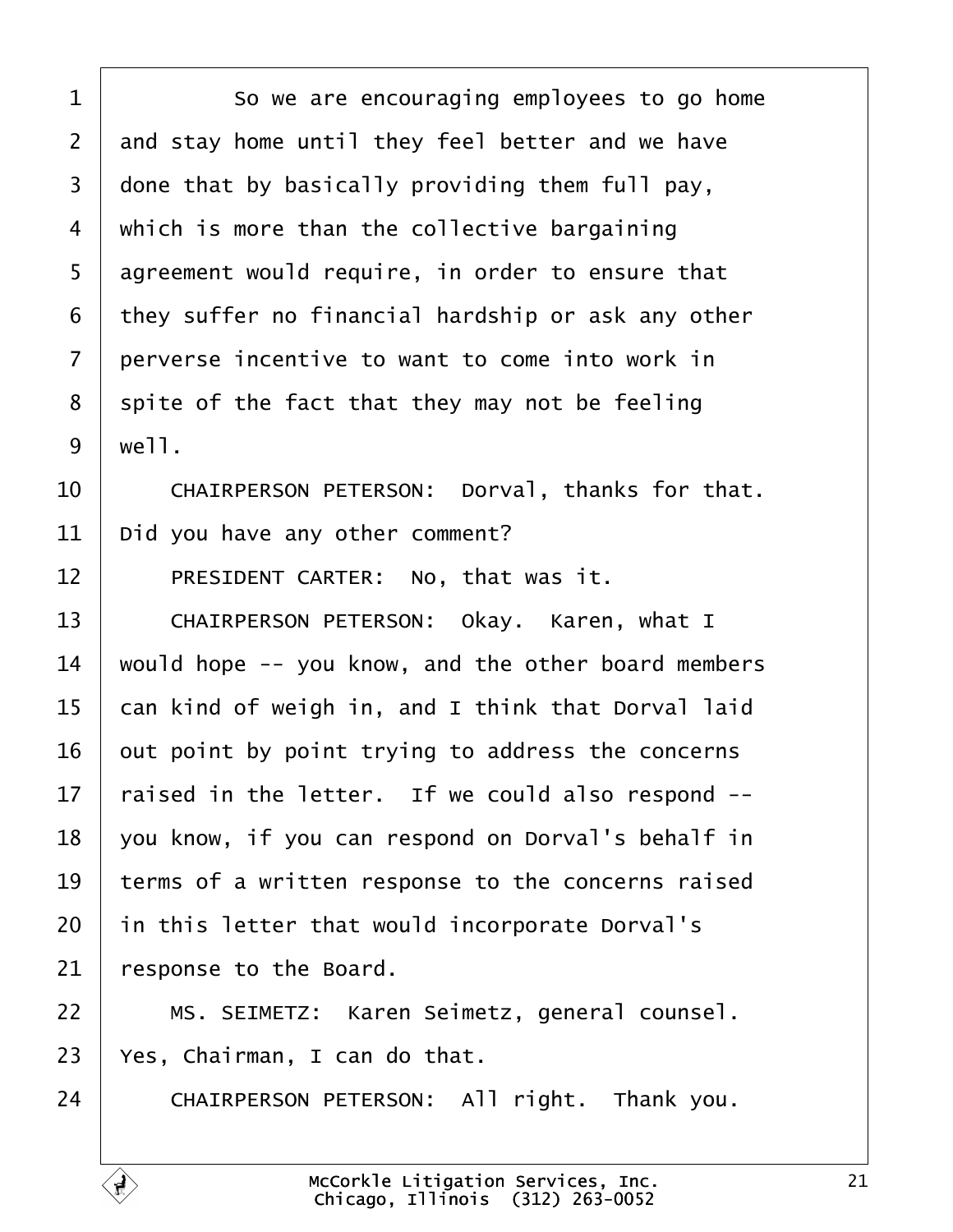<span id="page-21-0"></span>

| 1              | PRESIDENT CARTER: Mr. Chairman, one other          |
|----------------|----------------------------------------------------|
| $\overline{2}$ | point that I want to make as we move forward with  |
| 3              | this and I've made this point to each of you       |
| 4              | individually in conversations that I've had.       |
| 5              | Everyone needs to understand that there's no       |
| 6              | written playbook right now. We're all trying to    |
| 7              | figure it out as we go along. So I didn't go into  |
| 8              | this event with a defined answer to every question |
| 9              | or every incident or every situation that we're    |
| 10             | going to encounter.                                |
| 11             | I do need to say that we have been in              |
| 12             | constant communication with our unions who         |
| 13             | represent all bargained-for employees at CTA to    |
| 14             | both seek their input, guidance, and sign-off on   |
| 15             | the things that we are doing and we continue to do |
| 16             | that going forward.                                |
| 17             | I have no doubt that there will be                 |
| 18             | additional policies and initiatives that we will   |
| 19             | pursue that are intended to further protect and    |
| 20             | enhance the support that we're giving to our       |
| 21             | employees. And I can tell you that I'm personally  |
| 22             | spending every day trying to think about how I can |
| 23             | better do that so that our employees and our       |
| 24             | customers are protected while we continue to       |
|                |                                                    |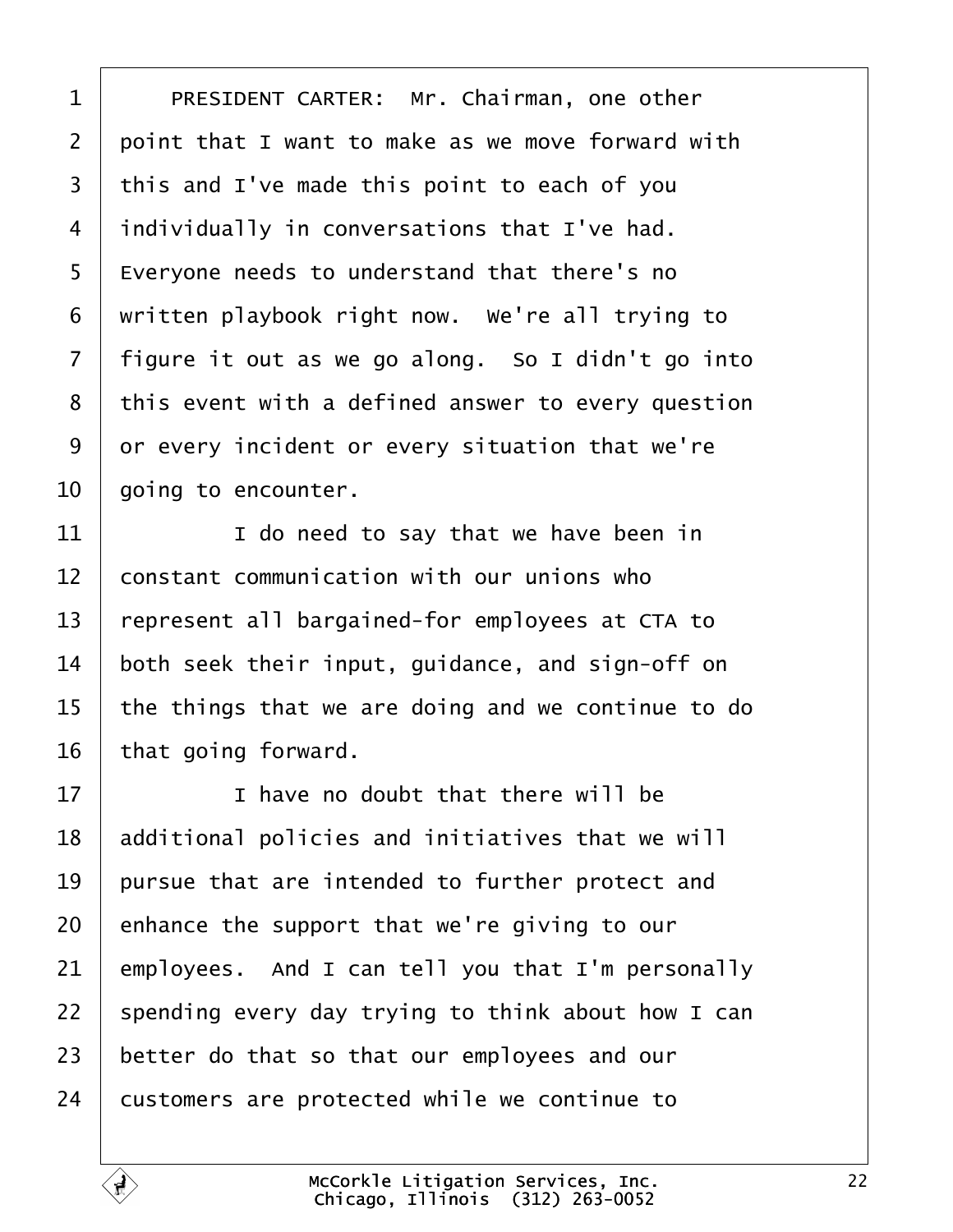<span id="page-22-0"></span>

| 1              | provide the highest level of service that we        |
|----------------|-----------------------------------------------------|
| $\overline{2}$ | possibly can under these circumstances.             |
| 3              | CHAIRPERSON PETERSON: Thank you.                    |
| 4              | MR. IRVINE: Mr. Chairman, this is Kevin. May        |
| 5              | I ask a question?                                   |
| 6              | MR. LONGHINI: Director Irvine, ask your             |
| $\overline{7}$ | duestion.                                           |
| 8              | MR. IRVINE: Thank you. First, President             |
| 9              | Carter, thank you so much for the detailed          |
| 10             | explanation and for you and your team and all the   |
| 11             | work that you've been doing and scrambling trying   |
| 12             | to manage the response during these unprecedented   |
| 13             | (inaudible) CTA and the community is dealing with.  |
| 14             | I just saw in today's New York Times, in            |
| 15             | New York City, 41 transit workers have died from    |
| 16             | COVID-19. Which, even though New York City is a     |
| 17             | much larger system than ours, even proportionally,  |
| 18             | if that were happening in Chicago, that would still |
| 19             | be a stunning number of people.                     |
| 20             | And I know the situation in New York is             |
| 21             | different than Chicago and is -- it's the worst     |
| 22             | spot in the U.S. and right now I think even in the  |
| 23             | world. Have you been able to or your team been      |
| 24             | able to look at what's happening in New York to     |
|                |                                                     |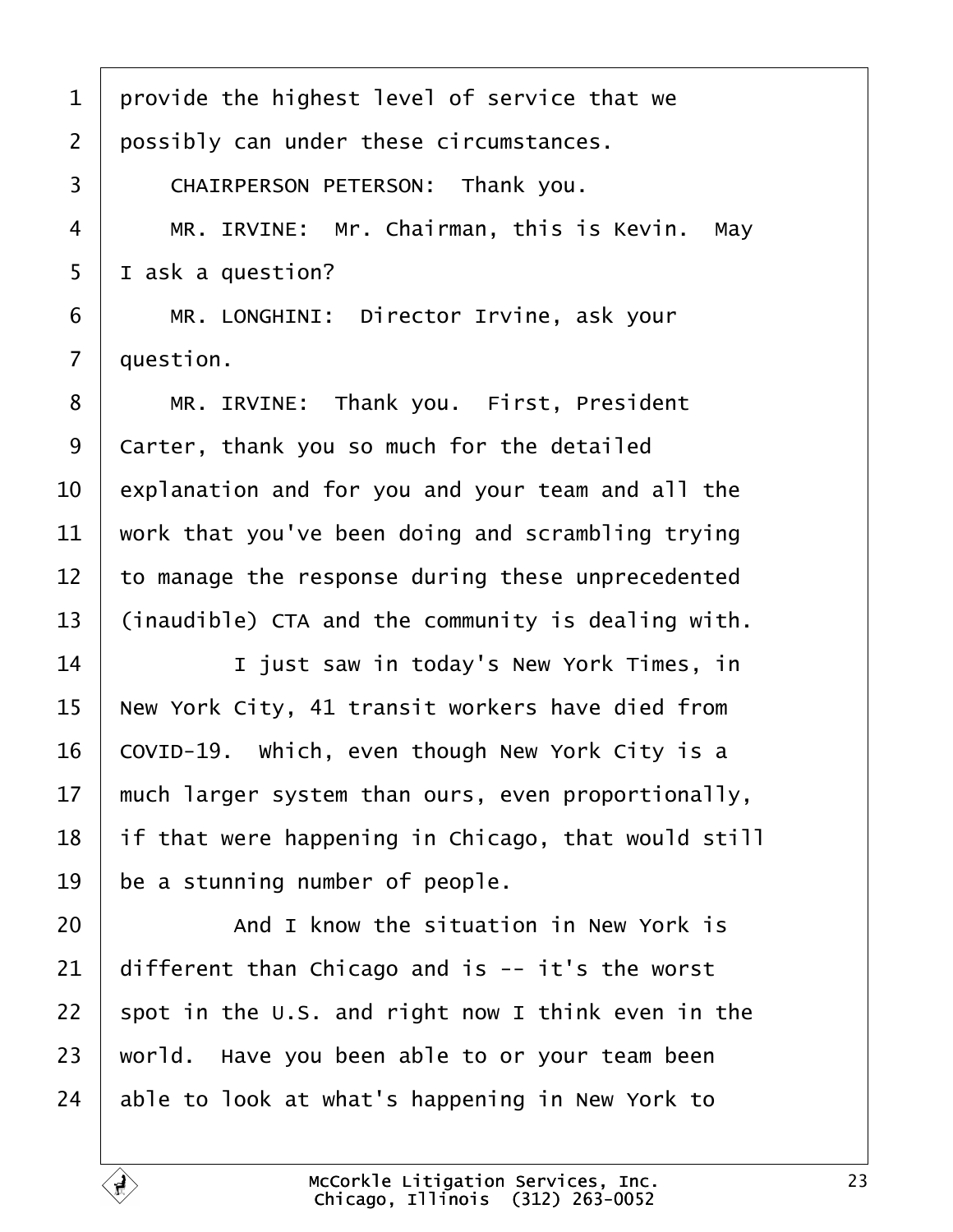<span id="page-23-0"></span>1 determine if there's anything else we can do, any 2 lessons we can learn to try and prevent similar 3 situations from happening here? 4 • PRESIDENT CARTER: I think the short answer to 5 your question is yes. We have been looking at what 6 New York is doing. We've been looking at just 7 about what every transit system has been doing 8 across the country and we are certainly stealing 9 from and using things that other transit systems 10 have done or learned in our experience for what we 11  $\theta$ o. 12 **I** am now on almost daily calls with CEOs 13 around the country talking about various issues 14 that we're experiencing with regard to the pandemic 15 and exchanging ideas and thoughts on how to deal 16 with them. 17 **We Studie You're absolutely right to point out the** 18 situation in New York is horrific. And certainly 19 the number of deaths by transit employees in 20 New York is a very sobering, sobering fact. I will 21 say that we have been fortunate so far to not have 22 experienced an employee death at CTA. But we 23 b b viously have employees who are getting sick as a 24 result of this virus.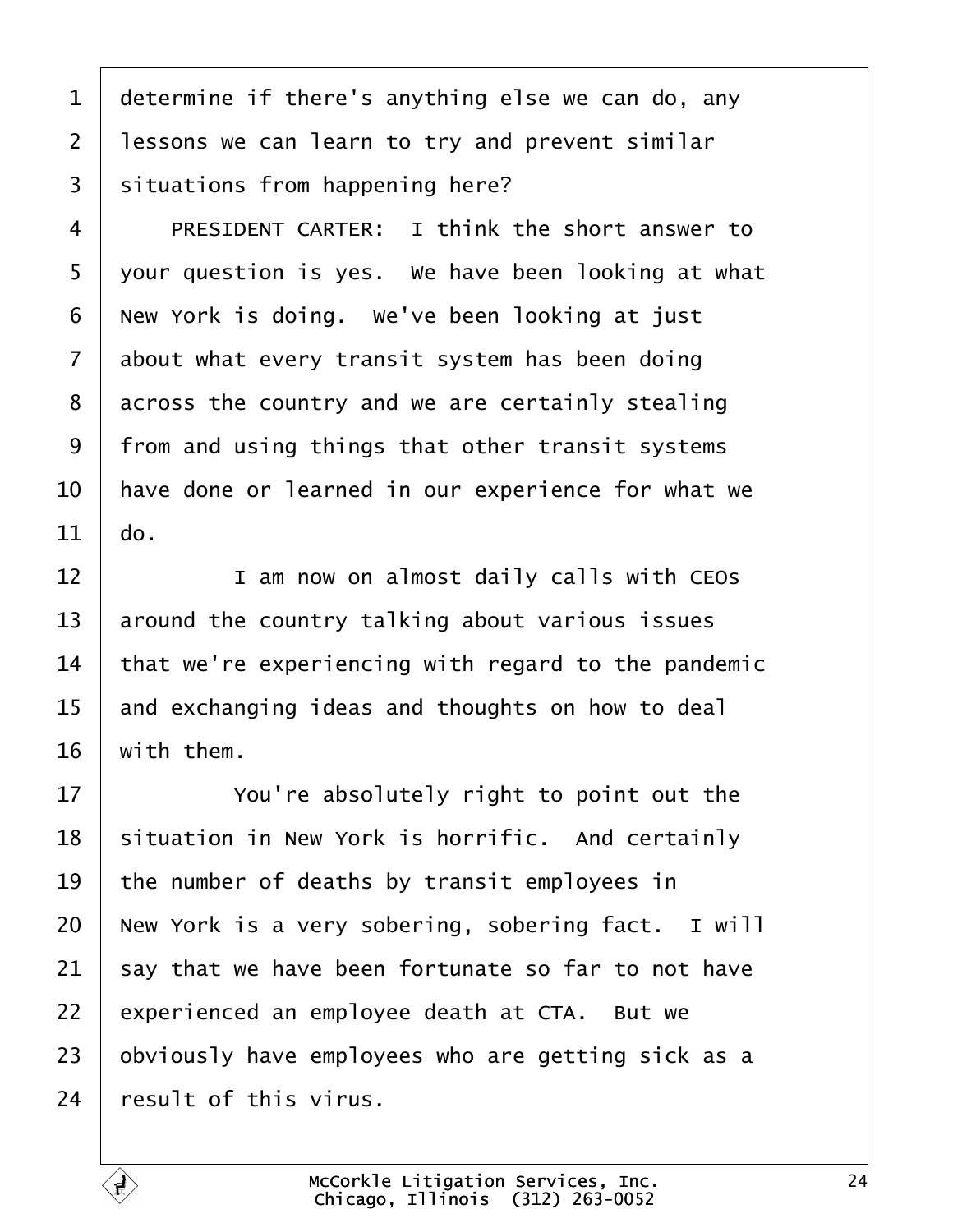<span id="page-24-0"></span>

| 1               | I think it's also important to point out            |
|-----------------|-----------------------------------------------------|
| $\overline{2}$  | that with the ongoing community spread that's       |
| 3               | happening throughout the entire city, the           |
| 4               | likelihood of more employees getting sick and more  |
| 5               | challenges facing CTA are very real and while we    |
| 6               | may not experience what New York has experienced    |
| 7               | here in Chicago, I think it's safe to say, and if   |
| 8               | anyone has been following all of the media accounts |
| 9               | from both the Mayor and Governor around this, that  |
| 10              | we're preparing for a wave of challenges in Chicago |
| 11              | as well, possibly within the next week or so.       |
| 12              | And so as a result, I'm continuing to               |
| 13              | identify new policies and procedures we can put in  |
| 14              | place that I hope will identify additional layers   |
| 15              | of protection for our employees as well as          |
| 16              | continuing to encourage our employees if they are   |
| 17 <sub>1</sub> | sick to stay home and to not try to work if you are |
| 18              | experiencing any sort of flu-like symptoms, whether |
| 19              | you know or don't know that you have COVID-19, and  |
| 20              | we'll continue to pursue that as we go forward to   |
| 21              | make sure that we're identifying best practices     |
| 22              | everywhere and aligning them with the advice that   |
| 23              | we're getting from the health experts for the       |
| 24              | actions that we should take here at CTA.            |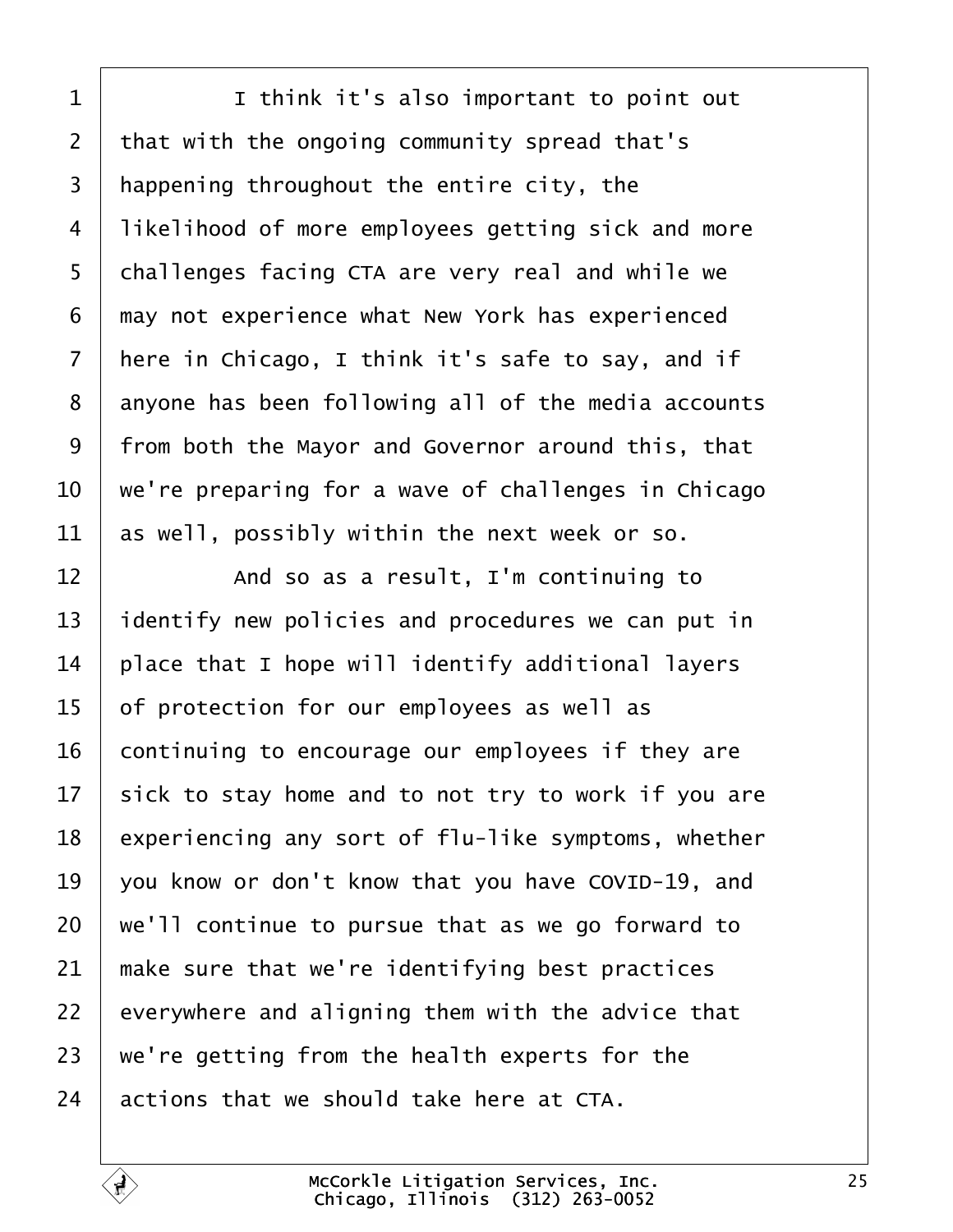<span id="page-25-0"></span>

| 1              | CHAIRPERSON PETERSON: Dorval, this is Terry.        |
|----------------|-----------------------------------------------------|
| $\overline{2}$ | Just a follow-up question too. In light of the      |
| 3              | guidance around masks, the wearing of masks, have   |
| 4              | we made any adjustments as it relates to            |
| 5              | additional -- I know you mentioned the gloves and   |
| 6              |                                                     |
| $\overline{7}$ | PRESIDENT CARTER: Yes.                              |
| 8              | MR. PETERSON: -- in terms of the cleaning.          |
| 9              | What are we doing around the issues of masks?       |
| 10             | PRESIDENT CARTER: We have actually issued           |
| 11             | guidance to all of our employees informing them     |
| 12             | that they are allowed to wear cloth masks in the    |
| 13             | performance of their work as long as it does not    |
| 14             | create a safety hazard and my understanding is that |
| 15             | many of our frontline employees are now wearing     |
| 16             | masks as a further layer of protection.             |
| 17             | As you pointed out, Chairman, up until              |
| 18             | Friday, the guidance that we had been getting from  |
| 19             | both CDC and the Chicago Department of Public       |
| 20             | Health is that masks were not necessary if you were |
| 21             | healthy. That guidance obviously changed            |
| 22             | dramatically on Friday and so we have updated our   |
| 23             | policy to reflect the most recent guidance from the |
| 24             | CDC.                                                |
|                |                                                     |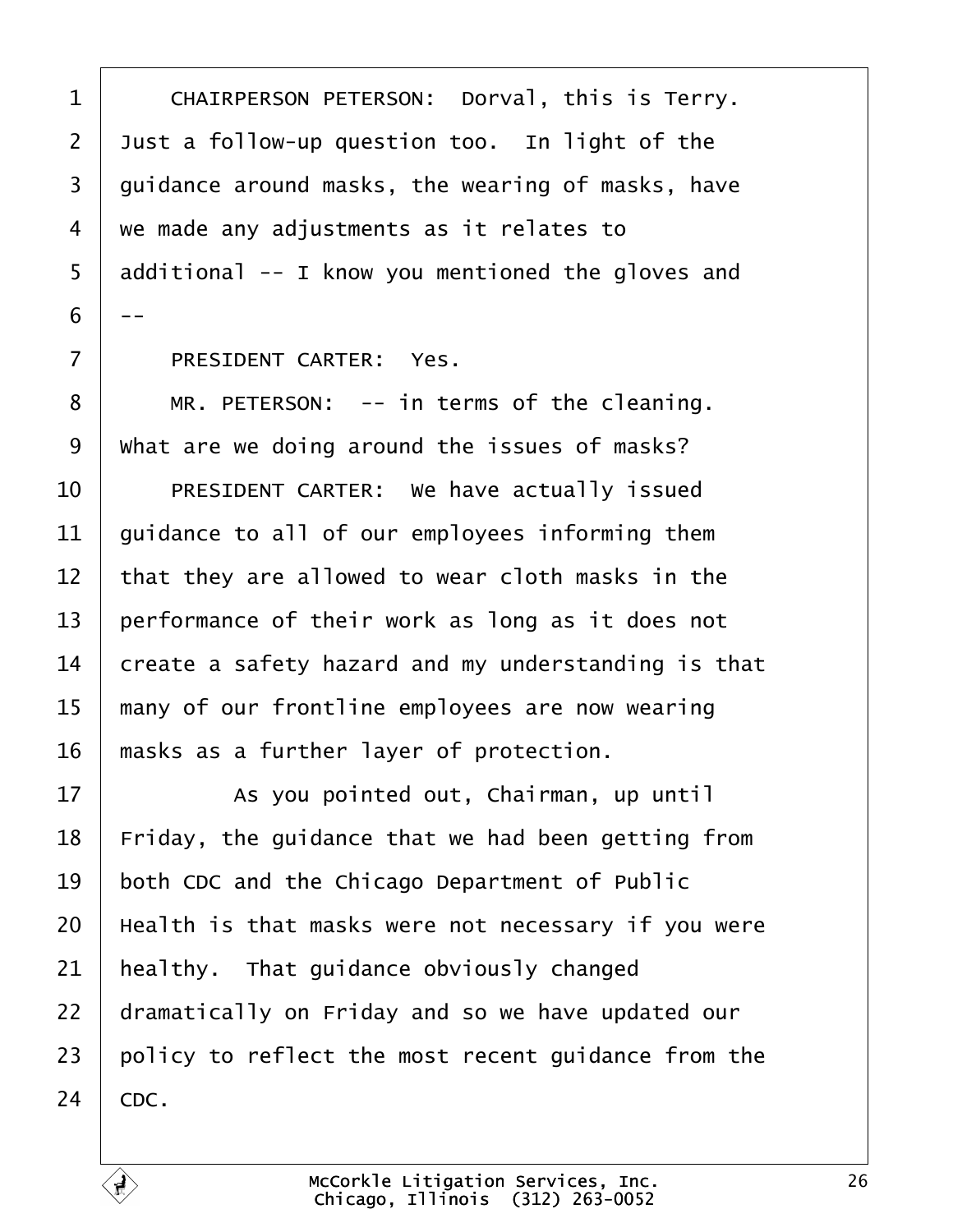<span id="page-26-0"></span>

| 1  | I have instructed our employees                     |
|----|-----------------------------------------------------|
| 2  | accordingly as to the ability to start to use cloth |
| 3  | masks immediately if they choose to do so. It is a  |
| 4  | voluntary action on our part. We're not mandating   |
| 5  | them. But as far as I've been able to see           |
| 6  | anecdotally, most employees, if not all, are taking |
| 7  | advantage of this new directive to wear masks in    |
| 8  | the performance of their work.                      |
| 9  | CHAIRPERSON PETERSON: Are we doing anything to      |
| 10 | acquire masks to provide them?                      |
| 11 | PRESIDENT CARTER: We are in the process of          |
| 12 | procuring masks to provide for them. As you can     |
| 13 | imagine, when the CDC announced that they were      |
| 14 | going to allow or recommend this, the demand for    |
| 15 | these masks went through the roof almost            |
| 16 | immediately. So we are in the process of doing      |
| 17 | that. In the meantime, we have given our employees  |
| 18 | a link that will show them how to make their own    |
| 19 | mask or we authorized them to wear any personal     |
| 20 | mask that they choose to wear or covering to        |
| 21 | basically address their personal situation.         |
| 22 | MR. PETERSON: I know I'm sure there's               |
| 23 | coordination with the Chicago Department of Public  |
| 24 | Health and the City, who I know I think are         |
|    |                                                     |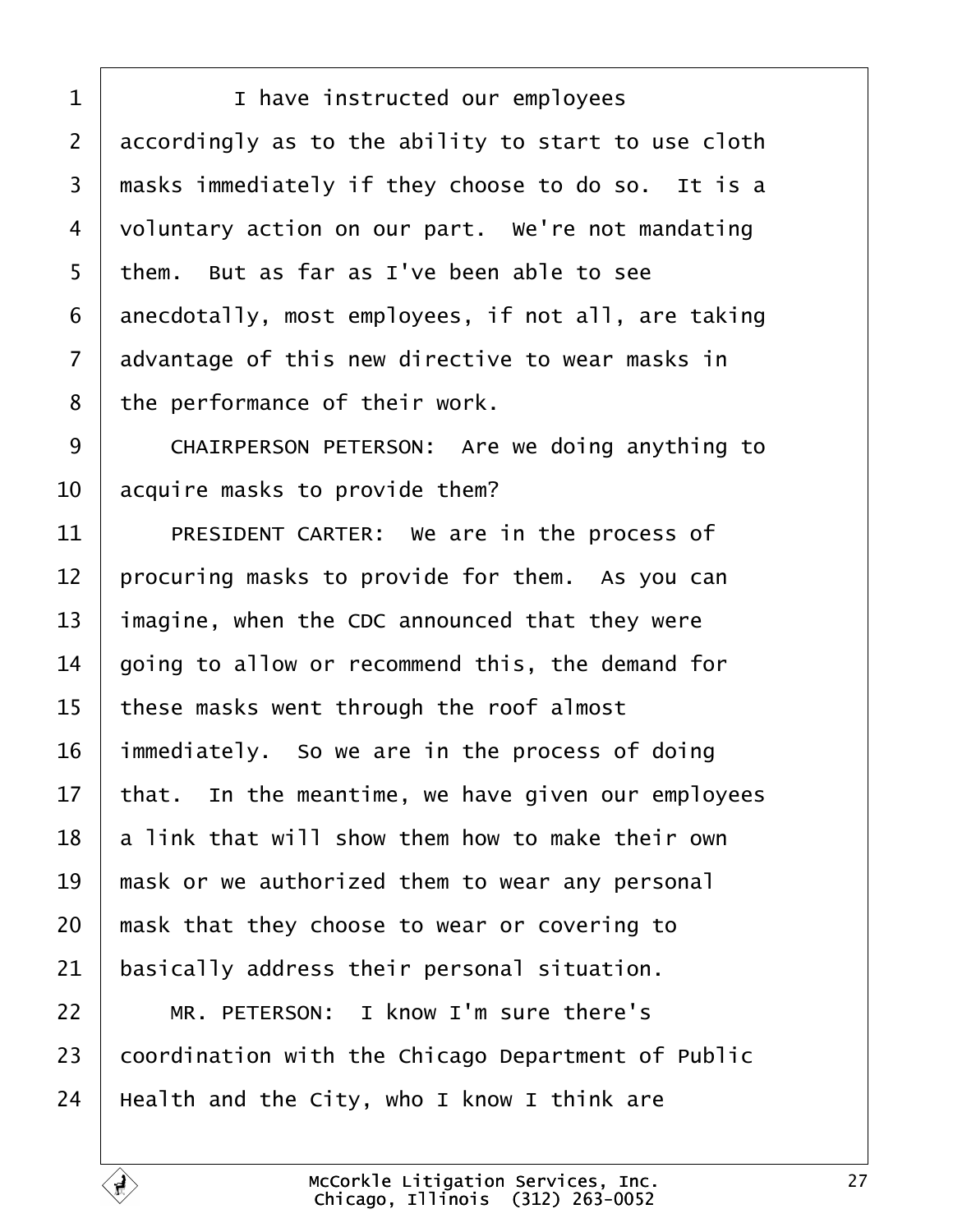<span id="page-27-0"></span>

| 1              | purchasing, you know, PPE items in bulk. So,        |
|----------------|-----------------------------------------------------|
| $\overline{2}$ | again, I don't know if you're talking with them     |
| 3              | about how they're purchasing it or using them.      |
| 4              | PRESIDENT CARTER: Yeah. We have daily               |
| 5              | meetings with the City and all the City departments |
| 6              | about resource needs and both -- purchasing. I can  |
| 7              | tell you, the City is experiencing the same         |
| 8              | challenges that we are experiencing right now in    |
| 9              | terms of getting access to the masks and are in the |
| 10             | process of attempting to procure masks themselves.  |
| 11             | But yes, we work closely with the City on           |
| 12             | all issues, not just this issue, and have, you      |
| 13             | know, at least two calls a day with the City        |
| 14             | talking through the strategies and the issues and   |
| 15             | the resources needed for the City's overall         |
| 16             | response to the pandemic.                           |
| 17             | CHAIRPERSON PETERSON: Any other questions for       |
| 18             | Dorval from the Board?                              |
| 19             | MS. ALVA ROSALES: I guess I just have a             |
| 20             | question. This is Arabel. There's a number of       |
| 21             | prganizations that are making, you know, the cloth  |
| 22             | masks as well. If some of them are making that as   |
| 23             | a charitable contribution, who would they contact   |
| 24             | at the CTA for that?                                |
|                |                                                     |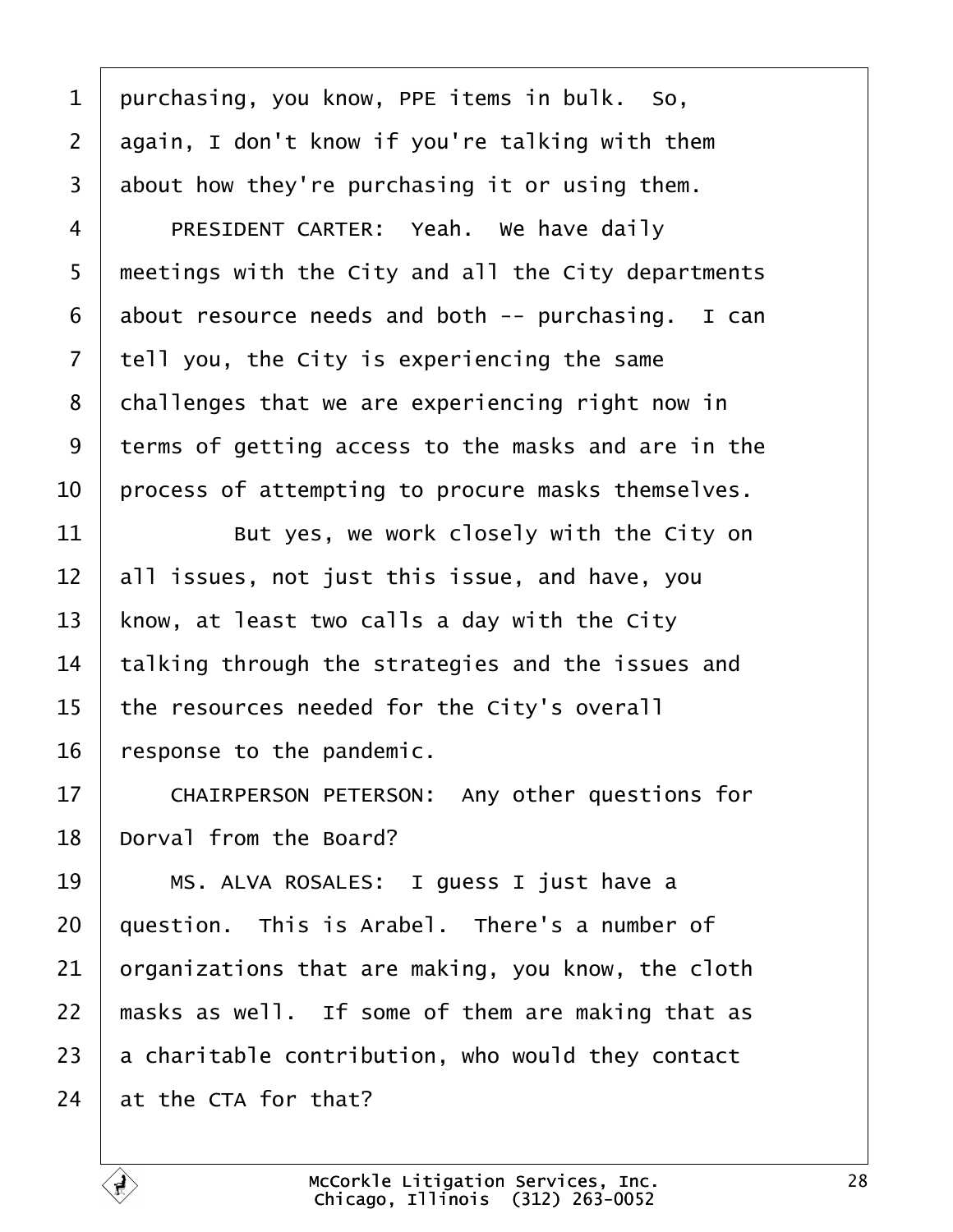<span id="page-28-0"></span>

| 1              | PRESIDENT CARTER: Actually, the City of            |
|----------------|----------------------------------------------------|
| $\overline{2}$ | Chicago has been the one that has been the conduit |
| 3              | for any sort of charitable donations for response  |
| 4              | to the pandemic. And, Arabel, I can get you the    |
| 5              | actual contact information of the person at the    |
| 6              | City that we would direct them to.                 |
| 7              | MS. ALVA ROSALES: Okay. Great.                     |
| 8              | PRESIDENT CARTER: I can give it to the rest of     |
| 9              | the Board too, I just don't have it off the top of |
| 10             | my head.                                           |
| 11             | MS. ALVA ROSALES: Sounds good. Thank you.          |
| 12             | MR. LONGHINI: This is Greg. Any questions          |
| 13             | from Judge Chevere --                              |
| 14             | MS. CHEVERE: No questions.                         |
| 15             | MR. LONGHINI: -- or comment?                       |
| 16             | Reverends Jakes?                                   |
| 17             | MR. JAKES: No.                                     |
| 18             | MR. LONGHINI: Reverend Miller?                     |
| 19             | MR. MILLER: No questions. Thanks.                  |
| 20             | MR. LONGHINI: Director Silva, do you have any      |
| 21             | questions or comments?                             |
| 22             | MR. SILVA: No questions.                           |
| 23             | MR. LONGHINI: Okay. Then, Chairman, I believe      |
| 24             | all the questions are finished and Dorval's        |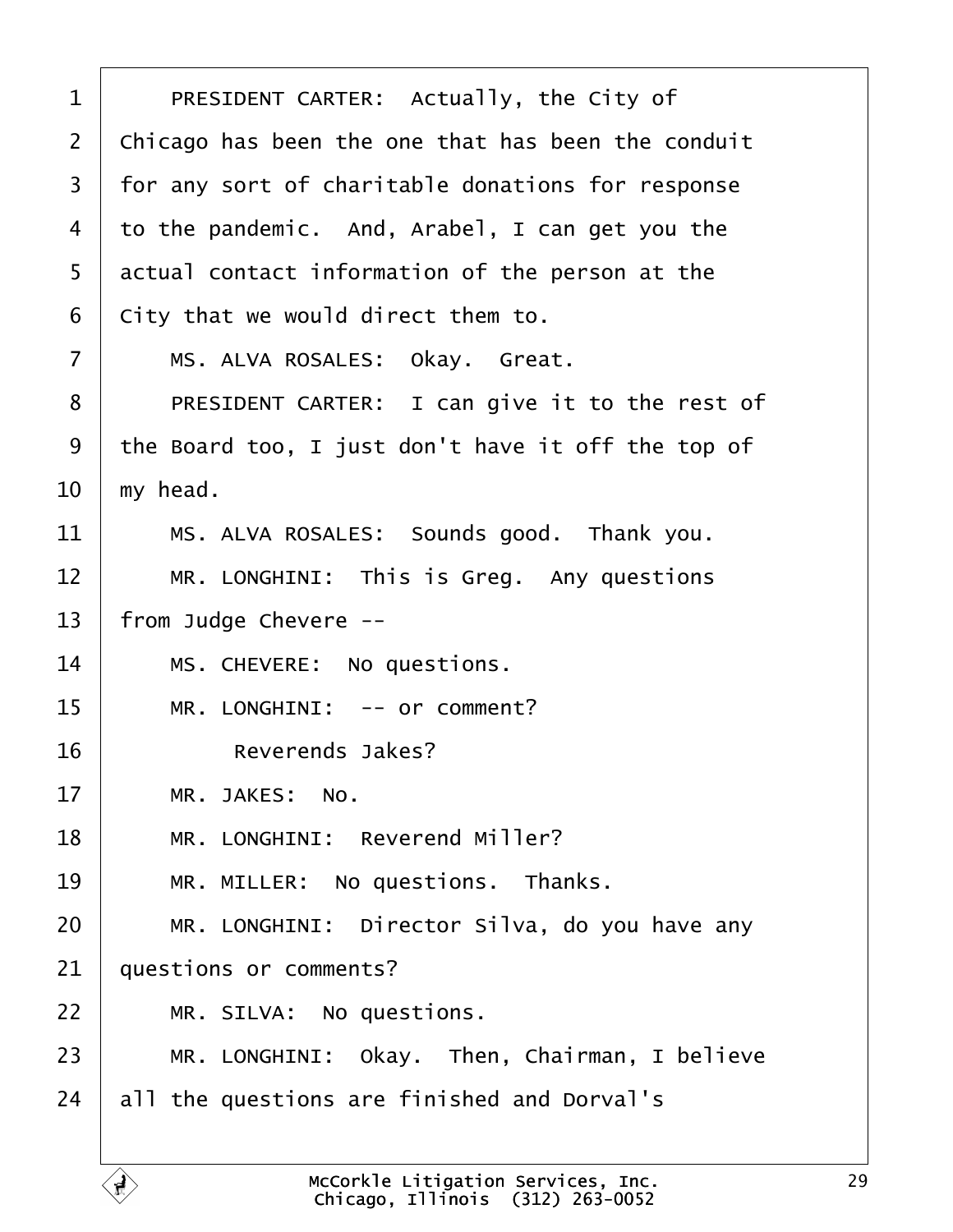<span id="page-29-0"></span>

| 1              | presentation seems finished. So given that, this   |
|----------------|----------------------------------------------------|
| $\overline{2}$ | doncludes the public comment section of today's    |
| 3              | board meeting, sir.                                |
| 4              | CHAIRPERSON PETERSON: Okay. Thanks, Greg.          |
| 5              | The next order of business today is the            |
| 6              | approval of the March 12th, 2020 -- I'm sorry,     |
| $\overline{7}$ | March 11th, 2020 board minutes. The meeting -- the |
| 8              | minutes were previously distributed. I will now    |
| 9              | entertain a motion -- if there are no questions, I |
| 10             | will now entertain a motion to approve the minutes |
| 11             | of the regular board meeting of March 11, 2020.    |
| 12             | MS. ALVA ROSALES: So moved.                        |
| 13             | MR. IRVINE: Second.                                |
| 14             | MR. LONGHINI: Moved by Director Alva Rosales,      |
| 15             | seconded by Director Irvine. I'll now take a       |
| 16             | rollcall vote on the March minutes.                |
| 17             | Judge Chevere?                                     |
| 18             | MS. CHEVERE: Yes.                                  |
| 19             | MR. LONGHINI: Director Jakes?                      |
| 20             | MR. JAKES: Yes.                                    |
| 21             | MR. LONGHINI: Director Miller?                     |
| 22             | MR. MILLER: Yes.                                   |
| 23             | MR. LONGHINI: Director Irvine?                     |
| 24             | MR. IRVINE: Abstain.                               |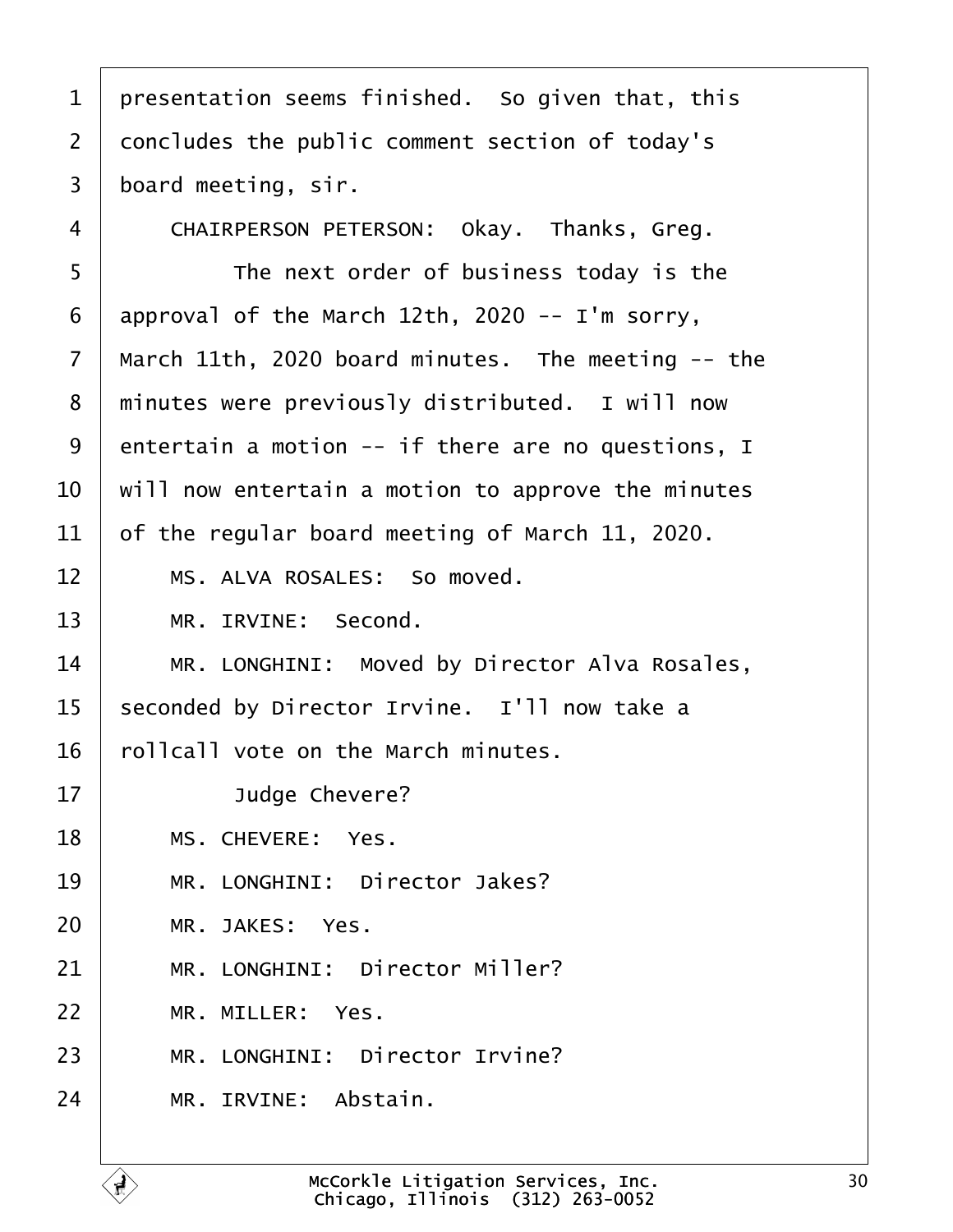<span id="page-30-0"></span>

| $\mathbf 1$    | MR. LONGHINI: Director Silva?                       |
|----------------|-----------------------------------------------------|
| $\overline{2}$ | MR. SILVA: Yes.                                     |
| 3              | MR. LONGHINI: Director Alva Rosales?                |
| 4              | MS. ALVA ROSALES: Yes.                              |
| 5              | MR. LONGHINI: Chairman Peterson?                    |
| 6              | <b>CHAIRPERSON PETERSON: Yes.</b>                   |
| $\overline{7}$ | MR. LONGHINI: That motion is approved with six      |
| 8              | votes and one abstention by Director Irvine.        |
| 9              | CHAIRPERSON PETERSON: All right. Thanks,            |
| 10             | Greg.                                               |
| 11             | The next order of business is board                 |
| 12             | matters. Karen.                                     |
| 13             | MS. SEIMETZ: Karen Seimetz, general counsel.        |
| 14             | Thank you, Chairman.                                |
| 15             | This next matter is a recommendation from           |
| 16             | the law department to settle the lawsuit entitled   |
| 17             | Joanne Baroud, Limited Guardian for the Estate and  |
| 18             | Person of Raymond Baroud, versus Chicago Transit    |
| 19             | Authority and Erik D. Towner, Circuit Court of Cook |
| 20             | County number 012694.                               |
| 21             | This case involves a pedestrian-bus                 |
| 22             | accident which occurred on November 16th, 2018 at   |
| 23             | approximately 3:30 in the afternoon at Madison and  |
| 24             | Pulaski. Mr. Baroud, who at the time of the         |
|                |                                                     |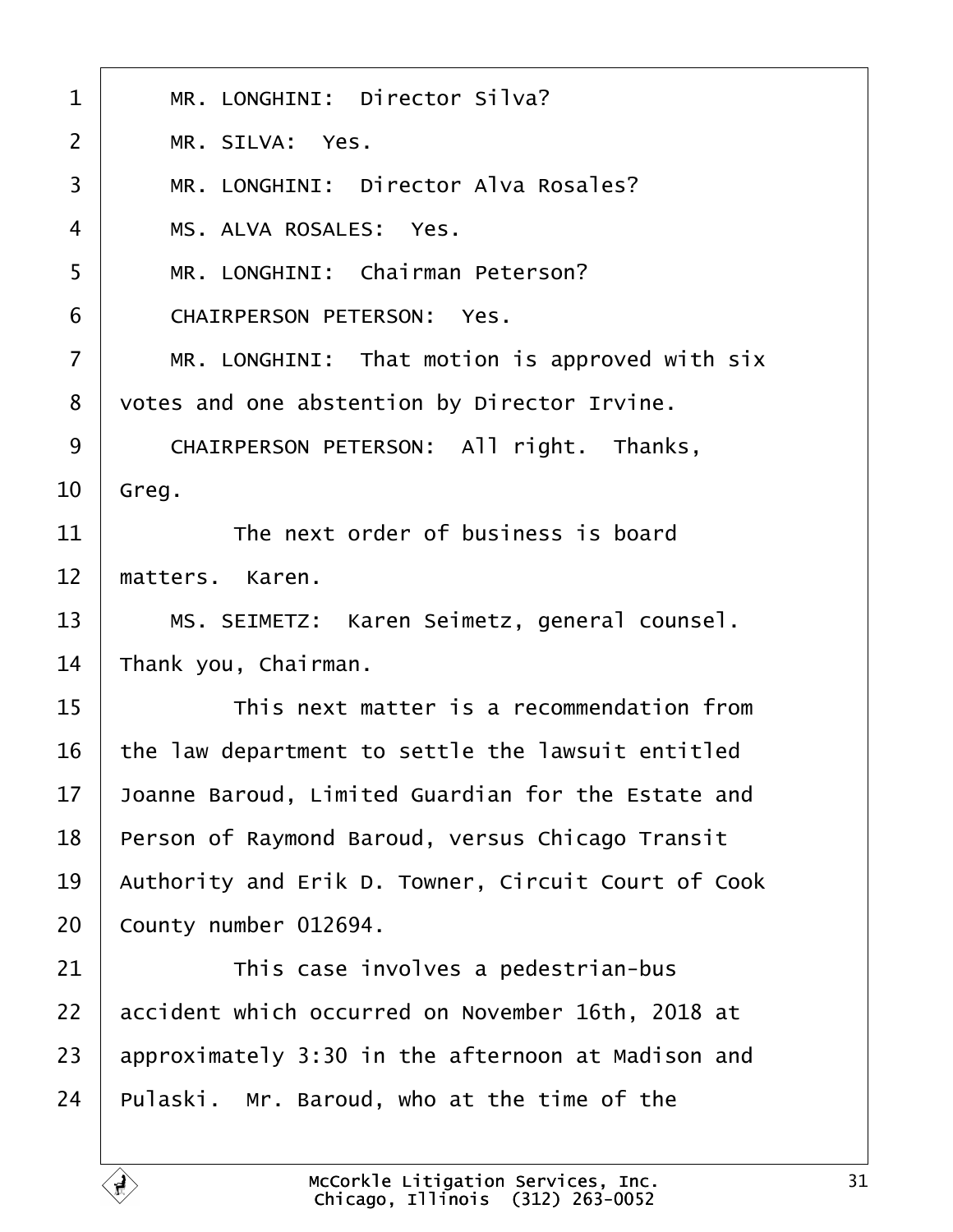<span id="page-31-0"></span>

| 1               | accident was 80 years old, was walking about eight   |
|-----------------|------------------------------------------------------|
| $\overline{2}$  | to ten feet outside the crosswalk when the CTA bus   |
| 3               | made a right turn and struck him.                    |
| 4               | As a result of the accident, Mr. Baroud's            |
| 5               | left leg was amputated about five inches above the   |
| 6               | knee. His medical expenses are \$370,000 and         |
| $\overline{7}$  | dngoing. He is currently residing in a skilled       |
| 8               | nursing home.                                        |
| 9               | The case was mediated before former Judge            |
| 10              | Hogan. On March 12th, the parties have agreed to a   |
| 11              | resolution of \$3 million to resolve the case in its |
| 12              | entirety and the law department recommends this      |
| 13              | settlement.                                          |
| 14              | That concludes my report on the case.                |
| 15              | CHAIRPERSON PETERSON: Okay. Thanks, Karen.           |
| 16              | We will now consider board item number 4A, a         |
| 17 <sup>1</sup> | settlement recommendation in the amount of           |
| 18              | \$3 million in the Circuit Court of Cook County,     |
| 19              | case number 2018 L 012694, the case of Joanne        |
| 20              | Baroud, Limited Guardian of the Estate and Plenary   |
| 21              | Guardian of the Person Raymond Baroud, a Person      |
| 22              | under Limited Guardianship versus Chicago Transit    |
| 23              | Authority, a Municipal Corporation and Erik D.       |
| 24              | Towner. May I have a motion to approve?              |
|                 |                                                      |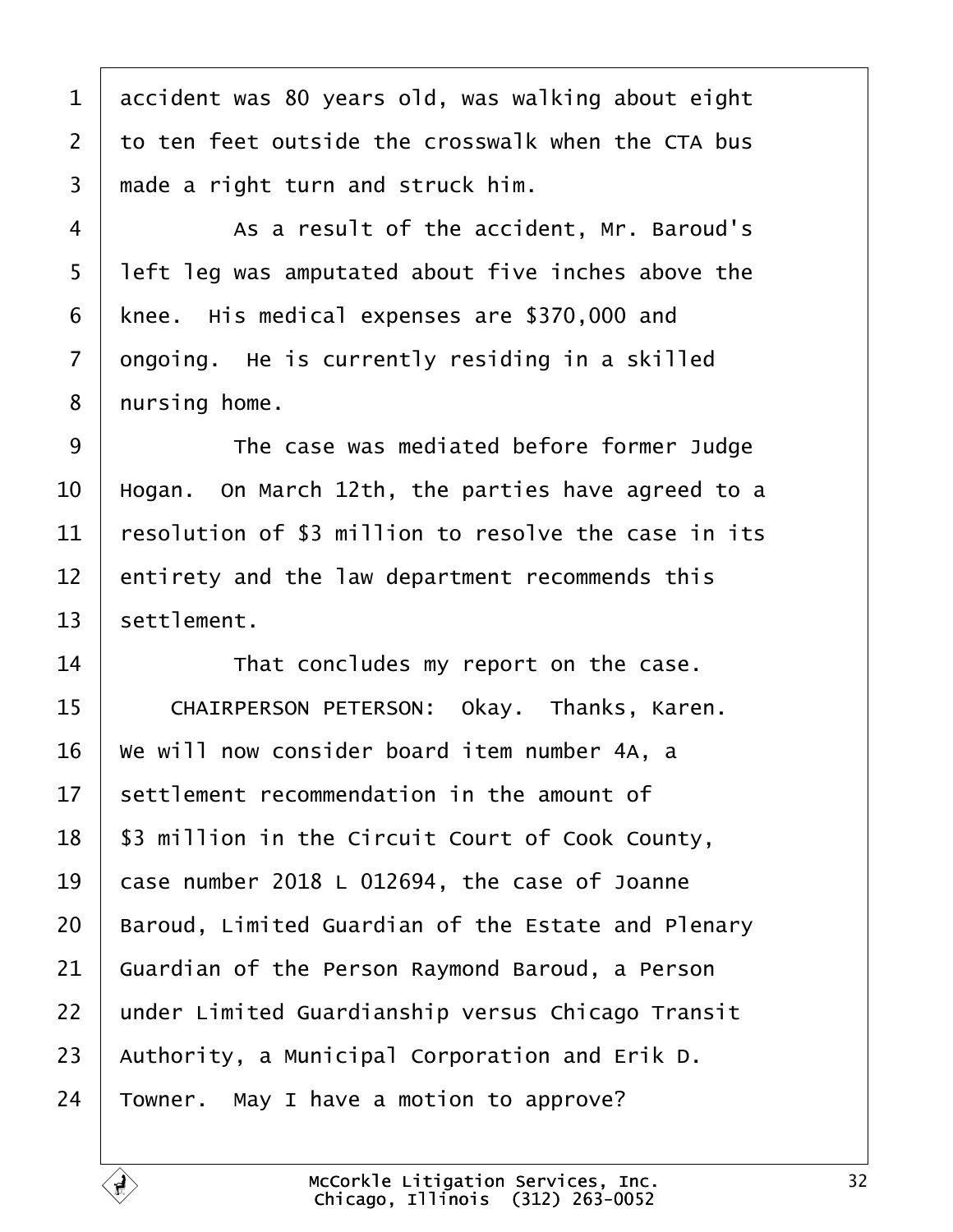<span id="page-32-0"></span>

| 1              | MS. ALVA ROSALES: So moved.                       |
|----------------|---------------------------------------------------|
| 2              | MR. IRVINE: Second.                               |
| 3              | MR. LONGHINI: Moved by Director Alva Rosales,     |
| 4              | seconded by Director Irvine. I will now take a    |
| 5              | rollcall vote on the settlement offer.            |
| 6              | Director Chevere?                                 |
| $\overline{7}$ | MS. CHEVERE: Yes.                                 |
| 8              | MR. LONGHINI: Director Jakes?                     |
| 9              | MR. JAKES: Approve.                               |
| 10             | MR. LONGHINI: Director Miller?                    |
| 11             | MR. MILLER: Yes.                                  |
| 12             | MR. LONGHINI: Director Irvine?                    |
| 13             | MR. IRVINE: Yes.                                  |
| 14             | MR. LONGHINI: Director Silva?                     |
| 15             | MR. SILVA: Yes.                                   |
| 16             | MR. LONGHINI: Director Alva Rosales?              |
| 17             | MS. ALVA ROSALES: Yes.                            |
| 18             | MR. LONGHINI: Chairman Peterson?                  |
| 19             | <b>CHAIRPERSON PETERSON: Yes.</b>                 |
| 20             | MR. LONGHINI: That motion is approved, sir,       |
| 21             | with six yes votes -- I'm sorry, seven yes votes. |
| 22             | CHAIRPERSON PETERSON: Thanks Greg.                |
| 23             | The next order of business is a report            |
| 24             | from the Committee on Finance, Audit and Budget.  |
|                |                                                   |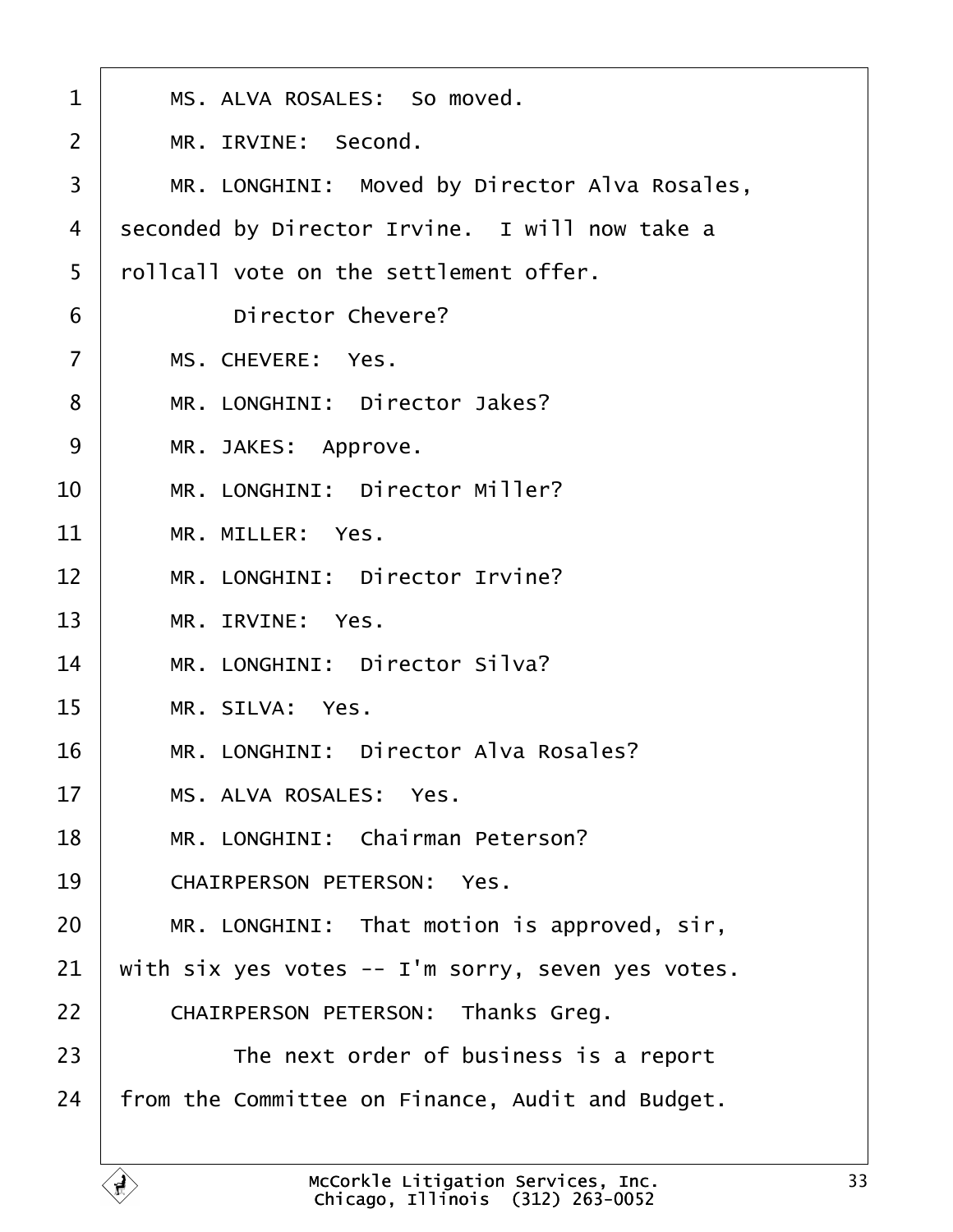<span id="page-33-0"></span>1 Director Silva. 2 | MR, SILVA: The Committee on Finance, Audit and 3 Budget met earlier this morning. The Committee 4 approved the March 2020 committee minutes and 5 reviewed the finance report. The Committee also ·6· ·reviewed 11 ordinances. 7 An ordinance authorizing establishment of 8 a short-term operating borrowing program. 9 An ordinance authorizing the execution of 10 supplemental indentures and issuance of Capital 11 Receipts Revenue Refunding Bonds, the Series 2020 12 GARVEE Bonds. 13 **An ordinance authorizing the execution of** 14 supplemental indentures and issuance of Sales Tax 15 Receipts Revenue Refunding Bonds Series 2020 and 16 Sales Tax Receipts and Transfer Tax Receipts 17 Revenue Refunding Bonds. The Series 2020 Refunding 18 Bonds. 19 An ordinance authorizing the execution of 20 supplemental indentures and issuance of Sales Tax 21 Receipts Revenue Bonds, Series 2020. The Series 22 2020 New Money Bonds. 23 **An ordinance authorizing the execution of** 24 supplemental indentures and issuance of Sales Tax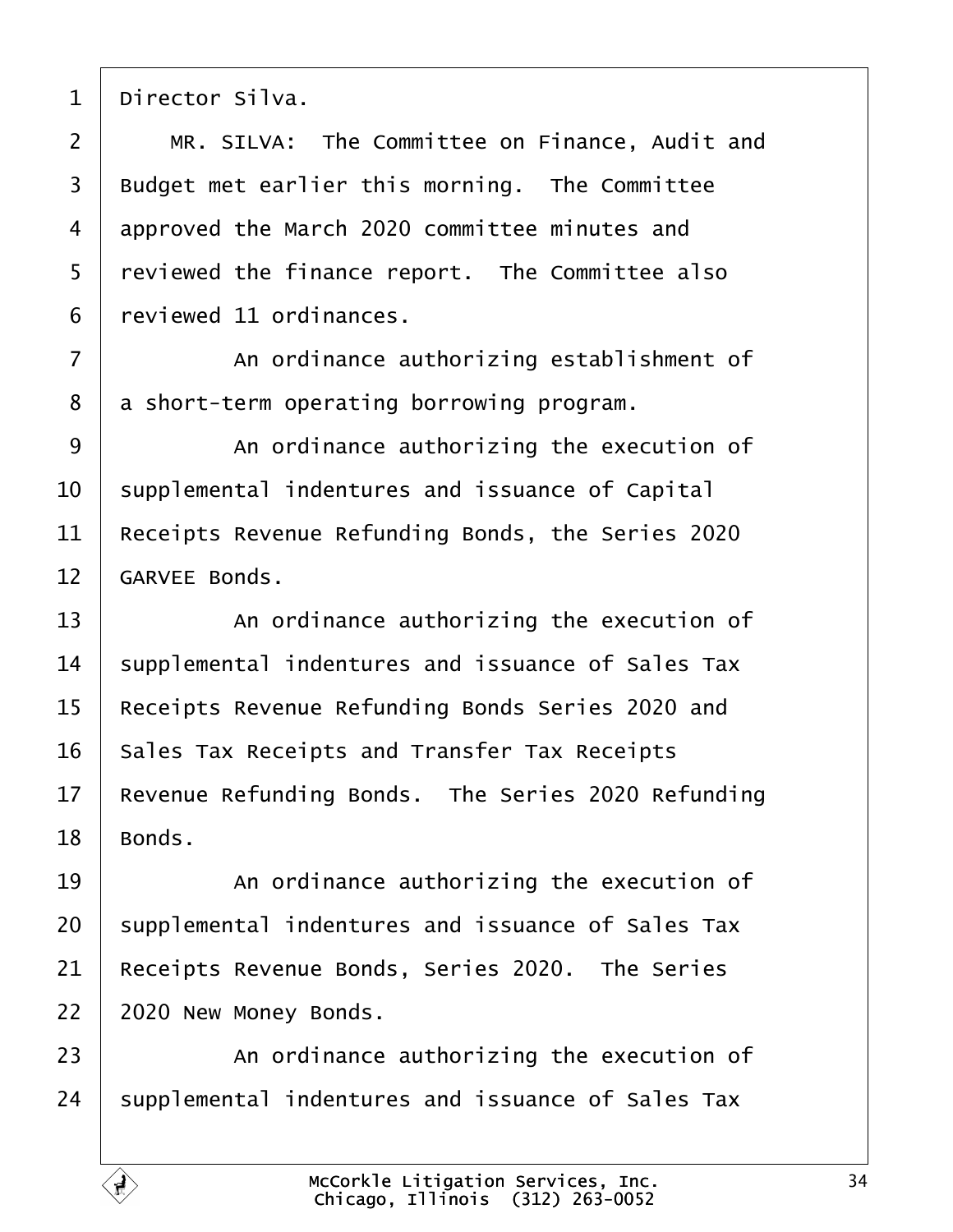<span id="page-34-0"></span>1 Receipts Revenue Bonds, Series 2020, Ground 2 Transportation Tax IGA Revenues. 3 | An ordinance authorizing an amendment to a 4 diesel fuel contract with Mansfield Oil Company of 5 Gainesville, Inc. to extend the contract for one 6 year. 7 **An ordinance authorizing the treasurer to** 8 execute a diesel fuel contact. 9 | An ordinance authorizing a co-promotional 10 advertising trade agreement with Bank of America, 11 N.A. for the 2020 Bank of America Chicago 13.1. 12 An ordinance authorizing an amendment to a 13 sublease to Decennial Group, LLC, a portion of 14 property located at 120 North Racine Avenue, 15 Chicago, Illinois. 16 **An ordinance authorizing a lease of retail** 17 concession space located at 4612 West 59th Street, 18 Chicago, Illinois, Orange Line. 19 | An ordinance authorizing an 20 intergovernmental agreement with the City of 21 Chicago through its Department of Police for 22 Federal -- fiscal year 2019 transit security grant  $23$  funds. 24 **The Committee approved all 11 ordinances,**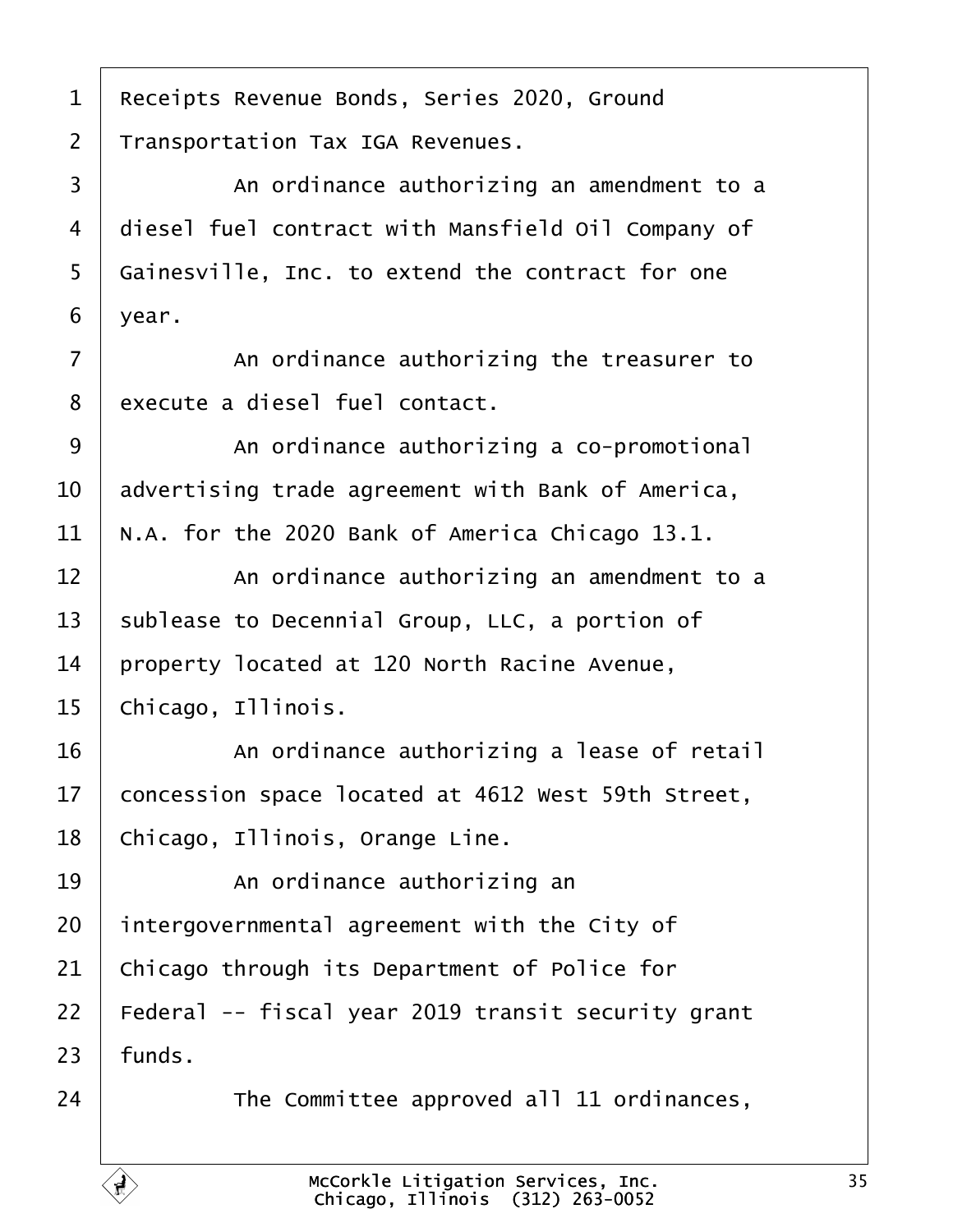<span id="page-35-0"></span>

| 1  | placed them -- placed all of them on the omnibus |
|----|--------------------------------------------------|
| 2  | and recommended Board approval of the omnibus.   |
| 3  | That concludes my report, Chairman               |
|    |                                                  |
| 4  | Peterson.                                        |
| 5  | CHAIRPERSON PETERSON: Thank you, Director        |
| 6  | Silva.                                           |
| 7  | May I now have a motion to approve the           |
| 8  | dmnibus as stated by Director Silva?             |
| 9  | MS. ALVA ROSALES: So moved.                      |
| 10 | MR. IRVINE: Second.                              |
| 11 | MR. LONGHINI: Motion has been moved by           |
| 12 | Director Alva Rosales and seconded by Director   |
| 13 | Irvine. I will now take a rollcall vote.         |
| 14 | Judge Chevere?                                   |
| 15 | MS. CHEVERE: Yes.                                |
| 16 | MR. LONGHINI: Reverend Jakes?                    |
| 17 | MR. JAKES: Yes.                                  |
| 18 | MR. LONGHINI: Reverend Miller?                   |
| 19 | MR. MILLER: Yes.                                 |
| 20 | MR. LONGHINI: Director Irvine?                   |
| 21 | MR. IRVINE: Yes.                                 |
| 22 | MR. LONGHINI: Director Silva?                    |
| 23 | MR. SILVA: Yes.                                  |
| 24 | MR. LONGHINI: Director Alva Rosales?             |
|    |                                                  |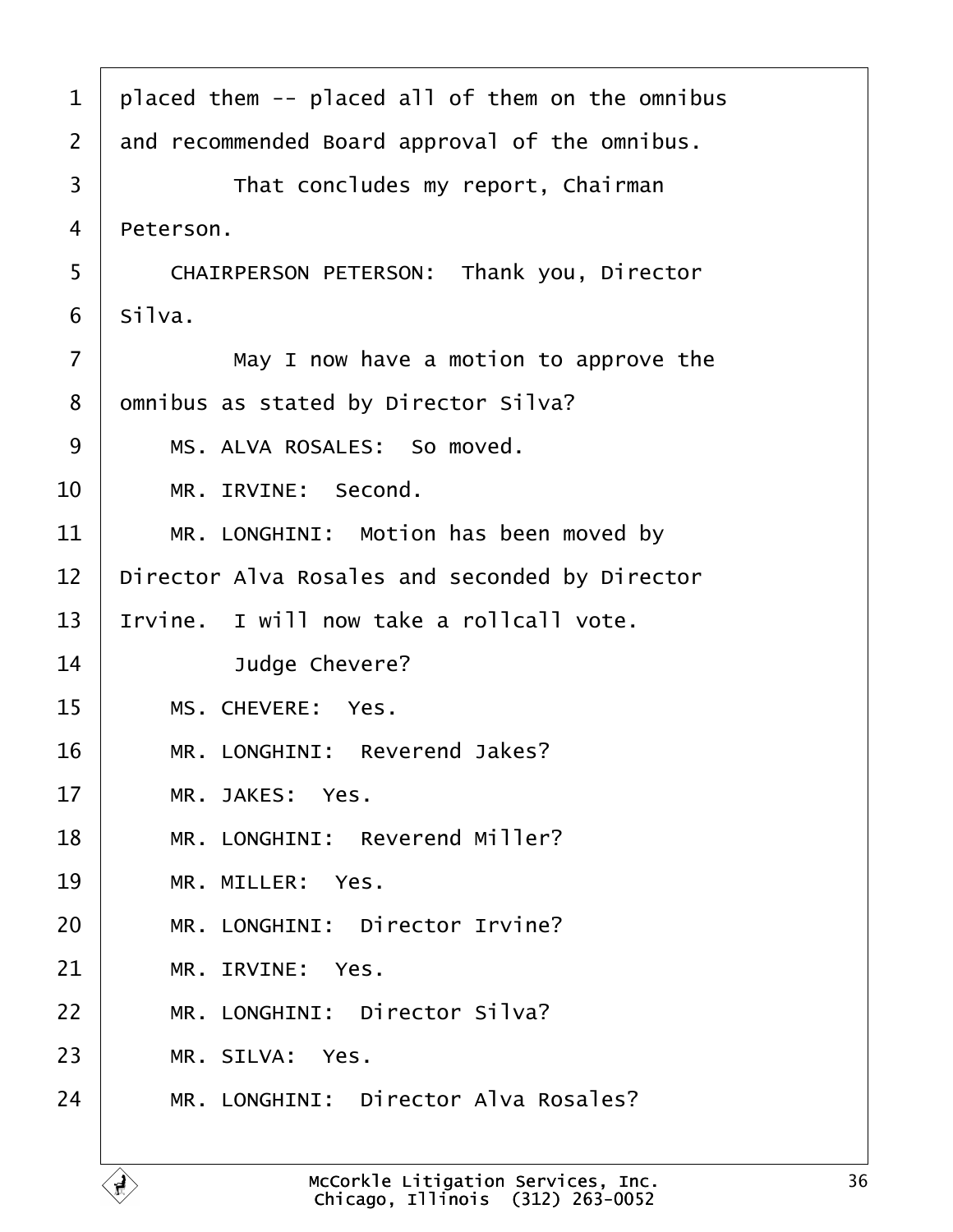<span id="page-36-0"></span>

| $\mathbf 1$    | MS. ALVA ROSALES: Yes.                          |
|----------------|-------------------------------------------------|
| $\overline{2}$ | MR. LONGHINI: Chairman Peterson?                |
| 3              | <b>CHAIRPERSON PETERSON: Yes.</b>               |
| 4              | MR. LONGHINI: The motion to approve the         |
| 5              | dmnibus passes with seven yes votes, sir.       |
| 6              | CHAIRPERSON PETERSON: Thanks, Greg. The next    |
| 7              | agenda item is new business. Greg, is there any |
| 8              | new business to come before the Board?          |
| 9              | MR. LONGHINI: Not that I'm aware of, sir.       |
| 10             | MR. PETERSON: Thank you, Greg.                  |
| 11             | With no further business to come before         |
| 12             | the Board, may I have a motion to adjourn?      |
| 13             | MS. ALVA ROSALES: So moved.                     |
| 14             | MR. IRVINE: Second.                             |
| 15             | MR. LONGHINI: The motion to adjourn has been    |
| 16             | moved by Director Alva Rosales and seconded by  |
| 17             | Director Irvine. I will take a rollcall vote.   |
| 18             | Judge Chevere?                                  |
| 19             | MS. CHEVERE: Yes.                               |
| 20             | MR. LONGHINI: Director Jakes?                   |
| 21             | MR. JAKES: Yes.                                 |
| 22             | MR. LONGHINI: Director Miller?                  |
| 23             | MR. MILLER: Yes.                                |
| 24             | MR. LONGHINI: Director Irvine?                  |
|                |                                                 |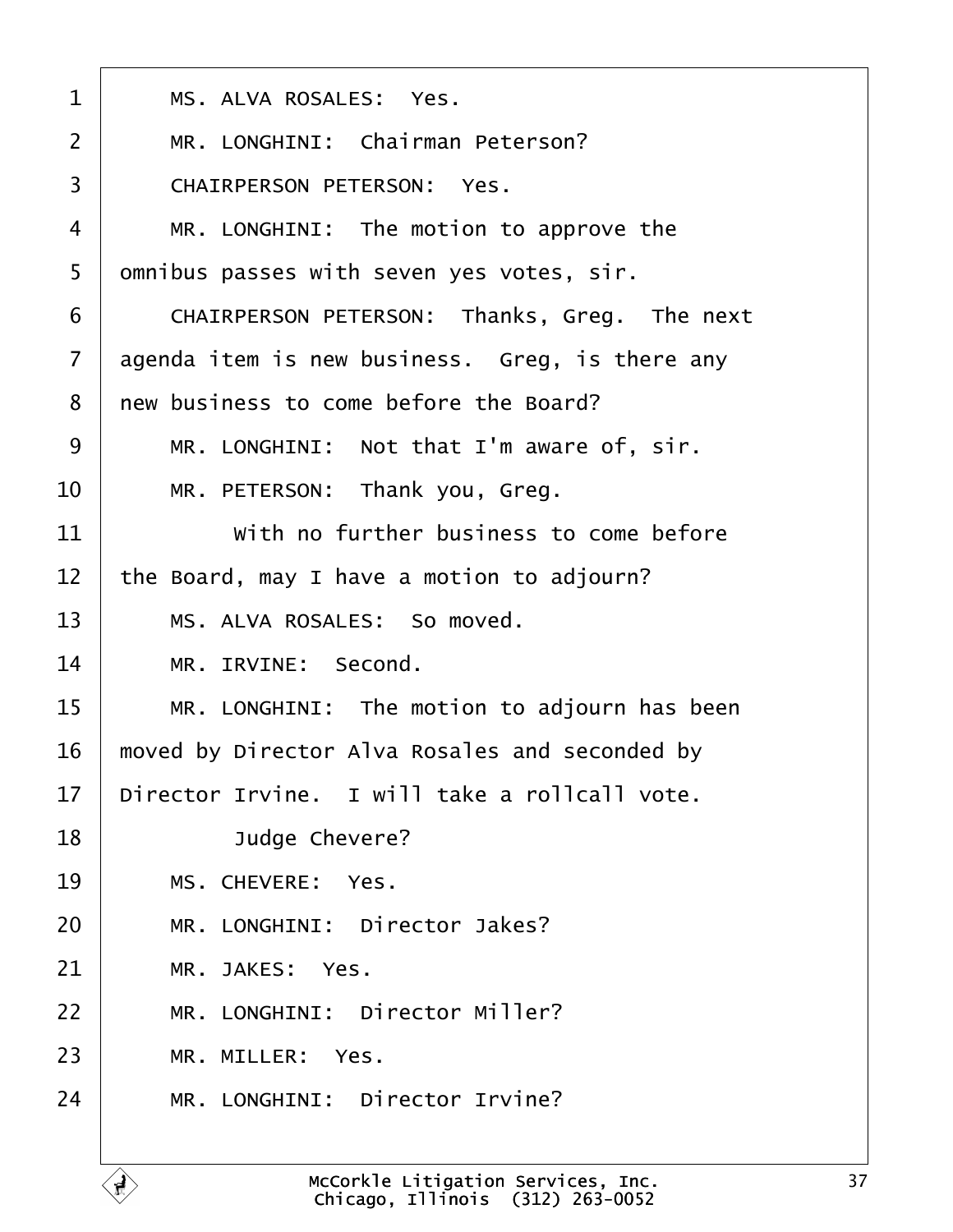<span id="page-37-0"></span>

| 1              | MR. IRVINE: Yes.                               |
|----------------|------------------------------------------------|
| $\overline{2}$ | MR. LONGHINI: Director Silva?                  |
| 3              | MR. SILVA: Yes.                                |
| 4              | MR. LONGHINI: Director Alva Rosales?           |
| 5              | MS. ALVA ROSALES: Yes.                         |
| 6              | MR. LONGHINI: Chairman Peterson?               |
| $\overline{7}$ | <b>CHAIRPERSON PETERSON: Yes.</b>              |
| 8              | MR. LONGHINI: The motion passes with seven yes |
| 9              | votes, sir. The board meeting for April is     |
| 10             | adjourned. Thank you.                          |
| 11             | (Which were all the proceedings                |
| 12             | had in the above-entitled                      |
| 13             | cause.)                                        |
| 14             |                                                |
| 15             |                                                |
| 16             |                                                |
| 17             |                                                |
| 18             |                                                |
| 19             |                                                |
| 20             |                                                |
| 21             |                                                |
| 22             |                                                |
| 23             |                                                |
| 24             |                                                |
|                |                                                |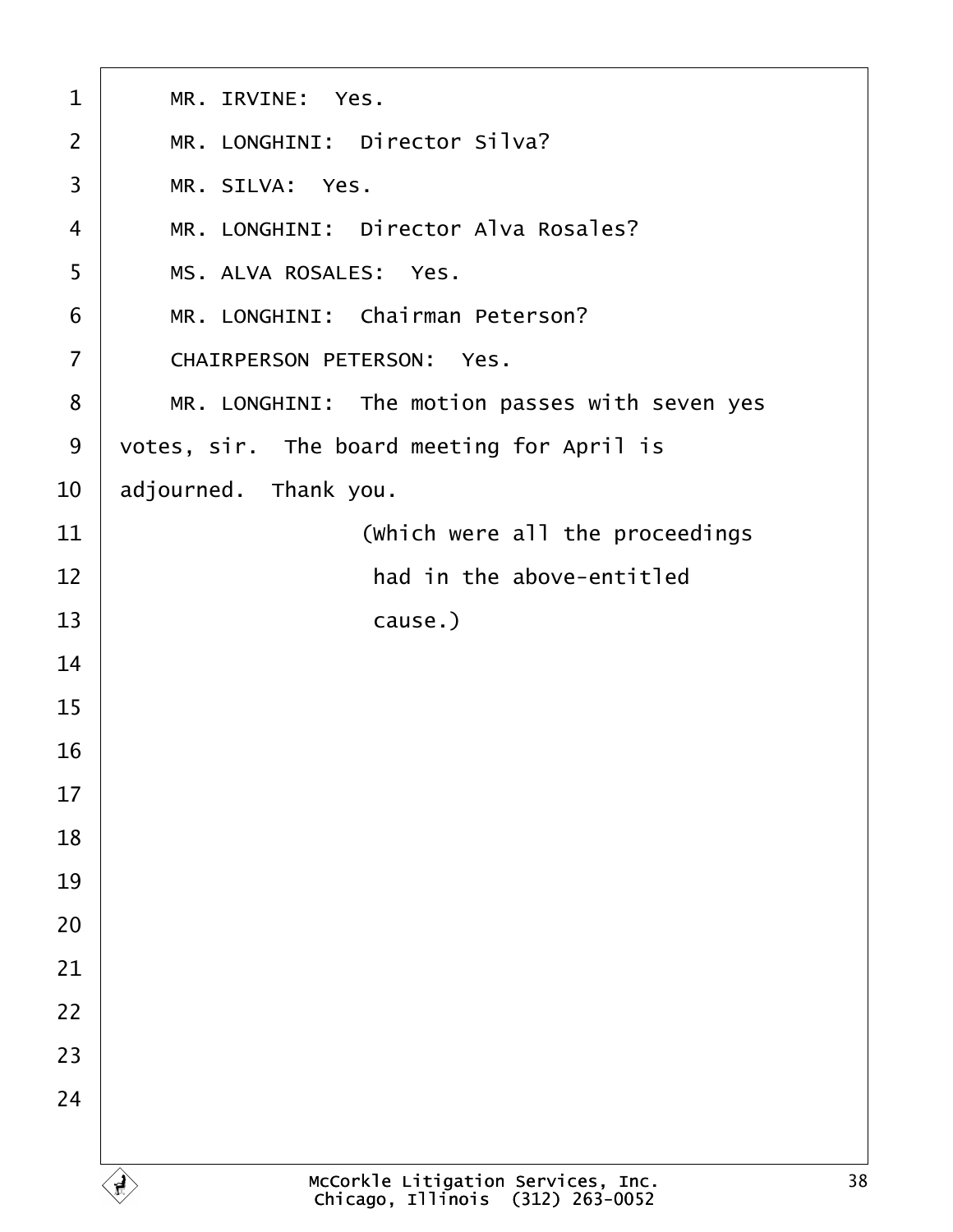| 1              | <b>STATE OF ILLINOIS</b> )                          |
|----------------|-----------------------------------------------------|
| $\overline{2}$ | $)$ SS:                                             |
| 3              | COUNTY OF COOK)                                     |
| 4              |                                                     |
| 5              | Tabitha Watson, being first duly sworn, on          |
| 6              | dath says that she is a court reporter doing        |
| 7              | business in the State of Illinois and that she      |
| 8              | reported in shorthand the proceedings of said       |
| 9              | telephonic meeting and that the foregoing is a true |
| 10             | and correct transcript of her shorthand notes so    |
| 11             | taken as aforesaid and contains the proceedings     |
| 12             | given at said telephonic meeting on said date.      |
| 13             |                                                     |
| 14             |                                                     |
| 15             | <b>Certified Shorthand Reporter</b>                 |
| 16             |                                                     |
| 17             |                                                     |
| 18             |                                                     |
| 19             |                                                     |
| 20             |                                                     |
| 21             |                                                     |
| 22             |                                                     |
| 23             |                                                     |
| 24             |                                                     |
|                |                                                     |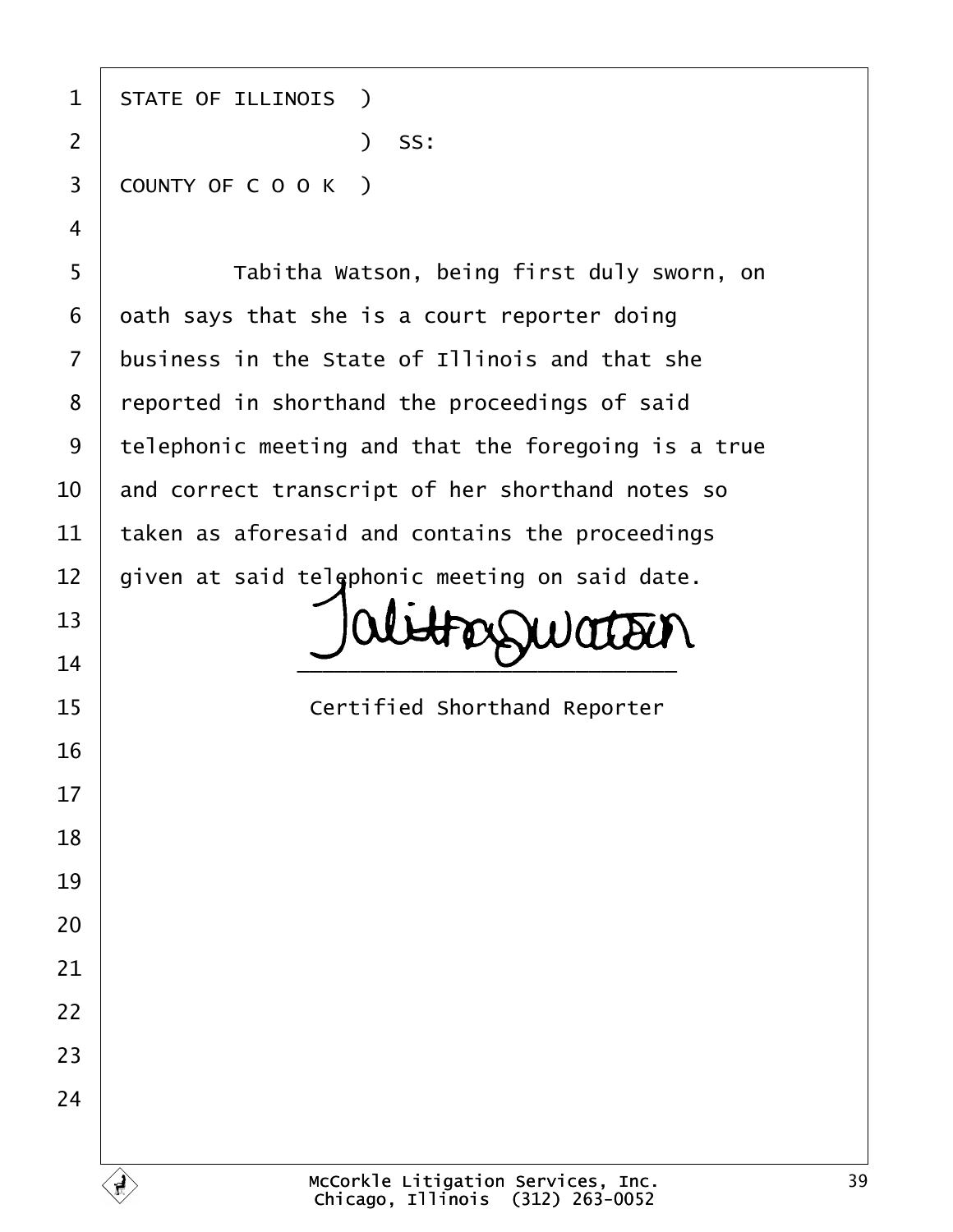McCorkle Litigation Services, Inc. Chicago, Illinois (312) 263-0052

8  $32.1118$  $3.10$ \$370,000 80  $32 - 6$  $32:1$  $\bf{0}$ ability 012694 19:2 27:2 31:20 32:19 absolutely 24:17  $\mathbf{1}$ Abstain  $30:24$  $10:00$ abstention  $9:5$  $31.8$ 30:11 34:6 35:24 access 13:13 18:13 19:13  $11th$  $28:9$  $30.7$ accessed 120  $35.14$  $17.12$ accessing  $12th$ 30:6 32:10 16:16 accident  $13.1$ 31:22 32:1.4  $35:11$ accommodations  $10.28$  $14.11$  $16th$ accordance  $31.22$  $17:6$ accounts  $17th$  $12.1925.8$ 18:15 18 acquire  $5:3$  $27:10$ action  $27.4$  $\overline{\phantom{a}}$ actions  $25.24$ 2018 actual 31:22 32:19 11:7 29:5 2019 addendum 35:22 18:16 2020 addition 3:3,10 30:6,7.11 12:24 16:4 17:11 34:4,11,15,17,21,22 additional  $35.111$  $24 - 7$ 12:16 16:1 18:13,18 19:10,24 22:18  $13.13$ 25:14 26:5 250.000 additionally 16:14  $12:19$ address  $\overline{3}$ 4:18 21:16 27:21 addressing 365  $20:11$  $13.13$ adjourn  $3:30$ 37:12.15 31:23 adjourned  $38:10$  $\overline{\mathbf{4}}$ adiusted  $15.16$ adjustments  $23:15$  $26:4$ 4612 advantage  $35.17$  $27.7$ 4Α advertising 32:16  $35:10$ advice 5  $25.22$ advising  $14.14$  $12.23$ advocate 59th 20:5  $35:17$ afternoon 3:1 31:23  $\overline{7}$ agencies 8:7 14:1 18:2 19:17  $20:2.10$ 10:24 agenda  $\overline{37}$ <sup>-7</sup>

\$

\$3

 $11$ 

14

41

50

72

8

A

agreed  $32:10$ agreement  $21:5.35:10.20$ alderman 5:4 6:21 7:1.9.11 8:7 aldermanic 6:19 7:20 aligning  $25.22$ allowed 26:12 alternative 5:16 6:17,22 7:18 Alva 3:23.24 28:19 29:7. 11 30:12 14 31:3 4 33:1.3.16.17 36:9. 12,24 37:1,13,16 38:4,5 amendment  $35:3,12$ America 35:10,11 amount 18:8 32:17 amputated  $32:5$ anecdotally  $27.6$ announced 10:11 27:13 apprentices  $18.1719$ apprenticeship  $19:19$ approval  $6.197367920$  $30:636:2$ approve 7:17 30:10 32:24 33:9 36:7 37:4 approved  $35:24$ approximately 31:23 April  $3.21038.9$ Arabel  $28.2029.4$ area 5:17 17:11 areas 15:17.21 assist  $20.3$ assistance 13:14 19:14 attempting  $28.10$ attendants 16:10 attention  $6:7,11$ **Audit**  $33.24.34.2$ Authority 31:19 32:23 authorized  $27:19$ authorizing 34:7,9,13,19,23 35:3,7,9,12,16,19 Avenue  $35.14$ aware  $37:9$ 

B hack 6:11,247:3 **Bank**  $35:10.11$ bargained-for  $18.1622.13$ bargaining  $21:4$ **Baroud** 31:17 18 24 32:20  $21$ **Baroud's**  $32.4$ barrier  $16:7$ barriers 19:24 20:11 basically 18:3 21:3 27:21 basis  $17.24$  18.10 begin  $3:2$ behalf  $9.1021.18$ **benefit**  $12.11$   $13.14$ **benefits** 11:12,13 15:3 blood 11:5 17:13 hoard 3:2.9 4:4.18 6:1.10 8:1,19,20 9:10,12 11:9 19:16 21:14.21 28:18 29:9 30:3,7,11 31:11 32:16 36:2 37:8.12 38:9 **Board's**  $6.7$ **Ronds** 34:11,12,15,17,18, 21.22 35:1 borrowing  $34.8$ hottom  $5:11.20:21$ bringing  $6:6$ **Broadway** 4:22,23 5:12.19 brochures  $20.18$ brought  $6:11$ **Budget**  $33.24.34.3$ bulk  $28.1$ bus 4:20.23 5:5.7.12 6:2. 12.17 17:15 32:2 huses 7:16 10:22 11:2.5 16:4 17:14,21 business 4:6 30:5 31:11 33:23 37:7,8,11 C cabins  $15.22$ cabs 16:9 call 3:8,11 6:24 13:7

 $10.7$ calls 24:12 28:13 Cameron  $Q \cdot G$ canes  $5:24$ **Capital**  $34.10$ care 9:14 12:9,13,14,18, 24 13:7,8 16:17  $19.78$ carries  $16.14$ carry<br> $16:22.23$ carrying  $16.19$ Carter  $12:621:1222:123:9$ 24:4 26:7 10 27:11 28:4 29:18 case 14:3 31:21 32:9,11, 14.19 cases 10:4,7 13:24 **CDC** 14:5,8 15:9 26:19,24  $27:13$ **CDOT** 7:7,14,16,17,22 **CDPH** 14:5 15:9 17:7 **CEOS** 24:12 chain  $20:7$ Chairman 3:4 4:1,3 9:3 12:6 21:23 22:1 23:4 26:17 29:23 31:5,14 33:18 36:3 37:2 38:6 **CHAIRPERSON**  $3.64.2658.2412.4$ 21:10.13.24 23:3 26:1 27:9 28:17 30:4  $31.6932.1533.19$ 22 36:5 37:3.6 38:7 challenges 25:5,10 28:8 Chance 9:15 11:11 13:4 13 18:11,17,19 19:12, 15 20:4.14 changed 26:21 charitable 28:23 29:3 checks  $20.8$ **Chevere** 3:13,14 29:13,14 30:17,18 33:6,7 36:14,15 37:18,19 Chicago  $3.913.2214.19$ 23:18 21 25:7 10 26:19 27:23 29:2 31:18 32:22 35:11, 15 18 21 Chicagoans  $9:11$ chief  $6.15$ childcare  $20:1$ choose 27:3.20

Cigna  $13:1$ Circuit 31:19 32:18 circumstances  $15:123:2$ cities 16:23 city  $8.79.2210.1689$ 14:1 15:14 23:15 16 25:3 27:24 28:5,7, 11.13 29:1.6 35:20 City's 14:20 28:15 clarify<br> $9:20 10:6.13$ clean 11:3 18:10 cleaned 17:8,10,12,22 cleaning 11:2 16:3 17:6,9,13, 14,20 18:1,3,7,9  $26.8$ cleanings 17:23 clear  $9:2220:17$ close 14:8.9 closelv 13:22 15:8 28:11 closing  $20.13$ cloth 26:12 27:2 28:21 co-promotional  $35:9$ collected  $5:3$ collective  $21:4$ command  $20.7$ comment 4:7,9,11 21:11 29:15  $30:2$ comments  $9.929.21$ committee 33:24 34:2.3.4.5  $35.24$ common  $15:16$ communicate  $8.414$ communication 4:10 9:4,8 14:17  $22:12$ community  $8.1423.1325.2$ Company  $35:4$ Concentra 13:6 19:6 concern  $11.17$ concerned 5:21 6:18 9:11 concerns  $13.1821.1619$ concession 35:17 concludes 30:2 32:14 36:3 conditions 11:23 12:1 conduct 16:10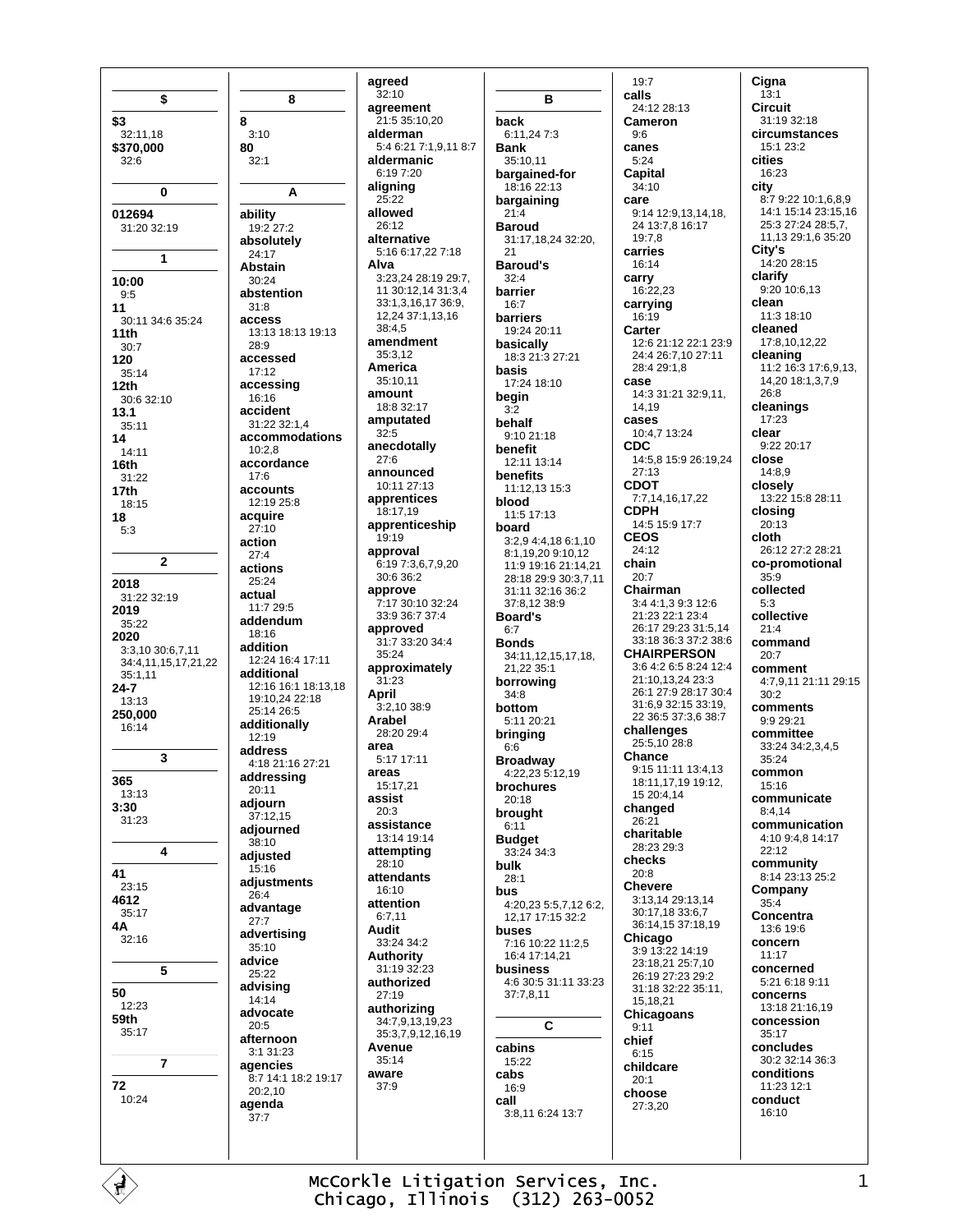conduit  $29:2$ configuration  $5.1$ confirmed 10:4.15 14:4 **Connelly** 6:7,14 7:4,6,14,20 Connolly  $6.1483$ constant  $22:12$ constantly 14:21 contact 7:22 14:8,9,12 28:23  $29.5.35.8$ contacted  $9:16,18$ continually  $20.8$ continuation  $15:7$ continue 8:13 14:18 17:3 18:20 20:19 22:15.  $24.25:20$ continues  $15:8$ continuing 19:19 25:12.16 contract  $35.45$ contribution 28:23 conversations  $22:4$ Cook 31:19 32:18 coordinate  $15.8$ coordination  $27.23$ coronavirus 14:20 Corporation  $32:23$ cost 12:16 13:9 19:10 counsel 21:22 31:13 country  $10:1824:8.13$ County 10:6 31:20 32:18 Court 31:19 32:18 coverage  $13.719.7$ covering 27:20 **COVID**  $17:19$ COVID-19 9:24 10:4,23 11:8 12:2 13:9,19,24 14:15,18,22 15:2,13 17:16 18:14,22,23 19:9 20:16 23:16  $25.19$ coworker  $14.14$ **CPD**  $10:1$ create  $26.14$ creates  $16:7$ cross  $5:20$ 

crosswalk  $32:2$ **CTA** 9:10,14,16,18 10:3 11:1.14.23 12:8.14. 19 13:5.11.22 14:13 15:8.10.20 16:2.14. 19 17:19 18:4,12,15 19:5,11,18 20:5 22:13.23:13.24:22 25:5,24 28:24 32:2 CTA's 12:24 13:13 17:9  $19.13$ Cullom  $4.235.18$ current  $10:21$ customers  $20:2422:24$ D daily 17:9 18:5,10 24:12 28:4 data 10:24 day 8:23 13:16 15:24 16:14 15 20 22 24 17:23 22:22 28:13 days 13:13 14:11 deal 13:21 24:15 dealing  $23:13$ death  $24.22$ deaths 24:19 **Decennial**  $35.13$ declined  $17:5$ deeper  $17.23$ defined  $22:8$ defines  $14.9$ demand  $27:14$ demands 10:17 department 13:23 14:19 20:6.8 26:19 27:23 31:16  $32.1235.21$ departments  $28:5$ detailed  $23.9$ determine  $24:1$ **Detroit** 16:23 development  $20:6.8$ diagonal  $5.20$ died  $23:15$ diesel  $35:4,8$ difficult 5:1,20 7:1 direct  $29:6$ 

directed 18:22 directions  $14.22$ directive  $27.7$ **Director** 3:13,15,17,19,21,23 23:6 29:20 30:14,15, 19,21,23 31:1,3,8 33:3468101214 16 34:1 36:5 8 12 20.22.24 37:16.17 20.22,24 38:2,4 disinfected 17:22 distance  $4.24$ distances 15:19 distancing 15:17 17:2 distributed 15:11 30:8 donations  $29.3$ Dorval 12:5 21:10,15 26:1  $28.18$ Dorval's 21:18.20 29:24 doubt  $22:17$ dramatically  $26.22$ E e-mails  $12.19$ E-S-T-I-N-G-E-R  $9:7$ earlier  $34.3$ elimination  $6:18$ emergency  $16:17$ emphasize  $20.12$ employee 12:23 13:6,10,14 14:4,8,12,24 17:8, 12, 16 19: 7, 10, 13  $20.1324.22$ emplovees 9:15 10:1,9 11:15, 22.24 12:10.15.18. 20 13:2.4.11.12.15 17,21 14:7,10,14,18 15:4,11 16:17,18 18:13,16,19 19:1,11, 12 20:3,15,19,21,23 21:1 22:13,21,23 24:19,23 25:4,15,16 26:11,15 27:1,6,17 employment 18:21 19:4,22 20:1 enclosed 16:9.11 encounter 19:24 22:10 encourage  $25.16$ encouraging  $21:1$ endangers 20:22.23.24 enhance  $22.20$ 

enhanced 12:8 18:1 ensure  $15.421.5$ ensured  $16.4$ entertain 30:9,10 entire  $25.3$ entirety 32:12 entitled  $31:16$ equipment 11:7 17:7 equipped  $16:6$ Erik 31:19 32:23 essential 16:16 essentially 18:16 establishment  $34.7$ **Estate** 31:17 32:20 event  $22.8$ exchanging  $24:15$ **Excuse**  $6:23$ execute  $35.8$ execution 34:9,13,19,23 exempt  $12:10$ expand  $11:6$ expanded  $12:14$  15:3 expenses  $32.6$ experience 19:20 24:10 25:6 experienced 24:22 25:6 experiencing  $13.91992414$ 25:18.28:78 experts 15:15 25:23 explanation  $23.10$ explicitly  $11:23$ exposed 9:17 11:21 exposure  $10.22$ extend  $35:5$ extensive 15:12 17:20 extra  $11:4$ E facilities 12:23 13:8 17:22  $19.8$ facing  $25.5$ fact 6:21 15:3 17:4 18:1 21:8 24:20

factors  $8:8$ fall  $12.1$ fear 11:16.18 Federal  $35:22$ feel  $21.2$ feeling  $21:8$ feet 14:9 32:2 fellow 14:7 20:23 figure  $22:7$ finally 11:9 19:15 finance 33:24 34:2,5 financial  $21:6$ find  $10.21$ finished 29:24 30:1 fiscal  $35.22$ flu-like  $25.18$ follow 6:20 15:9 follow-up  $26.2$ footage  $5:9$ fortunate 24:21 forward 22:2.16 25:20 found 11:5 17:13 free  $13.14$ Friday 26:18.22 front 8:19 16:9 frontline  $10.18$  11:11 12:1 18:12.26:15 fuel  $35:4.8$ full  $18:20.21:3$ full-time  $9:1520:14$ funds 35:23 G Gainesville  $35.5$ **GARVEE** 34:12 general 21:22 31:13 Georganna 4:12 6:23 ghost 10:19 give 15:24 29:8 giving  $22.20$ glad  $4.16$ 

gloves 10:16 15:10 26:5 qood 3:1,7 29:11 Governor  $25.9$ grant 35:22 granted  $18.18$ great 8:23 29:7 greater  $17:1$ Greg 3:6 4:5,7 7:24 8:18 12:4 29:12 30:4 31:10 33:22 37:6.7.  $10$ grocery 16:18 Ground  $35.1$ group 9:10 35:13 **Guardian**  $31.1732.2021$ Guardianship  $32.22$ guess 28:19 guidance 13:23 14:19 15:9 22:14 26:3.11.18.21. つつ guidelines 14:6 17:7 guys  $5:4$ н hand 15:10.20.23 happen 11:21 17:13 happening 23:18.24.24:3.25:3 hardship  $21.6$ hazard 26:14 hazardous  $12.1$ head  $29.10$ health 9:14.19 11:12.17 12:9.12.13.14.18.24 13:7 23 14:19 15:14 16:17 19:7 25:23  $26.2027.24$ healthy 8:23 26:21 heard  $5.7$ highest  $23:1$ Hogan  $32.10$ home 14:4 19:2 21:1 2 25:17 32:8 hope 21:14 25:14 horrific 24:18 hotel  $10:2$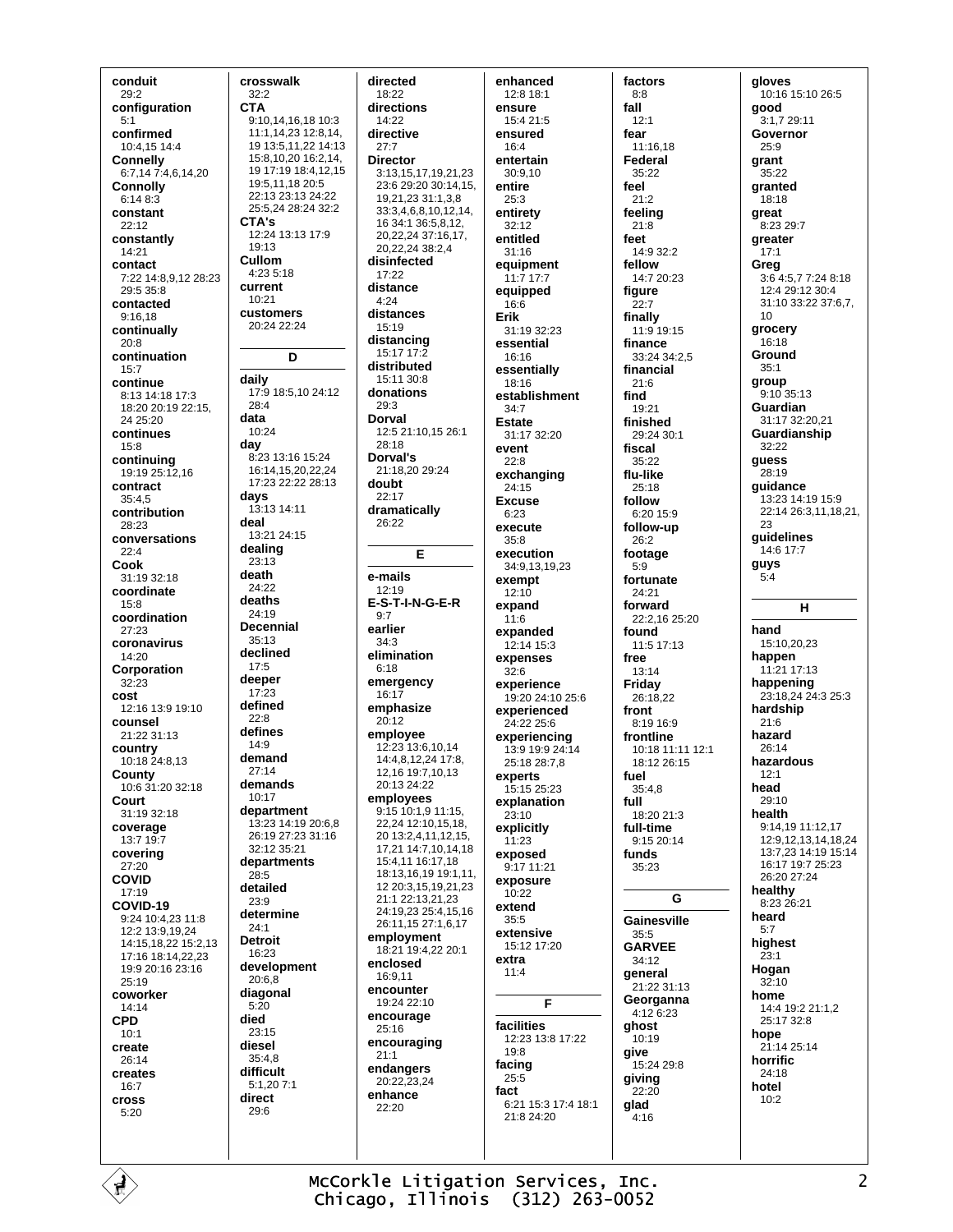hours 10:24 11:14 household  $18.24$ housing  $20:1$  $\blacksquare$ idea  $15:24$ ideas  $24.15$ identified  $17:15$ identify 14:6 25:13,14 identifying  $20.1025.21$ **IGA**  $35:2$ ill 18:22 19:1 **Illinois** 35:15,18 illness  $20:17$ imagine  $27.13$ immediately 8:4 14:6 17:10 27:3, 16 implemented  $18:2$ imploring  $6:1$ importance  $15:19$ important 12.8 14.23 17.18  $19.125.1$ inaudible  $23.13$ incentive  $21:7$ inches  $32.5$ incident  $22:9$ included  $12.21$ includes 18:17 including 13:12,17 16:15 18:19 19:12 incorporate  $21.20$ indentures 34:10,14,20,24 individually  $22.4$ industry 17:21 information 12:21,22 15:12 18:8 29:5 informed 6:16 18:6 informing 13:2 26:11 initiatives  $22.18$ input  $22:14$ inside  $16:11$ instance  $18.24$ 

instructed  $27:1$ insurance  $11.12$ intended  $22.19$ intergovernmental  $35:20$ internal  $20:5$ involved  $8:8,16$ involves 31:21 **Irvine** 3:19,20 23:4,6,8 30:13.15.23.24 31:8 33:2,4,12,13 36:10, 13,20,21 37:14,17, 24 38:1 issuance 34:10.14.20.24 issue 6:11 8:10 28:12 issued 18:15 26:10 issues 24:13 26:9 28:12.14 item 12:7 32:16 37:7 items  $28:1$ J Jacobs 4.12 13 14 15 19 6.23.24.7.5.12.19 21.22.24 8:17.22 9:2 **Jakes** 3:15,16 29:16,17 30:19,20 33:8,9 36:16.17 37:20.21 Joanne  $31.1732.19$ job  $19.20$ jobs  $11:16$ join  $4.16$ Judae 29:13 30:17 32:9 36:14 37:18 K Karen 21:13,22 31:12,13  $32:15$ keeping 10:19 Kevin  $23.4$ kind  $21.15$ kiosks 16:11 knee  $32:6$ L laid  $21.15$ larger  $23:17$ law 31:16 32:12

lawsuit  $31:16$ laver  $26.16$ lavers  $25.14$ learn  $24:2$ learned  $24.10$ lease 35:16 leave 18:13,15 left  $32:5$ leg  $32:5$ lessons  $24:2$ letter 21:17,20 level 18:4 23:1 levels  $16:21$ life 10:24 liaht  $26.2$ likelihood  $25.1$ Limited 31:17 32:20,22 limiting  $15.23$ link  $27:18$ listening  $8:20$ **LLC**  $35.13$ located 35:14.17 location  $17:11$ **locations** 12:21 14:14 15:12. 18 log  $12:18$ long  $26:13$ long-term  $19:21$ Longhini  $3:1,12,15,17,19,21.$ 23 4:1.3.8.15 7:21. 24 8:1 22 9:2 4 23:6 29:12 15 18 20 23 30:14.19.21.23 31:1. 3,5,7 33:3,8,10,12, 14, 16, 18, 20 36: 11, 16, 18, 20, 22, 24 37: 2, 4,9,15,20,22,24 38:2,4,6,8 losing  $11:13.16.18$ loss 16:13 lot  $8.16$ low  $10.13$ lower  $16:20$ 

M made 10:8 22:3 26:4 32:3 **Madison**  $31.23$ mailing  $13.1$ maintain 18:21 make 8:15 12:14 13:6 19:6 20:2,10 22:2 25:21  $27.18$ making 28:21,22 manage  $23:12$ management 13:18 20:7 managers  $20:9$ mandating  $27.4$ **Mansfield**  $35 - 4$ March 6:12 18:15 30:6,7, 11.16 32:10 34:4 mask  $27.19.20$ masks  $26:3,9,12,16,20$ 27:3,7,10,12,15 28:9,10,22 material  $16.120.18$ matter 4:18 31:15 matters  $31:12$ Mayor 9:24 10:11 25:9 meantime  $27:17$ media  $25.8$ mediated  $32.9$ medical 13:5 19:5 32:6 meeting  $3:2.5.9.9:10.30:3.7$  $11.38.9$ meetings 28:5 member  $18.24$ members 4:4 21:14 mentioned 6:16 26:5 merge  $5:19$ met  $34:3$ **Metra** 16:21 midst 10:20 **Mike** 6:7.9.14 8:3.6 **Miller** 3:17 18 29:18 19 30:21,22 33:10,11 36:18.19 37:22.23 million  $32.1118$ 

**Minneapolis** 16:23 minutes 14:10 30:7.8.10.16  $34.4$ moment 10:10,15 **Monday**  $10.12$ **Money**  $34.22$ months  $5:22$ **Montrose**  $4.22512$ morning  $3:75:69:634:3$ motion 30:9,10 31:7 32:24 33:20 36:7,11 37:4,  $12, 15, 38.8$ move  $7.322.2$ moved 4:21,22 30:12,14 33:1,3 36:9,11 37:13,16 **Municipal**  $32.23$ N N.A. 35:11 national 15:14 needed  $5.1628.15$ neighborhood  $8:11$ nice  $4:16$ nightly  $17.24$ normal 16:21,24 17:4 18:5 north  $5.14$  18 35.14 note  $12.817.18$ notices 14:13 notification  $13.24$ notifications  $13.21$ notify  $14.6$ **November**  $31.22$ number 9:12,22 10:11,21 11:9,13 12:7 16:19 23:19 24:19 28:20 31:20 32:16,19 nursing  $32.8$  $\Omega$ occurred 31:22 offer  $33:5$ offered 10:14.17 offering  $9:13,21$  10:2 offers  $13.16$ 

officer  $6:15$ offices  $7.2$ Oil  $35.4$ omnibus 36:1,2,8 37:5 onaoina  $25.232.7$ operate 15:22 operating 7:15 16:9 34:8 operation 18:5 operators 15:21 16:7.8 Orange  $35:18$ order  $3.84621.530.5$ 31:11 33:23 ordinance 34:7,9,13,19,23 35:3.7.9.12.16.19 ordinances 34:6 35:24 organizations  $28.21$ organizing  $8:18$ originally  $4:225:13$ outbreak 18:14 owns  $7.14$ P packages  $12:14$ pages  $5:3$ paid 6:20 15:5 18:18 20 pair  $10:16$ pandemic 10:20 15:13 16:5 14 17:19 18:3 24:14  $28.16294$ parallel  $10:9$ parallels  $11:7$ parking  $6:20$ part 12:12,13 17:14 18:4, 14 19:18 27:4 part-time  $20.15$ participants 19:13,17,24 20:4,9 parties  $32:10$ partner 19:17 20:9 partnership 19:16 passes  $37.5.38.8$ patient  $8:17$ pay 11:18 14:4,11 15:3  $18.21213$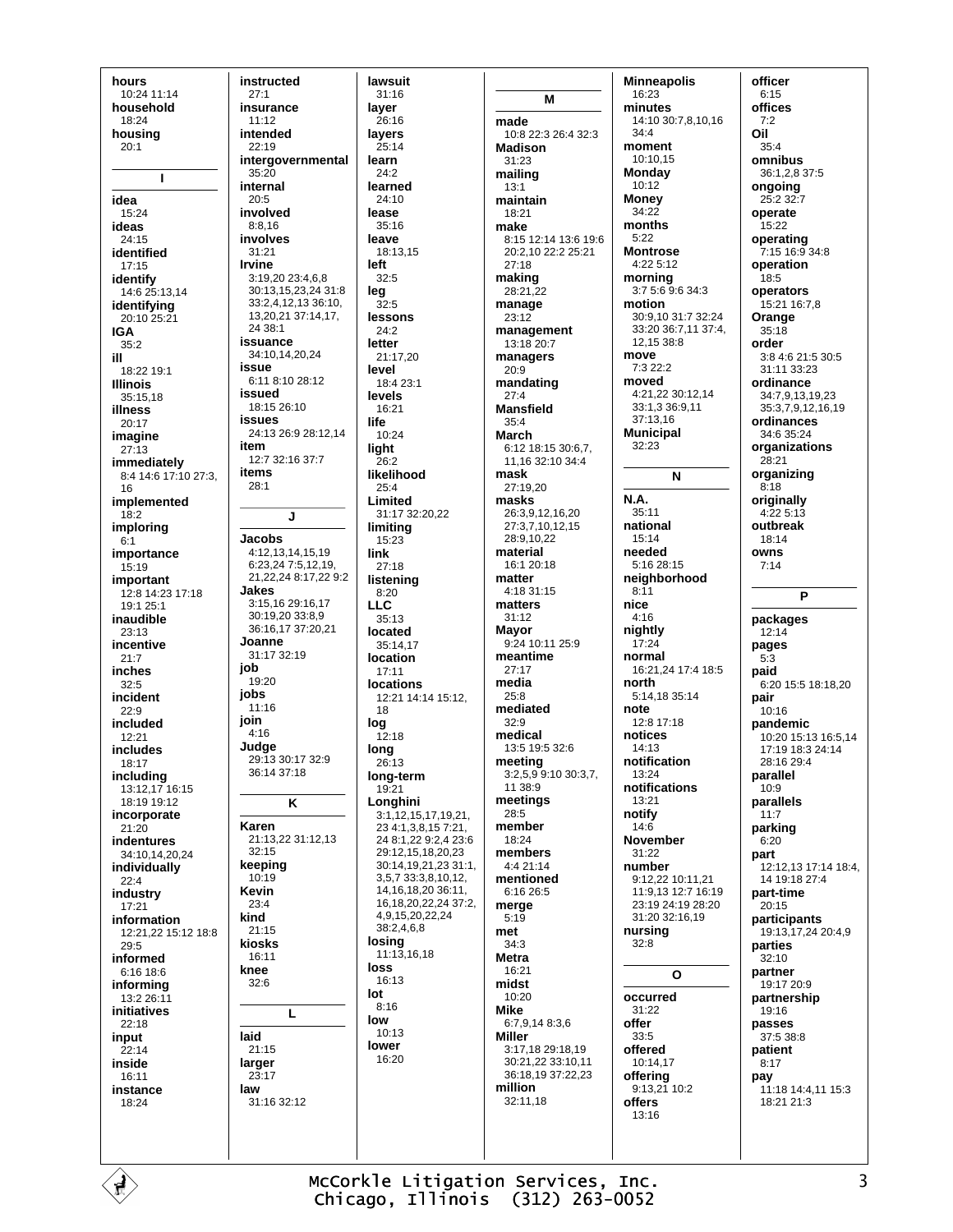paycheck  $19:4$ pedestrian-bus  $31.21$ people 5:23 8:10 16:19  $23.19$ performance 26:13 27:8 permanent  $10.21$ person 29:5 31:18 32:21 personal  $27.1921$ personally  $22.21$ perverse  $21:7$ Pestinger  $Q·6$ Peter  $9:7$ Peterson 3:4,6 4:1,2,5 6:5 8:24 12:4 21:10.13. 24 23:3 26:1 8 27:9 22 28:17 30:4 31:5. 6.9.32:15 33:18.19. 22 36:4,5 37:2,3,6,  $10.3867$ Phoenix 16:23 phone  $5.96.8$ place  $25:14$ planning  $6:15$ playbook  $22.6$ Plenary 32:20 point 5:18 14:23 21:16 22:23 24:17 25:1 pointed  $26.17$ **Police** 35:21 policies  $22.1825.13$ policy 18:15 26:23 portion  $35:13$ positive 9:23 13:22.24 14:15 17:16 possiblv 23:2 25:11 posted 12:20 14:13 15:18 potential  $6:12$ **PPE** 15:10 28:1 practices 15:13 18:7 25:21 precariousness  $11:19$ precautions  $14.16$ preparing  $25:10$ present 3:14,16,18,20,22,24  $4:2.4$ presentation  $30.1$ 

presented 12:17.22 **President** 12:6 21:12 22:1 23:8 24:4 26:7.10 27:11  $28.429.18$ prevent  $24:2$ previously 12:11 30:8 prior  $17:18$ problem  $8:12$ procedures  $25:13$ proceed  $7:7$ process 13:1 14:1 27:11,16  $28.10$ procure  $28:10$ procuring  $27:12$ products  $18.9$ professional  $13:17$ program 11:11 13:14,16 18:11 19:14, 15, 19 20:14 34:8 promise  $7:8$ proper 15:9 property  $35:14$ proportionally 23:17 protect 11:24 22:19 protected  $22.24$ protecting  $11:10$ protection 11:4 25:15 26:16 protections 10:14 protective  $16.6$ protocol 10:21 11:2 13:20 provide 19:19 23:1 27:10,12 provided 11:5.7 13:15 provider 12:24 13:5 19:6 providing 15:10,20 21:3 public  $4.68119.910.18$ 13:23 14:19 18:6  $20.2426.1927.23$  $30.2$ Pulaski 31:24 purchasing  $28.136$ pursue 22:19 25:20 put 20:18 25:13

Q quarantine 10:3,23 14:11 18:23 question 8:9 15:6 22:8 23:5.7 24:5 26:2 28:20 **auestions** 6:4,5 8:2 28:17 29:12.14.19.21.22.  $24.30 - 9$ quickly 18:12 quorum  $4.3$  $\overline{\mathsf{R}}$ Racine  $35.14$ rail 16:8,10 railcars  $17.21$ raised 18:3 21:17.19 rate  $18:20$ rationale  $10:19$ Raymond 31:18 32:21 reach  $5.1$ read  $4.105.8$ real  $25:5$ reasons  $17.3$ **Receipts** 34:11, 15, 16, 21 35:1 receive  $17.23$ recent 10:24 26:23 recognized 18:12 19:23 recommend  $27:14$ recommendation 31:15 32:17 recommended 15:14 36:2 recommends  $32.12$ record  $4:10$ recover  $14.5$ reemphasize  $20:19$ reevaluation  $5.7$ reflect  $26.23$ Refunding 34:11,15,17 regard  $13:4.20$  15:6 17:6  $24.14$ regular 3:9 16:3,22 17:14,24  $30.11$ reinstate  $5:512$ reinstated  $4:216:3$ 

reiterate  $14:18$ related  $13.18$ relates  $26.4$ remarks 20:13 remind  $14.2019.16$ reminded 13:11 19:11 removal  $6:19$ remove  $14:7$ removed  $17:10$ report 32:14 33:23 34:5  $36.3$ reported 10:5,22 14:3,15 reports  $10 - 4$ represent  $22.13$ require 6:19 21:5 residing  $32:7$ resolution  $32:11$ resolve  $32:11$ resource  $28.6$ resources 28:15 respond 11:1 12:5 21:17.18 responders  $16:18$ response 18:14 21:19,21 23:12 28:16 29:3 rest  $29.8$ result 15:2 17:8 20:16 24:24 25:12 32:4 retail  $35.16$ Revenue 34:11,15,17,21 35:1 **Revenues**  $35.2$ **Reverend** 29:18.36:16.18 **Reverends** 29:16 reviewed  $34:5.6$ riders 16:7,15 ridership 10:13 16:13,21 17:5 rides  $17.2$ riding  $20:24$ rigorous  $17.20$ roll  $3:11$ rollcall 30:16 33:5 36:13 37:17 roof  $27.15$ 

room  $15:16$ **Rosales** 3:23.24 28:19 29:7. 11 30:12.14 31:3.4  $33.131617369$ 12.24 37:1.13.16 38:4.5 routes 10:12,20 row  $6.19$ **RTA**  $5.5$ run  $17:3$ Runnina  $17.1$ S safe  $25:7$ safety 11:3,18 26:14 **Sales**  $34.14$  16 20 24 sanitation  $15:7$ sanitizers 15:11.23 sanitizing 10:16 schedule  $17:9$ scheduled  $3.9$ schedules 17:20 scrambling  $23:11$ screen  $12.22$ seconded 30:15 33:4 36:12  $37:16$ secretary  $3.118.1$ section  $30:2$ security 35:22 seek  $22.14$ **Seimetz**  $21.2231.13$ sending  $13.1$ seniors  $5.2$ **Series** 34:11,15,17,21 35:1 service 12:20 13:5 14:7 15:7 17:1,4 19:6 23:1 services 9:13,14,19,21 10:19 12:9,17 13:3 16:16 19:18 settle  $31.16$ settlement 32:13.17 33:5 share  $6:9$ Sheridan  $5.19$ shield  $16.6$ 

short  $24:4$ short-term  $34.8$ show  $27.18$ showing  $11:17$ sick  $11.1921122144$ 8.12 15:2.3.4 19:2.3 20:16,22 24:23 25:4,  $17$ side 5:14,15,18 16:8 sidewalk  $7.15$ sign-off 22:14 signatures sians  $15:18$ Silva 3:21,22 29:20,22 31:1,2 33:14,15 34:1,2 36:6,8,22,23 38:2,3 similar  $24.2$ sir 4:8 30:3 33:20 37:5, 9 38:9 situation 11:20 22:9 23:20 24:18 27:21 situations  $24.3$ skilled  $32:7$ slipperiness  $5.22$ sobering  $24:20$ social 15:17 17:2 solve  $9.12$ sort 25:18 29:3 Sounds  $29.11$ south  $5:15$ space  $35:17$ spaces  $6:20$ speak .<br>8:19 speaker  $4.912615$ speaking  $4:17$ specific  $15:21$ specifically 11:10 13:2 14:24 spelled  $9.6$ spending  $22.22$ spite 17:4 21:8 spot 23:22 spread 11:6 25:2 staff 6:20 8:3